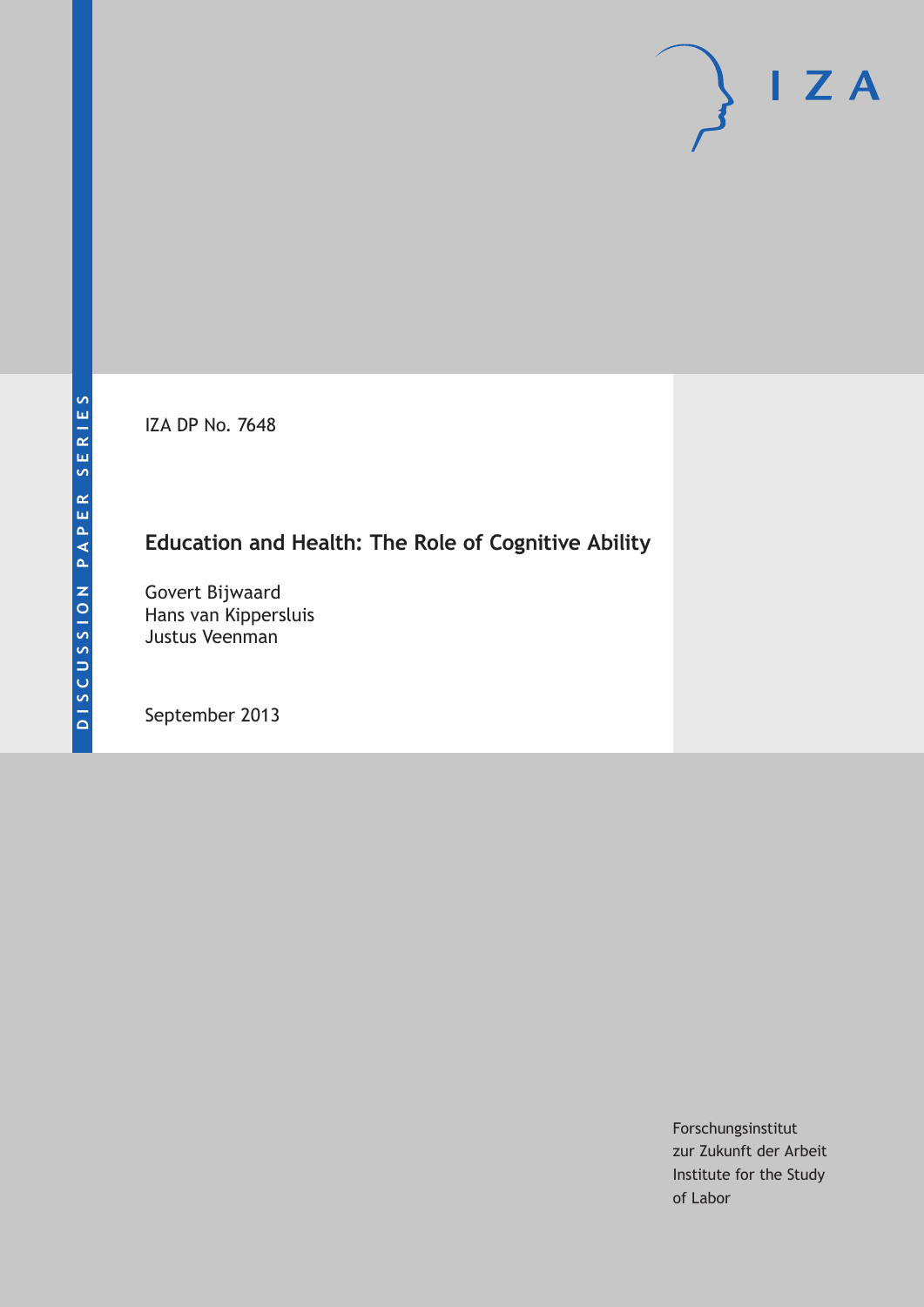# **Education and Health: The Role of Cognitive Ability**

## **Govert Bijwaard**

*Netherlands Interdisciplinary Demographic Institute (NIDI) and IZA*

## **Hans van Kippersluis**

*Erasmus School of Economics, Erasmus University Rotterdam, Tinbergen Institute and Netspar*

### **Justus Veenman**

*Erasmus School of Economics, Erasmus University Rotterdam and ERCOMER*

> Discussion Paper No. 7648 September 2013

> > IZA

P.O. Box 7240 53072 Bonn **Germany** 

Phone: +49-228-3894-0 Fax: +49-228-3894-180 E-mail: [iza@iza.org](mailto:iza@iza.org)

Any opinions expressed here are those of the author(s) and not those of IZA. Research published in this series may include views on policy, but the institute itself takes no institutional policy positions. The IZA research network is committed to the IZA Guiding Principles of Research Integrity.

The Institute for the Study of Labor (IZA) in Bonn is a local and virtual international research center and a place of communication between science, politics and business. IZA is an independent nonprofit organization supported by Deutsche Post Foundation. The center is associated with the University of Bonn and offers a stimulating research environment through its international network, workshops and conferences, data service, project support, research visits and doctoral program. IZA engages in (i) original and internationally competitive research in all fields of labor economics, (ii) development of policy concepts, and (iii) dissemination of research results and concepts to the interested public.

<span id="page-1-0"></span>IZA Discussion Papers often represent preliminary work and are circulated to encourage discussion. Citation of such a paper should account for its provisional character. A revised version may be available directly from the author.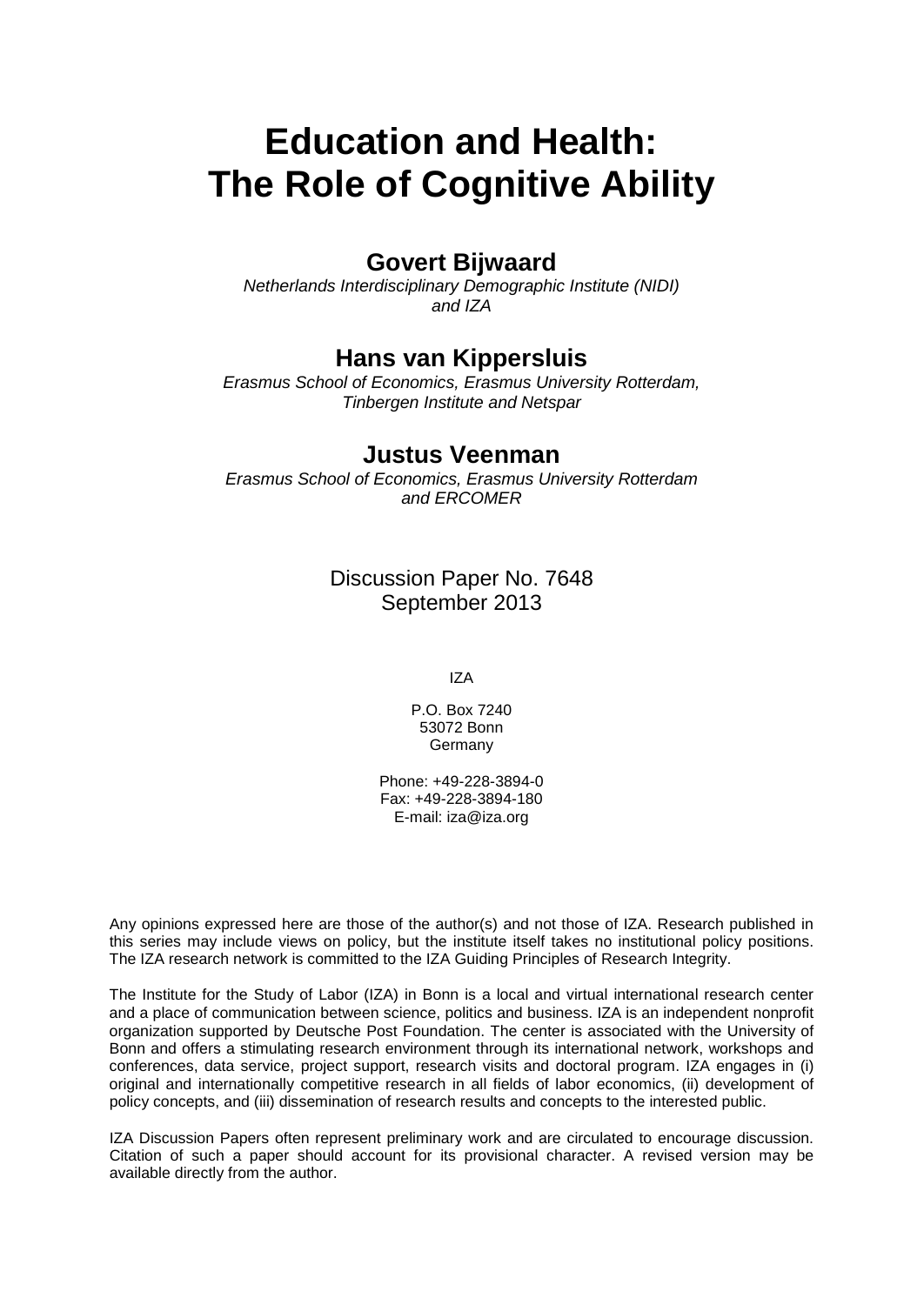IZA Discussion Paper No. 7648 September 2013

# **ABSTRACT**

# **Education and Health: The Role of Cognitive Ability[\\*](#page-1-0)**

We aim to disentangle the relative contributions of (i) cognitive ability, and (ii) education on health and mortality using a structural equation model suggested by Conti et al. (2010). We extend their model by allowing for a duration dependent variable, and an ordinal educational variable. Data come from a Dutch cohort born between 1937 and 1941, including detailed measures of cognitive ability and family background at age 12. The data are subsequently linked to the mortality register 1995-2011, such that we observe mortality between ages 55 and 75. The results suggest that at least half of the unconditional survival differences between educational groups are due to a 'selection effect', primarily on basis of cognitive ability. Conditional survival differences across those having finished just primary school and those entering secondary education are still substantial, and amount to a 4 years gain in life expectancy, on average.

JEL Classification: C41, I14, I24

Keywords: education, cognitive ability, mortality, structural equation model, duration model

Corresponding author:

Govert Bijwaard Netherlands Interdisciplinary Demographic Institute (NIDI) PO Box 11650 NL-2502 AR The Hague The Netherlands E-mail: [bijwaard@nidi.nl](mailto:bijwaard@nidi.nl)

Van Kippersluis gratefully acknowledges funding from the National Institute on Aging (NIA) under grant R01AG037398 and from NETSPAR under the project "Income and health, work and care across the life cycle II". The authors acknowledge access to linked data resources (DO 1995- 2011) by Statistics Netherlands (CBS). We thank Mars Cramer and Mirjam van Praag for help in accessing the original data, and are grateful to Mars Cramer, and attendants from the International Health Economics Association conference in Sydney 2013, the Empirical Health Economics conference in Munich 2013, the Multistate Event History Analysis in Hangzhou, and seminar participants at University of Southern California and Erasmus University Rotterdam, for helpful comments.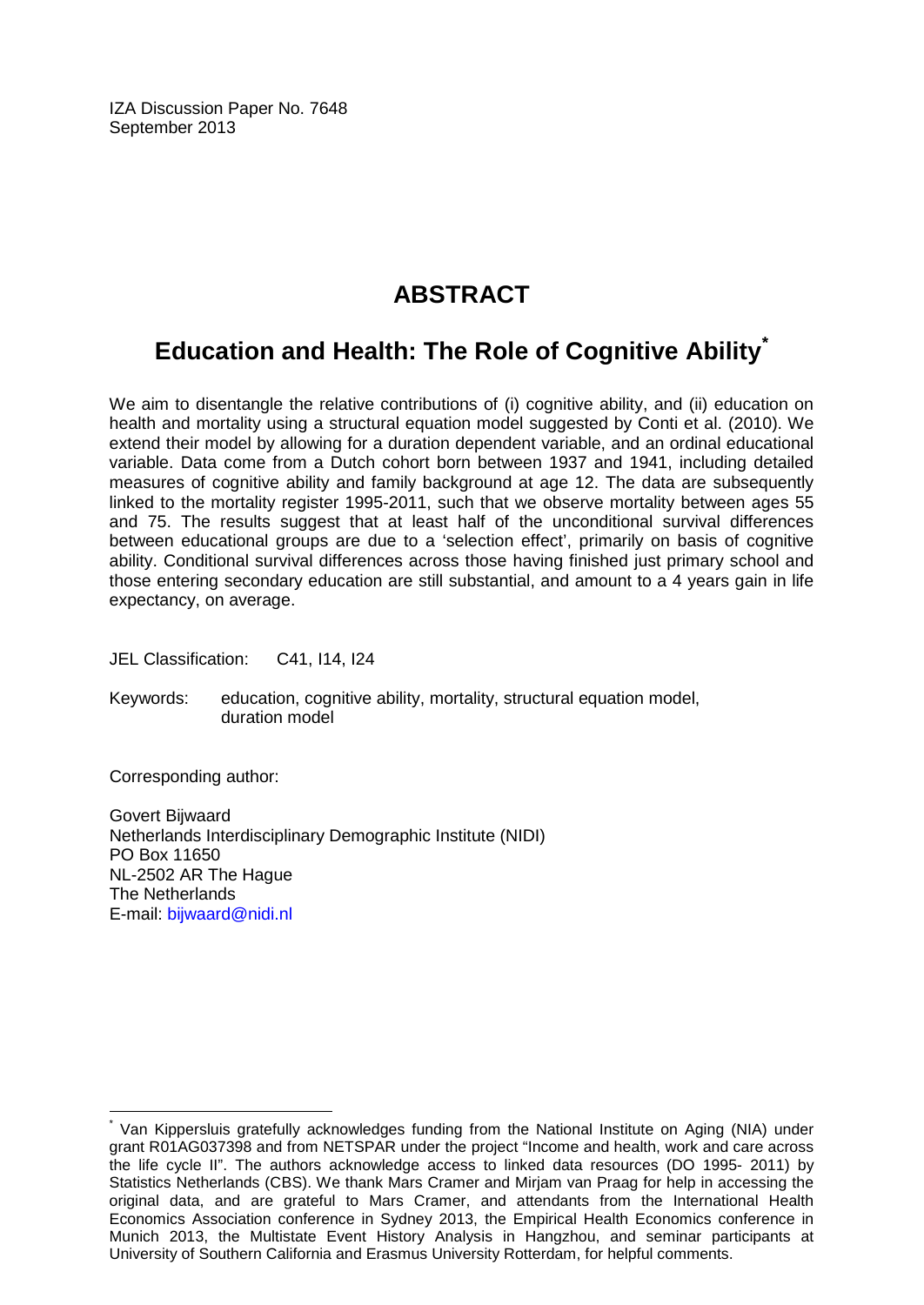### 1 Introduction

Disparities in health and life expectancy across educational groups are striking and pervasive, and are considered one of the most compelling and well established facts in social science research (Mazumder, 2012). Even in an egalitarian country such as the Netherlands, with a very accessible health care system, the difference in life expectancy between the university educated and those who finished only primary school is 6 to 7 years (CBS, 2008). It is commonly assumed that a large part of this association derives from the causal effect of education on health outcomes. An abundant list of possible mechanisms was proposed, among which occupational demands, health behavior, and the ability to process information are the most commonly mentioned (Ross and Wu, 1995; Cutler and Lleras-Muney, 2008).

Yet, the association between education and health could also stem from (i) 'reverse causality', in which childhood ill-health constrains educational attainment (Behrman and Rosenzweig, 2004; Case et al. 2005), and (ii) confounding 'third factors' such as ability, parental background and time preference that influence both education and health outcomes (Fuchs, 1982; Auld and Sidhu, 2005; Deary, 2008).

Studies based on natural experiments in education, such as changes in compulsory schooling laws, overcome the difficulty of separating the direct causal effect of education from third factor effects. The estimates based on these studies point towards a small effect (Lleras-Muney, 2005; Oreopoulos, 2006; Van Kippersluis et al. 2011; Meghir et al. 2012), or even insignificant effect of education on health and mortality (Arendt, 2005; Albouy and Lequien, 2008; Mazumder, 2008; Braakmann, 2011; Clark and Royer, 2013). This suggests that confounding factors may well play an important role in shaping the strong association between education and health.

Surprisingly little research in economics has investigated the contribution of early childhood abilities and childhood social background in shaping the association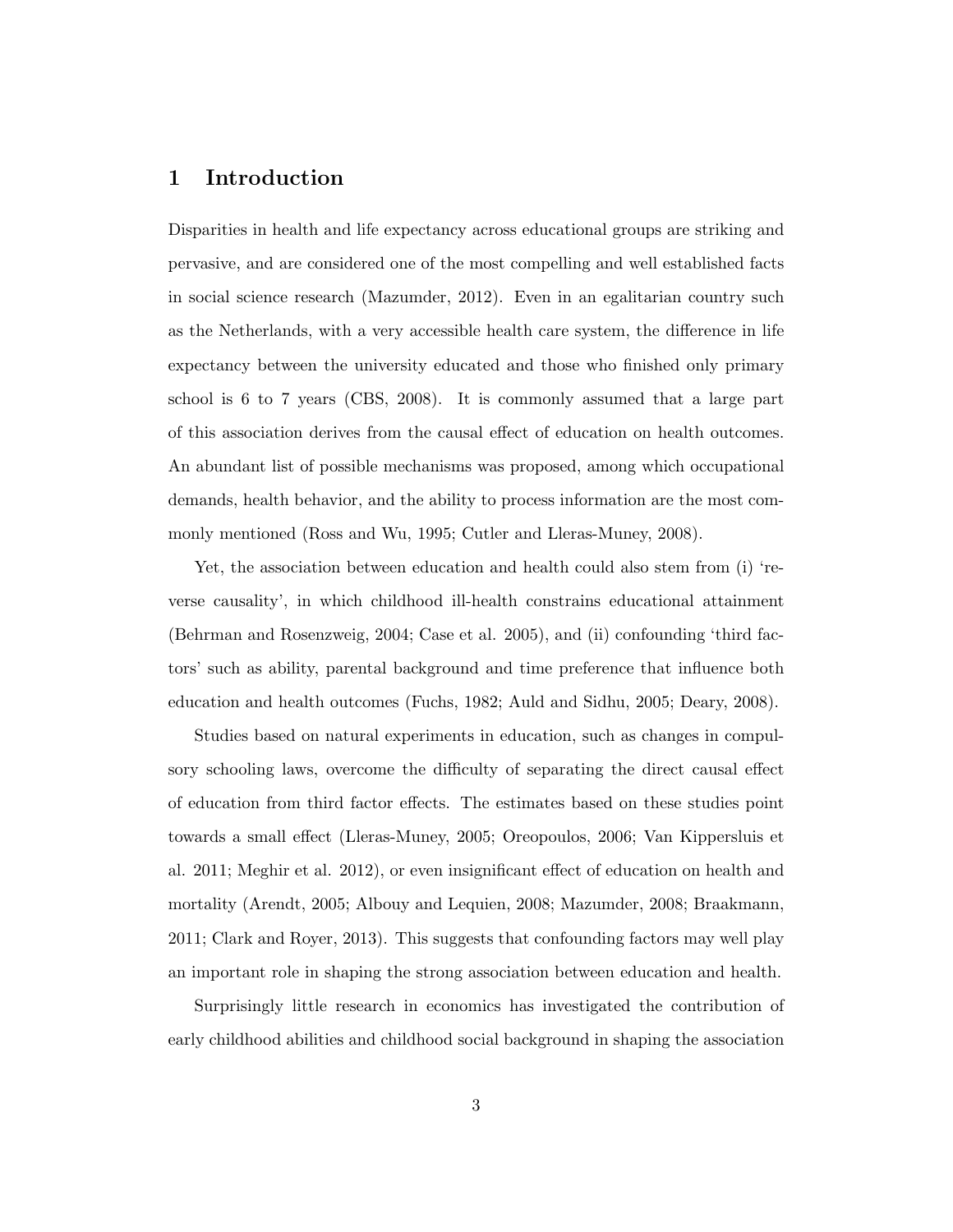between education and health.<sup>[1](#page-4-0)</sup> Some recent economic studies report associations between childhood cognitive and non-cognitive abilities, and health outcomes at ages 30-40 using the British Cohort Study (Murasko, 2007), the U.K. National Child Development Study (Carneiro et al. 2007), the U.S. National Longitudinal Study of Youth 1979 (Auld and Sidhu, 2005; Kaestner and Collison, 2011), or the Dutch "Brabant data" (Cramer, 2012). It is established that cognitive ability and some non-cognitive factors such as self-esteem are associated with health outcomes. Nonetheless, hardly anything is known about (i) the relative impact of education and childhood abilities on health outcomes, and in turn (ii) how much of the association between education and health is explained by these cognitive and non-cognitive abilities.

A notable contribution to the literature is a recent series of papers by Conti and Heckman (2010), Conti et al. (2010; 2011), and Heckman et al. (2011) who, using the British Cohort Study and the National Longitudinal Study of Youth (NLSY79), estimate a structural equation model in which the interdependence between education, health, and two latent factors capturing cognitive and non-cognitive abilities is explicitly modeled. The authors show that for most health outcomes around half of the association between education and health is driven by cognitive and non-cognitive abilities and early childhood social background. The other half is interpreted as the causal effect of education on health.

While the series of papers by Conti, Heckman and co-authors provided a significant contribution to the literature, there are two notable limitations. First, the health outcomes are measured at age 30, an age at which health differences by education may not have fully materialized. In fact, disparities in health and mortality seem to peak around middle-age (Cutler and Lleras-Muney, 2008). Secondly, the health measures are all self-reported, which may bias the estimates since education

<span id="page-4-0"></span><sup>&</sup>lt;sup>1</sup>See Gottfredson (2004) for an overview of the epidemiological literature.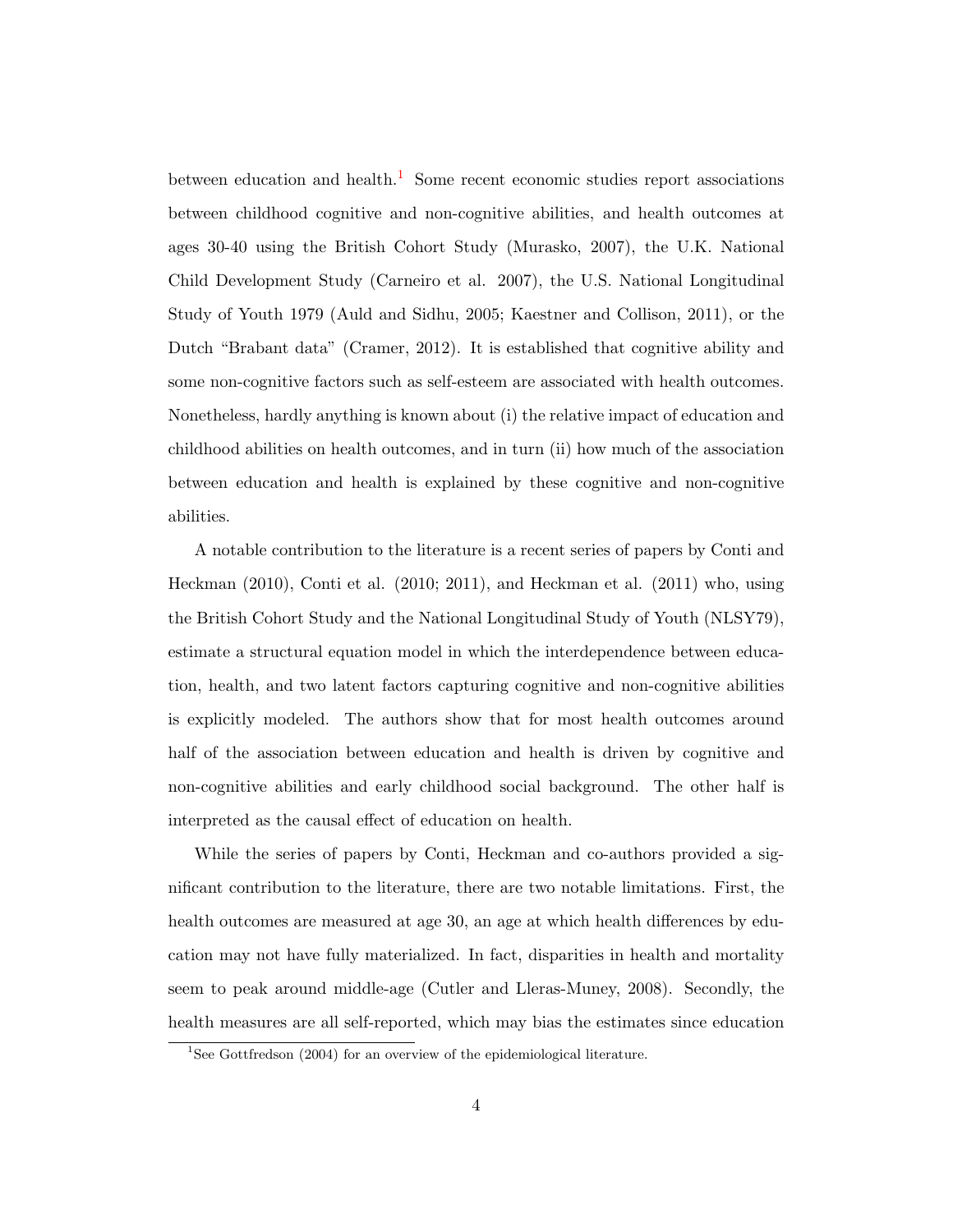is related to subjective health perceptions (Bago d'Uva et al. 2008).

In this paper we aim to disentangle the effects of education and cognitive ability on health outcomes. We will use the so-called "Brabant data" - a representative cohort of primary school sixth graders in the Dutch province of Noord-Brabant that has detailed information on cognitive ability and social background measured back in 1952. Three follow-up surveys in 1957, 1983 and 1993 contain information on education, employment, and self-reported health. We have linked these data to the mortality register 1995-2011, such that the impact on mortality can be analyzed.

The contribution of this paper is threefold. First, we study the relative impact of cognitive ability and education on mortality, as an objective health indicator. The second contribution is that, in contrast to existing studies that measure health outcomes at ages 30-40, we observe mortality during ages 55-75. Finally, we extend the structural equation model by Conti et al. (2010) by allowing for a duration dependent variable (mortality).<sup>[2](#page-5-0)</sup>

The results show that for most ages, cognitive ability and family social class explain around half of the raw differences in mortality across educational groups. Stated otherwise, education remains important in determining mortality even after controlling for cognitive ability, family social class, and a range of other background variables. The conditional survival differences across educational groups are even remarkable, and amount to a 4-year gain in life expectancy for those entering at

<span id="page-5-0"></span> $2$ Savelyev (2012) developed a similar structural equation model for mortality as ours, yet using a discrete-time hazard model and not taking into account dynamic selection. His study is based on the Terman data, a cohort of individuals with IQ beyond 140. Hence, apart from differences in the model specification, his focus is on an extraordinary sample corresponding to the  $99.6^{th}$  percentile of the intelligence distribution, with very limited variation in cognitive ability. Not surprisingly, as a result he focuses on the effect of higher education whereas we focus on secondary education.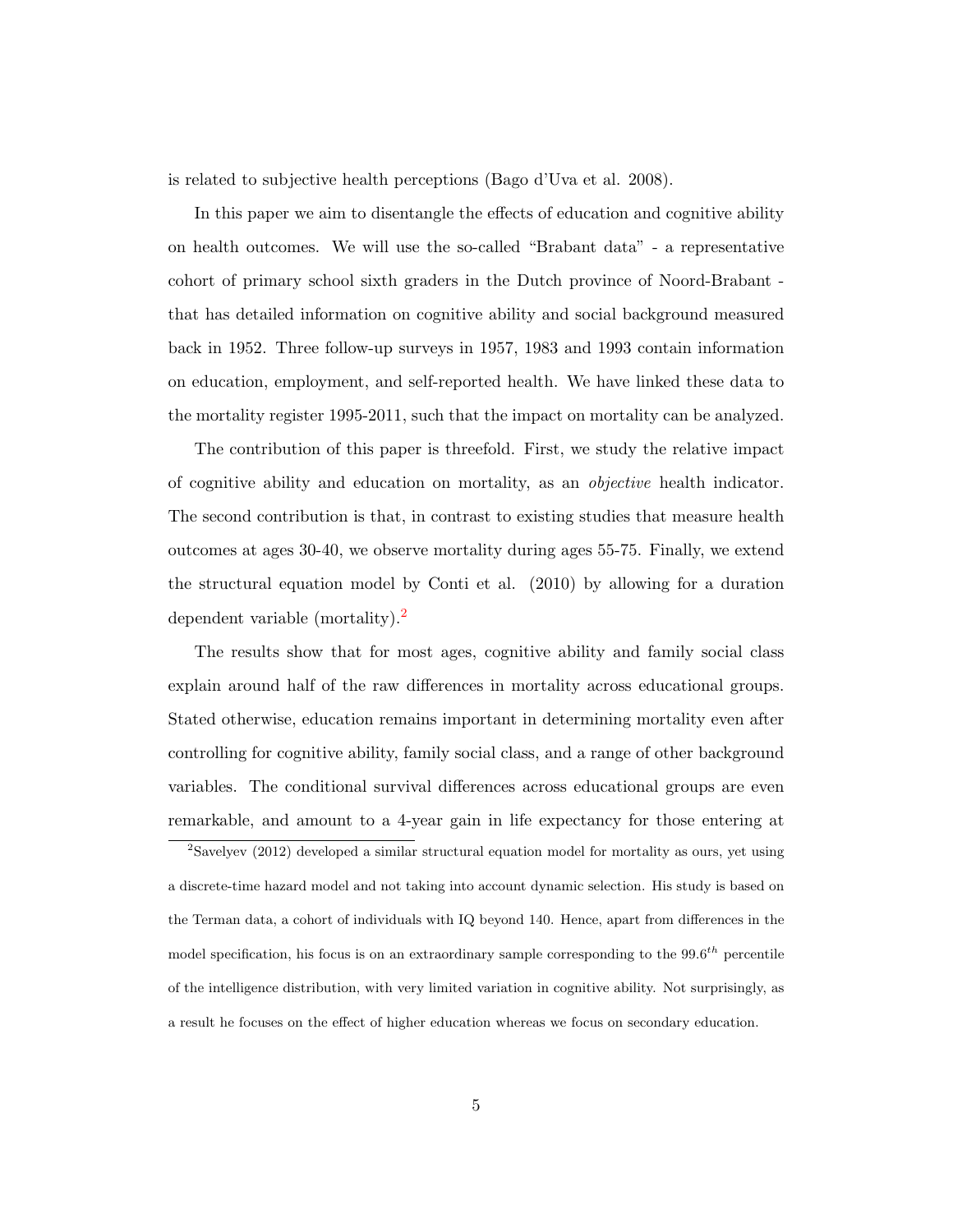least secondary school compared to those that dropped out after primary school.

This paper is structured as follows. Section [2](#page-6-0) presents the Brabant data including the available register data from Statistics Netherlands, section [3](#page-11-0) presents the structural equation model that we will use to disentangle the relative contributions of cognitive ability and education on health outcomes. Section [4](#page-18-0) presents the results and section [5](#page-25-0) discusses them.

#### <span id="page-6-0"></span>2 Data and descriptive statistics

The data are from a Dutch cohort born between 1937 and 1941. Very detailed information about individual intelligence, social background and school achievement is available for 5,823 individuals. The survey was held in the spring and summer of 1952 among pupils of the sixth (last) grade of primary schools in the Dutch province of Noord-Brabant, and hence is referred to as the "Brabant data". One-fourth of the province population was sampled; mainly by including every fourth child from the schools' list of pupils.<sup>[3](#page-6-1)</sup> Hartog (1989) investigated the data and found no reason to doubt randomness. A selective dropout of pupils before participating in the data collection does not exist, as primary school was compulsory and enforcement of school attendance was strict (Dronkers, 2002).

Follow-up surveys took place in 1957, 1983 and 1993.<sup>[4](#page-6-2)</sup> In 1957 only a sub-sample - those who scored above-average on six tests - of the original cohort was interviewed

<span id="page-6-1"></span><sup>&</sup>lt;sup>3</sup>Some schools had school years beginning in April rather than in September. For these schools, half the pupils of half the schools were included in the sample, which yielded 369 observations on a total of 5,823 (Hartog, 1989).

<span id="page-6-2"></span><sup>4</sup>Mathijsen and Sonnemans (1958), Hartog and Pfann (1985), Van Praag (1992), and Hartog, Jonker and Pfann (2002). The complete questionnaire is included in Van Praag (1992) 'Brabantse zesdeklassers, 1952-2010'.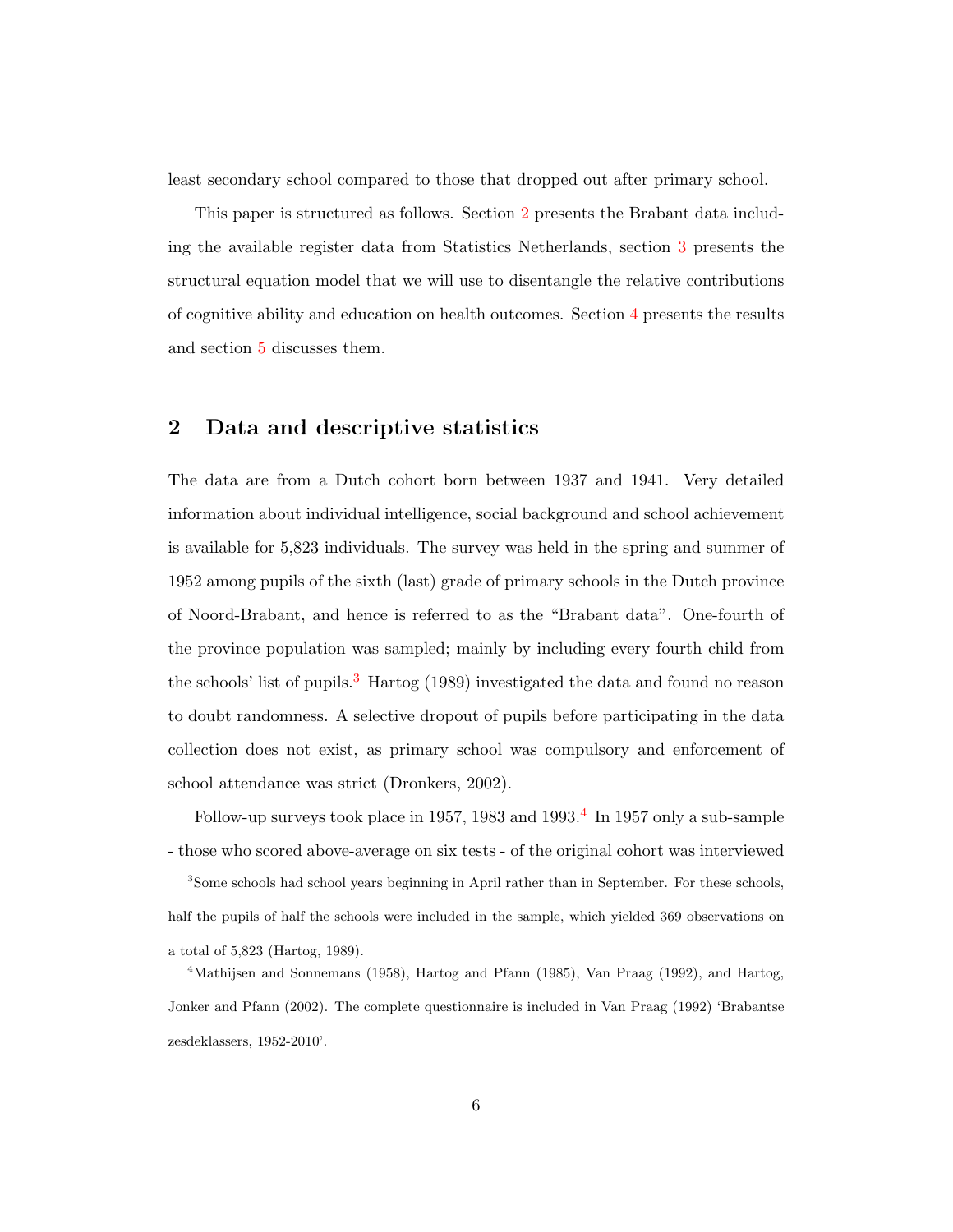about the school careers between 1952 and 1957 to particularly investigate school career choices of the most intelligent half of the cohort. In 1983 and 1993 attempts were made to trace all initial respondents of the Brabant-cohort to investigate labour market behavior, with overall response rates of around 45 percent. The sample is reduced to 2,998 individuals who have measurements in 1952 and in either 1983 or 1993, or both. $5$ 

The Brabant data are subsequently linked to administrative records from Statistics Netherlands. The basis for this linkage is identifying information on ZIP code, date of birth, and sex, provided in 1993 by Dutch municipalities. The administrative records are available since 1995. Because of the two-year discrepancy only 86 percent of the 2,998 individuals could be traced in the municipality register in 1995, leaving us with a working sample of 2,579 individuals. Administrative records include the mortality register and the municipality register for the years 1995-2011 inclusive. The mortality register is used to identify drop out due to death in the follow-up period. Demographics are obtained from the municipality register.

**Dependent variables:** Our outcome variable is *Mortality*, which is identified from the mortality register in the period 1995-2011. Given that most pupils are born around 1940, this implies that we follow mortality from age 55 until  $75<sup>6</sup>$  $75<sup>6</sup>$  $75<sup>6</sup>$  In our sample, 409 individuals, or 16 percent, died during the period 1995-2011. Close to 50 percent died from cancer, 25 percent from cardiovascular diseases, and 8 percent from respiratory diseases such as COPD and pneumonia. External causes such as accidents comprise only two percent, as do mental disorders (e.g. dementia), diseases

<span id="page-7-1"></span><span id="page-7-0"></span><sup>&</sup>lt;sup>5</sup>In section [4.3](#page-23-0) it is verified that selective attrition does not affect our results.

 ${}^{6}$ Of the Dutch population 1940 cohort, only 6.8 percent died between the ages of 12 and 55 – Human Mortality Database, University of California, Berkeley (USA), and Max Planck Institute for Demographic Research (Germany). Available at www.mortality.org or www.humanmortality.de (data downloaded on July 30, 2012).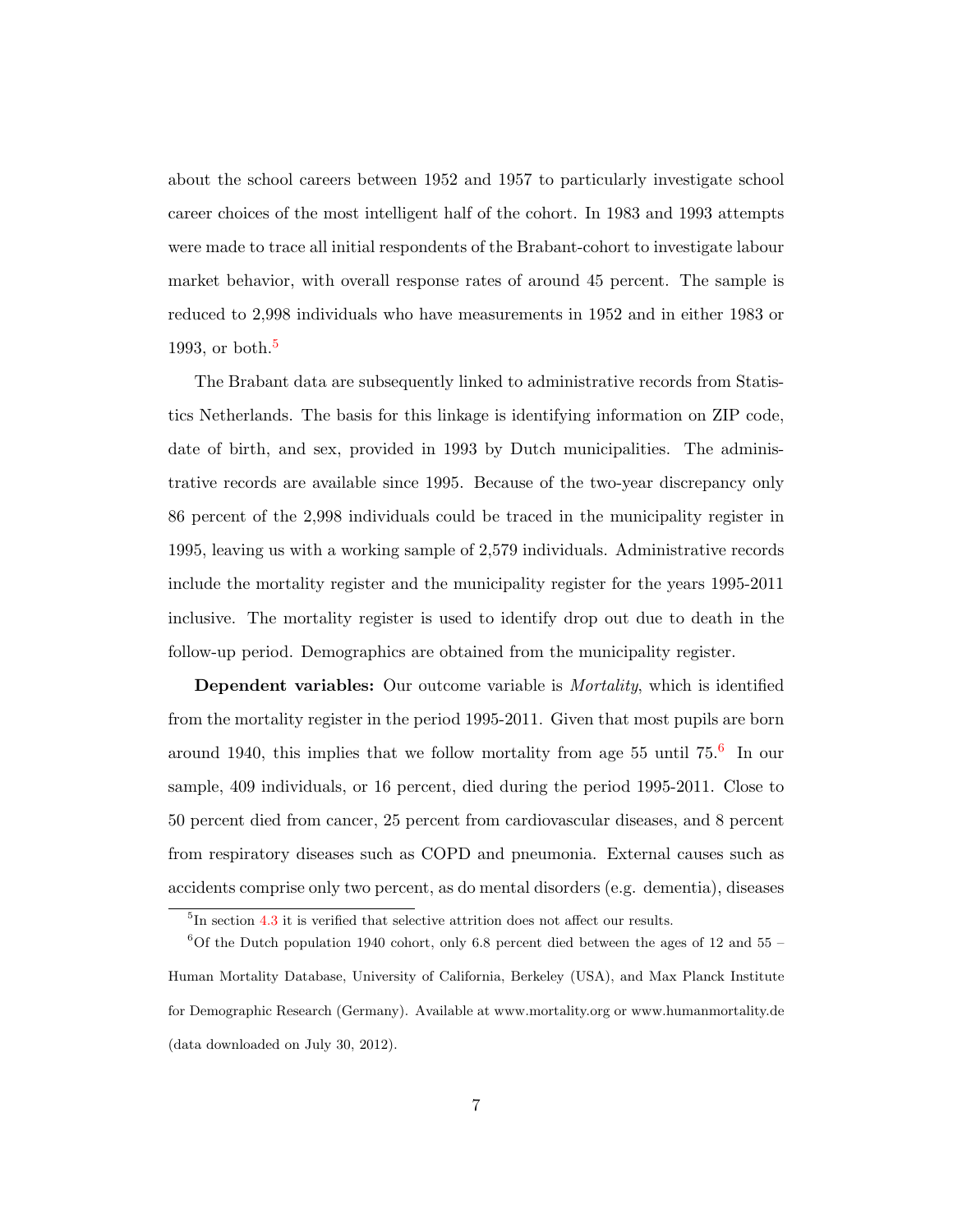of the digestive system (e.g. liver cirrhosis) and diseases of the nervous system (e.g. Parkinson).

Independent variables: Our main independent variable of interest is Education, here defined as the highest level of education attended, in three categories: (1) Lower Education, including those who attended at most  $(\text{extended})^7$  $(\text{extended})^7$  primary school, (2) Lower Vocational Education, including those who attended at most lower vocational education such as the lower agricultural school or lower polytechnic schools, and (3) At least General Secondary School, including those who attended lower general secondary school, higher general secondary school, and Higher Vocational Education or University. Education is retrieved mainly from the 1983 and 1993 survey variables on the highest level of education attended. The maximum of the two defines *Education*, and where missing we update our educational variable with information from the 1957 survey.

Table [1](#page-34-0) presents descriptive statistics and shows that 14 percent did not continue school after primary school forming the Lower Education category, 35 percent only attended Lower Vocational Education, and the other 51 percent attended at least General Secondary School. Figures [1](#page-36-0) and [2](#page-36-1) show the Kaplan-Meier survival curves separately for the three education categories, and for a binary indicator of education with threshold at *Lower Education*. It is clear that the largest survival differences are between those with only primary school and those above primary school, and that the difference grows with age to around ten percentage points near age 75.

Our second independent variable is Cognitive Ability. In the Brabant data there are two separate measurements for cognitive ability, both measured at age 12: (i) the

<span id="page-8-0"></span><sup>7</sup>At the time, pupils had to stay in school for at least 8 years, or until they reached the age of 14. Since regular primary school only consisted of 6 grades, some schools offered an additional 2-year extended primary school ("vglo").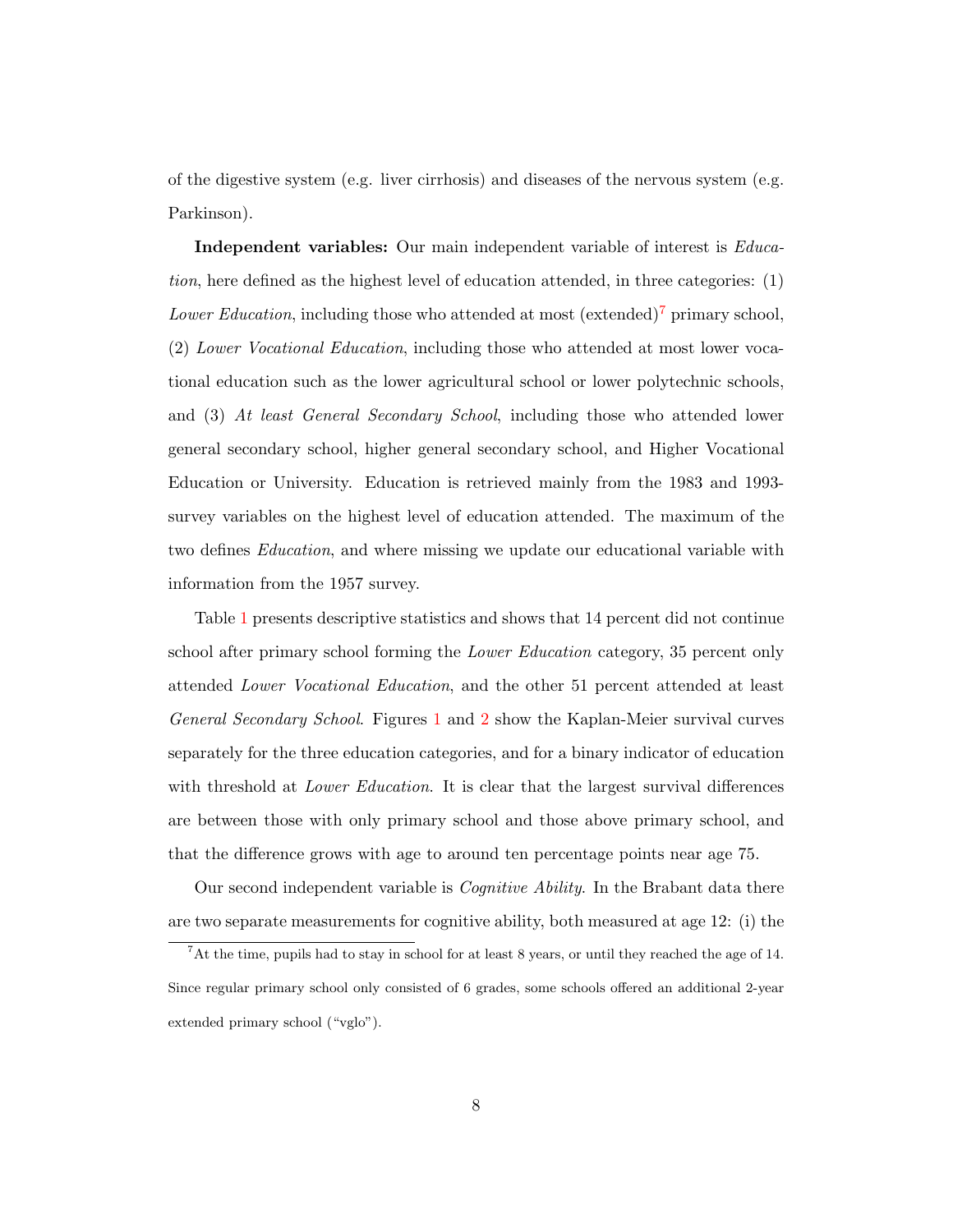Raven Progressive Matrices Test, and (ii) a Vocabulary test (picking synonyms).<sup>[8](#page-9-0)</sup> The timing of the intelligence test at age 12 avoids possible reverse causality from education to intelligence (Deary and Johnson, 2010) and allows measuring the clean impact of childhood cognitive ability.

The IQ p.m. ('progressive matrices') test focuses on mathematical ability and is a replication of the British Progressive Matrices test, designed by Raven (1958). It is considered to be a 'pure' measurement of problem solving abilities, as it does not require any linguistic or general knowledge (Dronkers, 2002). Hence, the Raven test is supposed to measure cognitive abilities or analytic intelligence (Carpenter et al. 1990). In this sense, the test can be compared to Spearman's g test (1927). The term g refers to the determinants of the common variance within intelligence tests, being the core issue of intelligence measurement (Carpenter et al. 1990).

Table [1](#page-34-0) shows that the ability test designed by Raven has an average of 102, with standard deviation of 13 while the vocabulary test is 101, on average, with standard deviation 13. The correlation between the Raven test and the vocabulary test is 0.38. This suggests that while there seems to be some overlap between what the two tests measure, they additionally measure some idiosyncratic part of cognitive ability. Therefore, we will use both measurements to build a comprehensive latent factor of cognitive ability. In a robustness check we solely use the Raven test to see

<span id="page-9-0"></span><sup>&</sup>lt;sup>8</sup>The data also contain the so-called LO-IV test, which consists of six sub-tests: regularities in series of numbers, analogies in figures, analogies in words, and similarities between concepts (equal, not-equal, cause). Since the quality of this test has been questioned (Hartog et al. 2002, p. 5) we will not use this test in our analyses. There is also information on grades for specific courses (Dutch language, mathematics (arithmetics), history, physics, geography, health sciences, and traffic), but since these are not clean measures of cognitive ability and are relative to others in one's classroom, we choose not to use these grades.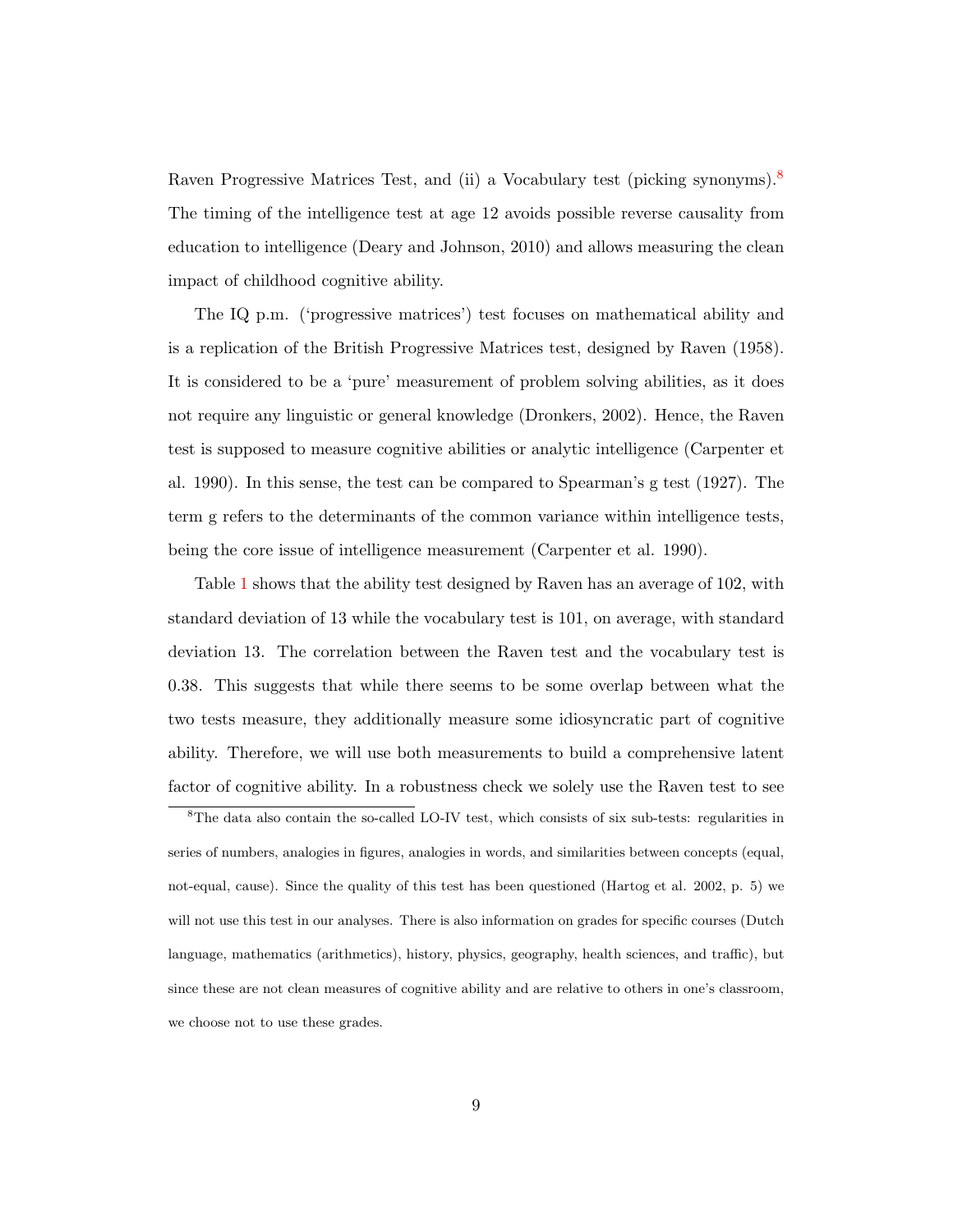whether the results differ.

Control variables: Apart from a fairly standard set of demographic control variables such Age, whether Male, and Birth Rank, we also have information about the social and school environment of the individuals. Most of these variables are reported by the School Principal. Family Social Class is measured in three categories from lowest to highest depending on father's occupation.<sup>[9](#page-10-0)</sup> We additionally know whether the child had to work in the parent's farm or company, defining the binary indicator Child Works.

Available information regarding the school includes School Type and the Number of Teachers. Repeat defines the number of classes that children had to repeat. Further, we know the *Teacher's Advice* regarding further education of the child, and the Preference of the Parents concerning the education of the pupil, categories of which are defined in Table [1,](#page-34-0) which also includes descriptive statistics.

We have no information about childhood health status, which prevents us from investigating the possibility of reverse causality from health to education in our sample. The sample is comprised of pupils that made it to the final grade of primary school. Hence, pupils with severe health problems impairing going to school in the first place will not be in our sample. Moreover, in the 1983 wave of the survey male

<span id="page-10-0"></span><sup>9</sup>We classify lower administrative, agricultural, industrial, and other lower workers, and the disabled into the Lowest Social Class. If the School Principal considered the family "antisocial", the family is also classified into the Lowest Social Class. Intermediary personnel, self-employed farmers, self-employed craftsmen, and the retired are categorized into the Intermediate Social Class (following Cramer, 2012). Teachers, executives and academics are classified into the Highest Social Class. In case father's occupation is missing, we use father's education for individuals in the 1957 survey. Father's education is classified into 3 levels, which we directly translate into the three social classes. We use mother's education in case the father died or was not present in the household.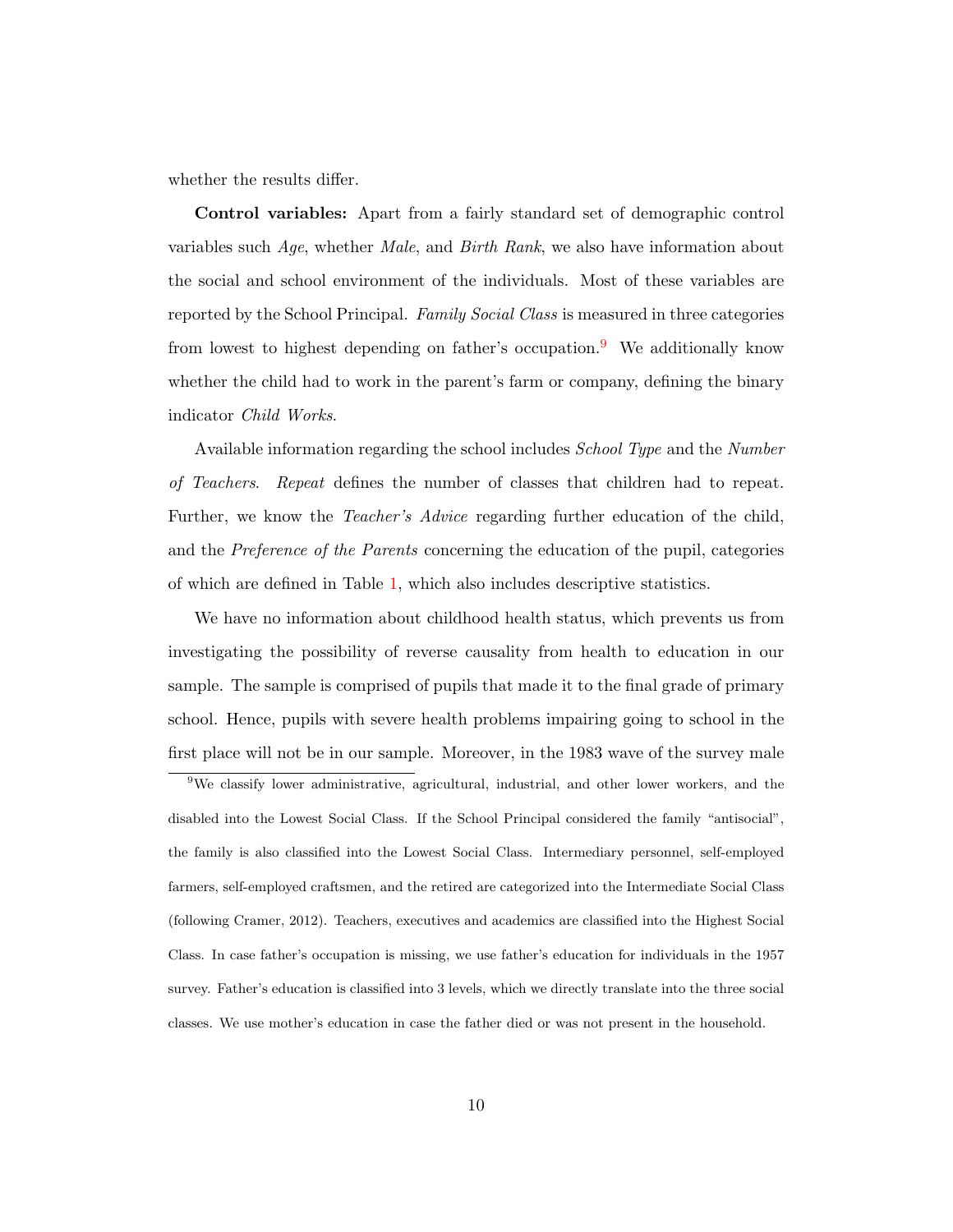respondents were asked whether they served in the military. The main reason for disqualification of compulsory military duty is health problems.<sup>[10](#page-11-1)</sup> Since the fraction of individuals having served in the military is almost identical across educational levels, this provides some indirect evidence that health differences across educational levels were minimal during teenage years. We furthermore refer to Conti et al. (2010) who showed that in their sample childhood health, as measured by childhood height, was not an important determinant of educational choice. The lack of information on childhood health should therefore not be a major source of concern.

### <span id="page-11-0"></span>3 Methodology

Our empirical approach is an extension of the structural equation framework developed by Conti et al. (2010). It allows a way of modeling the interrelationships between abilities, education and health outcomes. We first present the standard model, after which we will present our two extensions. Finally, we explain how we disentangle the effects of cognitive ability and education on the health outcomes.

#### 3.1 Basic structural equation model

The standard model consists of three parts: (i) a binary educational choice depending on latent abilities and other covariates, (ii) potential outcomes depending on the choice of education, latent abilities, and other covariates, and (iii) a measurement system for the latent abilities.

<span id="page-11-1"></span>The binary indicator for education  $D_i$  is defined as 1 if individuals took any

 $10$ Other reasons were exemption owing to one's brother's service, grounds of conscience, or personal indispensability (e.g. Van Schellen and Nieuwbeerta, 2007).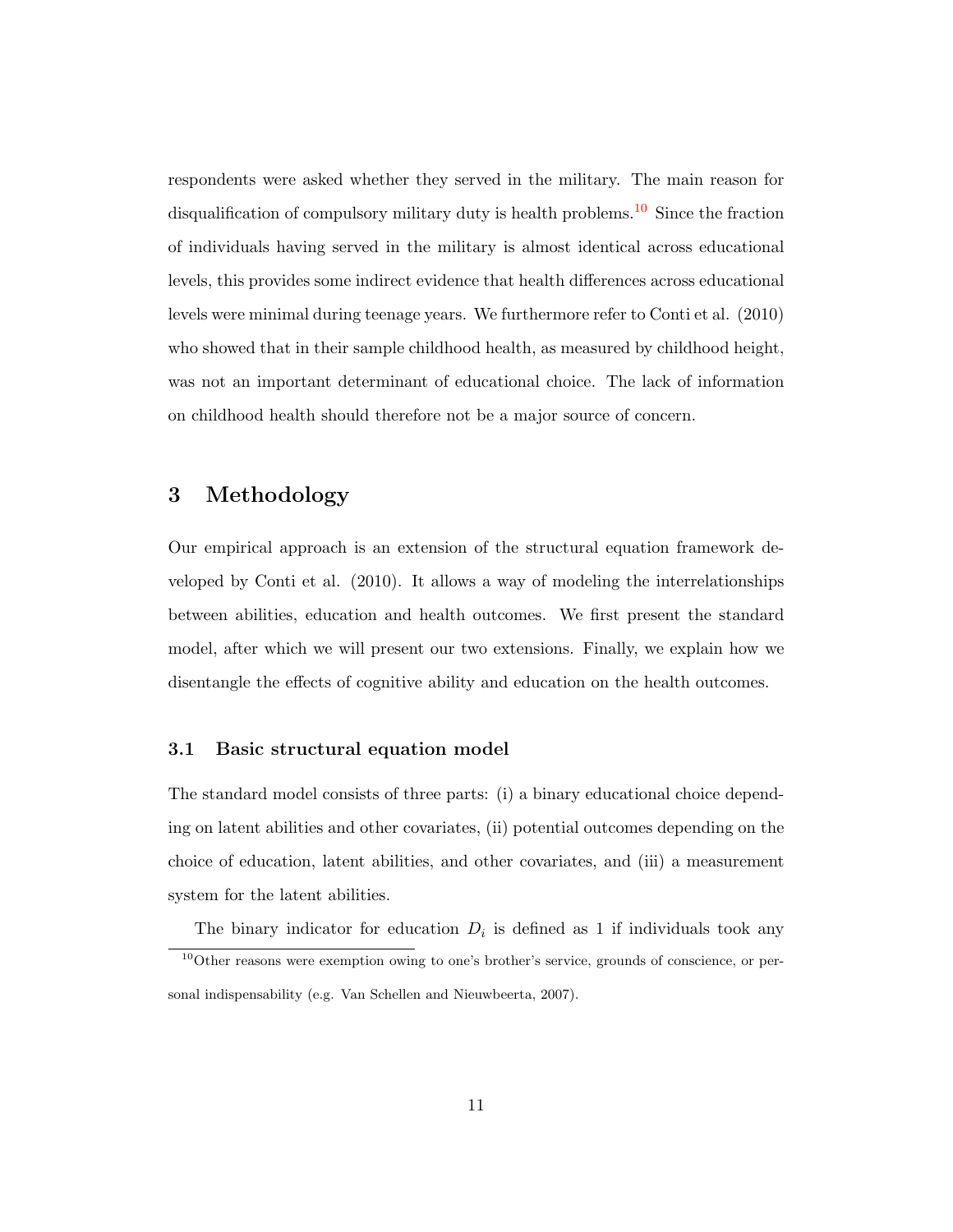education beyond the compulsory schooling age, and 0 if not:

<span id="page-12-0"></span>
$$
D_i = \begin{cases} 1 & \text{if } D_i^* \ge 0 \\ 0 & \text{otherwise} \end{cases}
$$
 (1)

where we assume  $D_i^*$  is an underlying latent utility which is continuous and linear, and depends on latent abilities  $\theta$ , and observed characteristics  $X^D$ :

<span id="page-12-1"></span>
$$
D_i^* = \gamma X_i^D + \alpha_D \theta_i + v_{iD}
$$
\n<sup>(2)</sup>

with  $v_D$  an error term independent of  $X^D$  and  $\theta$ . We assume that  $v_D$  is normally distributed, which implies that we have a probit model for the educational choice. We fix the variance at 1 since the variance is not identified in a probit model.

The second part is the potential outcomes part, in which there are two potential outcomes  $Y_{i1}$  and  $Y_{i0}$  where the former is the outcome in case the individual chose to pursue education beyond what is compulsory, and the latter is the outcome in case the individual dropped out of school right after the compulsory schooling age. Both  $Y_{i1}$  and  $Y_{i0}$  depend on latent ability  $\theta$ , and on observed characteristics  $X^{Y}$ :

$$
Y_{i1} = \beta_1 X_i^Y + \alpha_1 \theta_i + \nu_{i1} \tag{3}
$$

$$
Y_{i0} = \beta_0 X_i^Y + \alpha_0 \theta_i + \nu_{i0}
$$
 (4)

with  $(\nu_0, \nu_1)$  independent of  $X^Y$  and  $\theta$ , and both follow a normal distribution with variance  $\sigma_1^2$  and  $\sigma_0^2$ , respectively.

The final part of the model is the measurement equation, where one or two measurements,  $M_{ki}$  ( $k = 1, 2$ ), implicitly define the latent ability  $\theta$ :

<span id="page-12-2"></span>
$$
M_{ki} = \delta_k X_{ik}^M + \alpha_{M_k} \theta_i + v_{iM_k}
$$
\n<sup>(5)</sup>

with  $v_{M_k}$  independent of  $X^M$  and  $\theta$ . We assume that  $v_M$  is normally distributed with variance  $\sigma_M^2$ .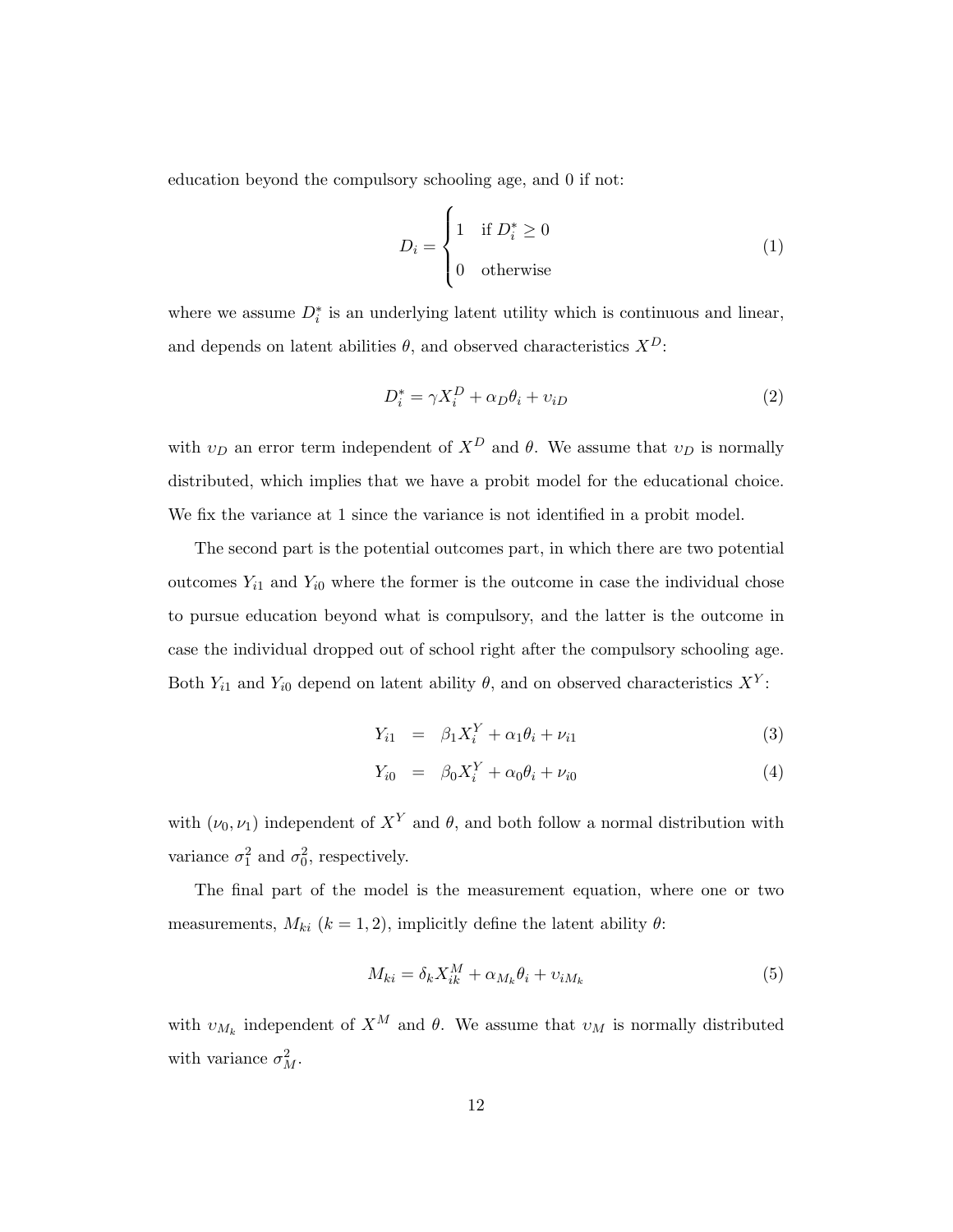Identification of factor models requires normalizations that set the location and scale factors. If a standard normal distribution for the latent ability  $\theta$  is assumed, which fix the mean to zero and the variance to one, the model is identified and can be estimated by Maximum Likelihood on basis of Gaussian quadrature approximation or simulation methods.

#### 3.2 Allowing for a duration dependent variable

While the basic model is extremely useful in disentangling the relative contributions of education and abilities on continuous and binary health outcomes, the model does not allow for a duration outcome like survival till death.

In our extended model, the first part is the same, defining a binary educational choice as in  $(1)$  and  $(2)$ , placing the cut-off at *Lower Education* (primary school). Hence, in our model individuals face the choice of quitting after primary education  $(D = 0)$ , or enrolling into secondary education  $(D = 1)$ . The measurement equation for latent ability is defined by [\(5\)](#page-12-2), where we have two measurements for latent cognitive ability.

For a duration outcome like mortality it is more common to define the potential outcomes in terms of the hazard (or intensity) that the outcome of interest occurs.<sup>[11](#page-13-0)</sup> The observed hazard is

$$
\lambda(t_i) = \lambda^{(1)}(t_i)^{D_i} \cdot \lambda^{(0)}(t_i)^{1 - D_i} \tag{6}
$$

<span id="page-13-0"></span>with  $\lambda^{(1)}(t_i)$  being the hazard rate for an individual with education level beyond

 $11$ We can use a duration model with potential outcomes because the endogenous education choice is determined before mortality plays a major role: mortality can be largely ignored for young ages. If the education choice would still play a role during higher mortality rates the model should take dynamic selection into account. Then a 'timing-of-events' model could be a better model, see Abbring and Van den Berg (2003).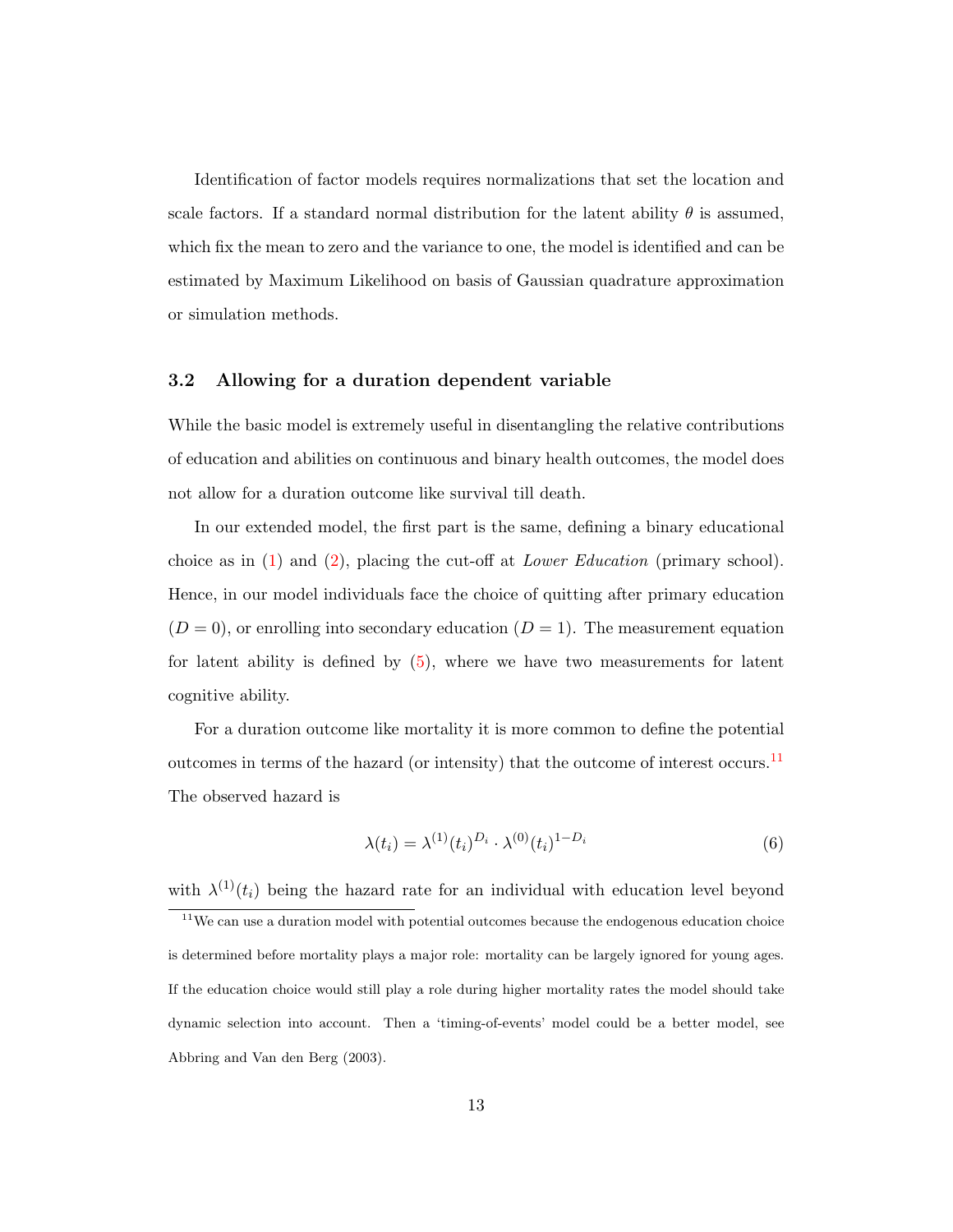primary school  $(D_i = 1)$ , and  $\lambda^{(0)}(t_i)$  being the hazard rate for an individual with an education level equal to primary school  $(D_i = 0)$ . We assume a Gompertz proportional hazard model for the two potential hazards, which has been shown to be an accurate representation of mortality between the ages of 30 and 80 (e.g. Gavrilov and Gavrilova, 1991; Cramer, 2012). Both potential hazards depend on the latent ability  $\theta$ ,<sup>[12](#page-14-0)</sup> and observed characteristics  $X^Y$ :

<span id="page-14-1"></span>
$$
\lambda^{(0)}(t_i|X^Y,\theta) = \exp\big(a_0t_i + \beta_0X_i^Y(t_i) + \alpha_0\theta_i\big) \tag{7}
$$

$$
\lambda^{(1)}(t_i|X^Y,\theta) = \exp\big(a_1t_i + \beta_1X_i^Y(t_i) + \alpha_1\theta_i\big) \tag{8}
$$

The effect of latent ability on the hazard is captured by  $\alpha_0$  and  $\alpha_1$ . The corresponding potential survival rates are

<span id="page-14-2"></span>
$$
S^{(0)}(t_i|X^Y,\theta) = \exp\left(-\int_0^t \lambda^{(0)}(s_i|X^Y,\theta)ds\right) \tag{9}
$$

$$
S^{(1)}(t_i|X^Y,\theta) = \exp\left(-\int_0^t \lambda^{(1)}(s_i|X^Y,\theta)ds\right) \tag{10}
$$

An important feature of duration data is that for some individuals we only know that he or she survived up to a certain time (often the end of the observation window). In this case an individual is (right) censored,  $\Delta_i = 0$ , and we use the survival function instead of the hazard in the likelihood function. Another feature of duration data is that only individuals are observed having survived up to a certain age. In our case, mortality follow-up is only available from age 55 onwards. In this case the individuals are left-truncated, and we need to condition on survival up to the age of first observation,  $t_{i0}$ .

The likelihood contribution of individual  $i$  in our duration model is

$$
L_i^{(j)} = \lambda^{(j)}(t_i)^{\Delta_i} S^{(j)}(t_i) / S^{(j)}(t_{i0}), \qquad j = 0, 1
$$
\n(11)

<span id="page-14-0"></span> $12$ The latent ability in the hazard is similar to including unobserved heterogeneity in the hazard and for identification the unobserved heterogeneity need to have a finite mean. The mean of unobserved heterogeneity term in our model,  $e^{\alpha\theta}$ , only depends on  $\alpha$  and is finite when  $\alpha$  is finite.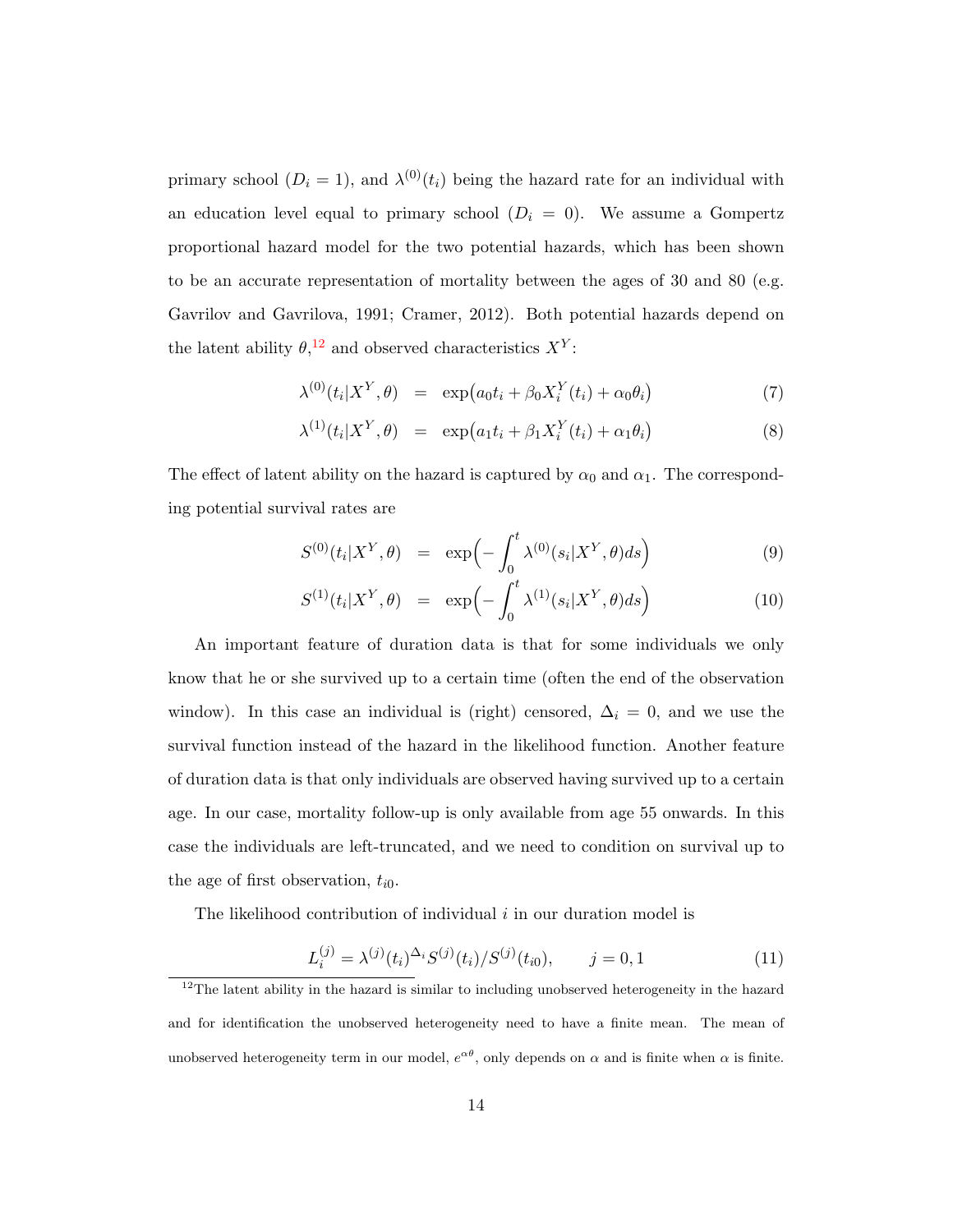With left-truncated data the distribution of latent ability among the survivors (up to the left-truncation time) changes. When only individuals are observed that have survived until age  $t_{i0}$  the likelihood contribution is

<span id="page-15-0"></span>
$$
L_i = \int \left[ \Phi(\gamma X_i^D + \alpha_D \theta) \cdot \lambda^{(1)}(t_i|X^Y, \theta)^{\Delta_i} S^{(1)}(t_i|X^Y, \theta) / S^{(1)}(t_{i0}|X^Y, \theta) \right]^{D_i}
$$
  
 
$$
\times \left[ \Phi\left( -\gamma X_i^D - \alpha_D \theta \right) \cdot \lambda^{(0)}(t_i|X^Y, \theta)^{\Delta_i} S^{(0)}(t_i|X^Y, \theta) / S^{(0)}(t_{i0}|X^Y, \theta) \right]^{1 - D_i}
$$
  
 
$$
\times \prod_{k=1}^2 \frac{1}{\sigma_{M_k}} \phi\left( \frac{M_{ki} - \delta_k X_{ki}^M - \alpha_{M_k} \theta}{\sigma_{M_k}} \right) dH(\theta|T > t_{i0}) \tag{12}
$$

with the distribution of the latent abilities conditional on survival up to  $t_{i0}$ 

$$
dH(\theta|T>t_{i0}) = \frac{\left[\Phi(\gamma X_i^D + \alpha_D \theta)S^{(1)}(t_{i0}|X^Y,\theta) + \Phi(-\gamma X_i^D - \alpha_D \theta)S^{(0)}(t_{i0}|X^Y,\theta)\right]h(\theta)}{\int \left[\Phi(\gamma X_i^D + \alpha_D \theta)S^{(1)}(t_{i0}|X^Y,\theta) + \Phi(-\gamma X_i^D - \alpha_D \theta)S^{(0)}(t_{i0}|X^Y,\theta)\right]h(\theta) d\theta}
$$
\n(13)

with  $h(\theta)$  is a normal distribution with variance  $\sigma_{\theta}^2 = 1$ . The maximum likelihood estimation of the parameters involves the calculation of an integral that does not have an analytical solution. However, Gaussian quadrature can approximate this one dimensional integral very well.

#### 3.3 Allowing for an ordered discrete educational choice

Usually education is available in more than two categories with a natural ordering of the alternative education levels. We extend the standard model to account for this type of ordinal independent variable, where the starting point is, again, an index model with a single latent variable given as in  $(2)$ . Assume there are K education levels and define  $D_i$  as the indicator of education that takes value k if the individual has reached education level k:

$$
D_i = k \qquad \text{if } \zeta_{k-1} < D_i^* \le \zeta_k \tag{14}
$$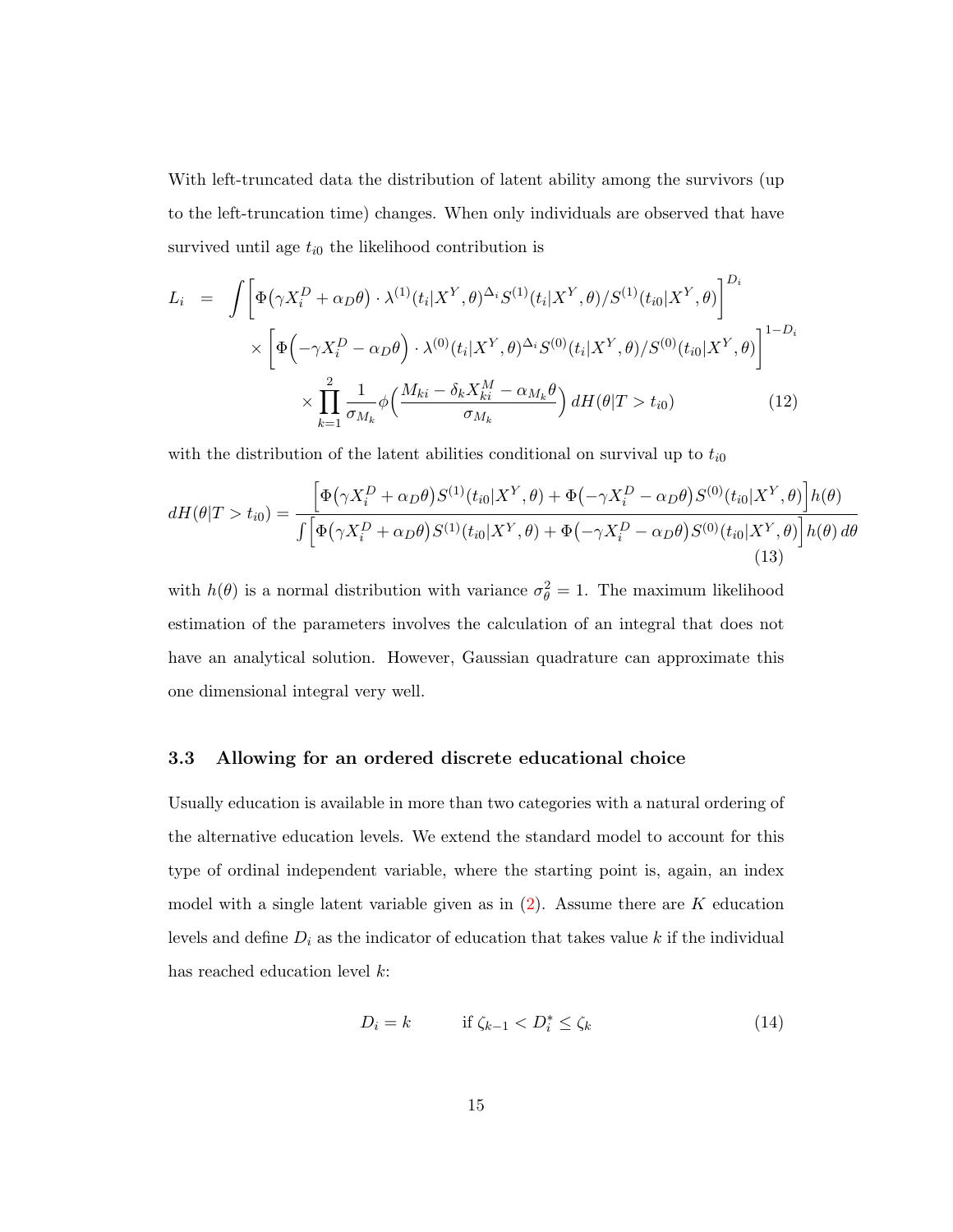where  $\zeta_0 = -\infty$  and  $\zeta_K = \infty$ . Then, assuming normally distributed  $v_D$ , we have an ordered probit model with  $(K - 1)$  additional threshold parameters,  $\zeta_k$ . Each education level now has a corresponding potential Gompertz hazard  $\lambda^{(k)}$ , that depends on exogenous characteristics  $X<sup>Y</sup>$  and on the unobserved latent ability, i.e.,

$$
\lambda^{(k)}(t_i|X^Y,\theta) = \exp\left(a_k t_i + \beta_k X_i^Y(t_i) + \alpha_k \theta_i\right) \tag{15}
$$

#### <span id="page-16-1"></span>3.4 Disentangling the effects of ability and education

The difference in the Kaplan-Meier survival curves is the *unconditional* survival difference between the two levels of educational attainment, and can be interpreted as the association between education and mortality. Here we are interested to what extent this association is driven by cognitive ability and other control variables. Using the estimated parameters, we define the conditional survival difference between the two levels of educational attainment, where conditioning is on basis of cognitive ability and the other control variables, as follows:

$$
\int \int E\left[S^{(1)}(t) - S^{(0)}(t)|X = x, \theta = f\right] dF_{X,\theta}(x, f) \tag{16}
$$

where  $S^{(1)}(t)$  denotes the survival time up to a age t for individuals with at least secondary education  $(D = 1)$ ,  $S^{(0)}(t)$  is the survival time up to age t for those with primary school only  $(D = 0)$ , X are the covariates, and  $\theta$  is the value of latent cognitive ability. We integrate over the joint distribution of the covariates and latent ability,  $F_{X,\theta}(x, f)$ .<sup>[13](#page-16-0)</sup> Note that these conditional survival differences are conditional on surviving to the initial age, which is 55 in our case.

$$
\int \int E[Y_1(t) - Y_0(t)|X = x, \theta = f, D = 1] dF_{X, \theta|D=1}(x, f)
$$

<span id="page-16-0"></span><sup>&</sup>lt;sup>13</sup>Since the conditional survival differences may well be very different for individuals in different parts of the education distribution, we additionally define the conditional survival difference for those with  $D = 1$ , and for those with  $D = 0$  as follows: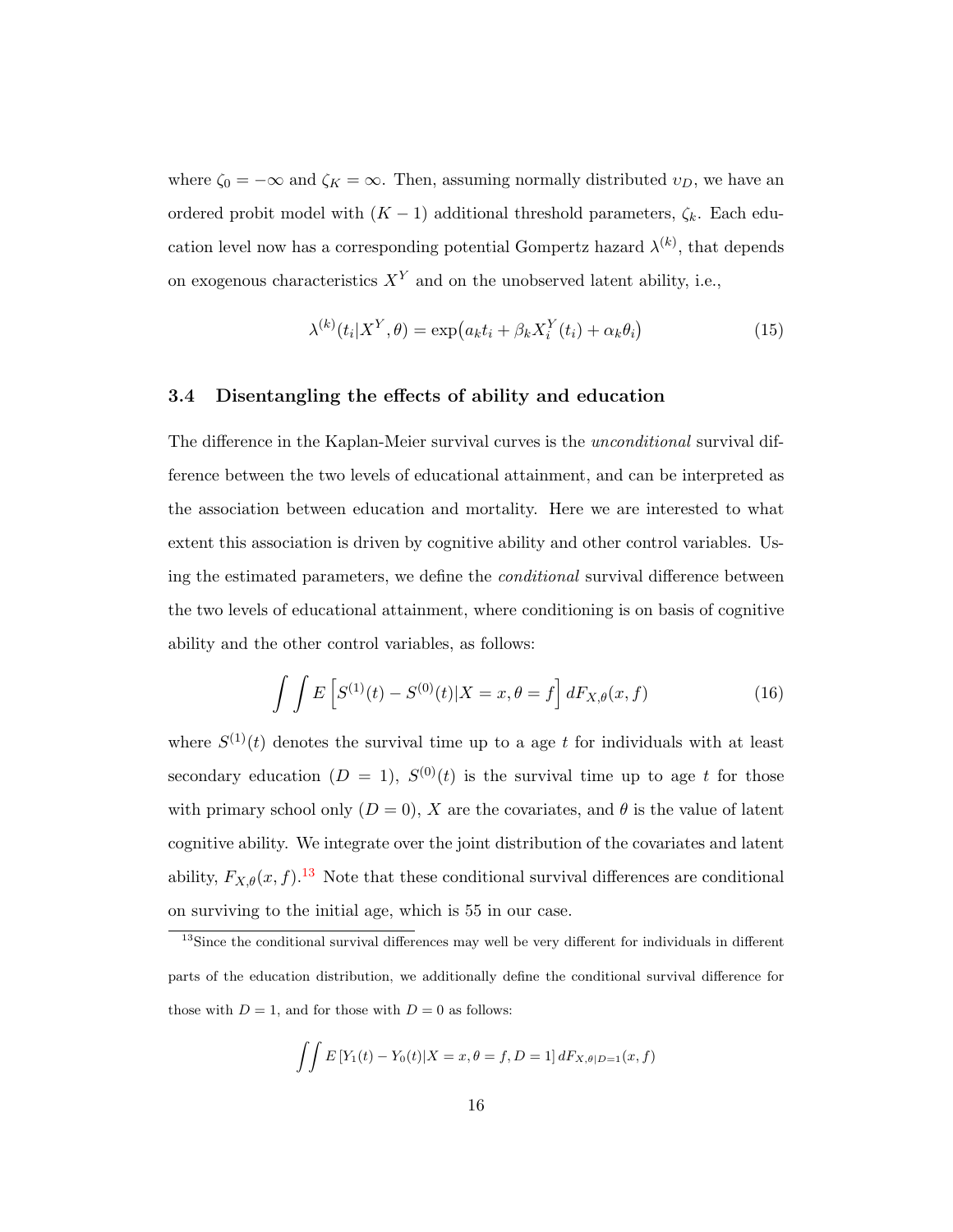Unfortunately, the integrals cannot be solved analytically, as the dimension of the covariates  $X$  is too large. Hence in order to illustrate the conditional survival differences we resort to simulation. This procedure consists of three steps:

- 1. We determine the distribution of all included variables separately for the whole sample, and separately for those with  $D = 0$  and  $D = 1$ .
- 2. We draw 10,000 individuals on basis of the empirical distribution of the covariates and compute the conditional hazard rates using the estimated coefficients of equations [\(7\)](#page-14-1) and [\(8\)](#page-14-1), conditional on the value of the latent ability.
- 3. For every conditional hazard rate we determine the unconditional survival function for every age from 55 to 100 on basis of equations  $(9)$  and  $(10)$ , and by integrating out the latent ability through Gaussian quadrature methods.

We repeat these steps 100 times and for each simulation round we draw a vector of parameter estimates assuming that the estimated coefficients are normally distributed around the point estimates with a variance-covariance matrix equal to the estimated one.

With this information, we can compute the fraction of individuals that is still alive at a certain age for the two educational groups (both the average and the variance). This defines the conditional survival difference between the two educational groups, since we condition on cognitive ability and the other covariates. The simulations also allow us to compute life expectancy separately for the two educational groups.

In order to illustrate the relative importance of education and cognitive ability, we decompose the unconditional survival differences from the Kaplan-Meier curves

$$
\int \int E[Y_1(t) - Y_0(t)|X = x, \theta = f, D = 0] dF_{X, \theta|D=0}(x, f)
$$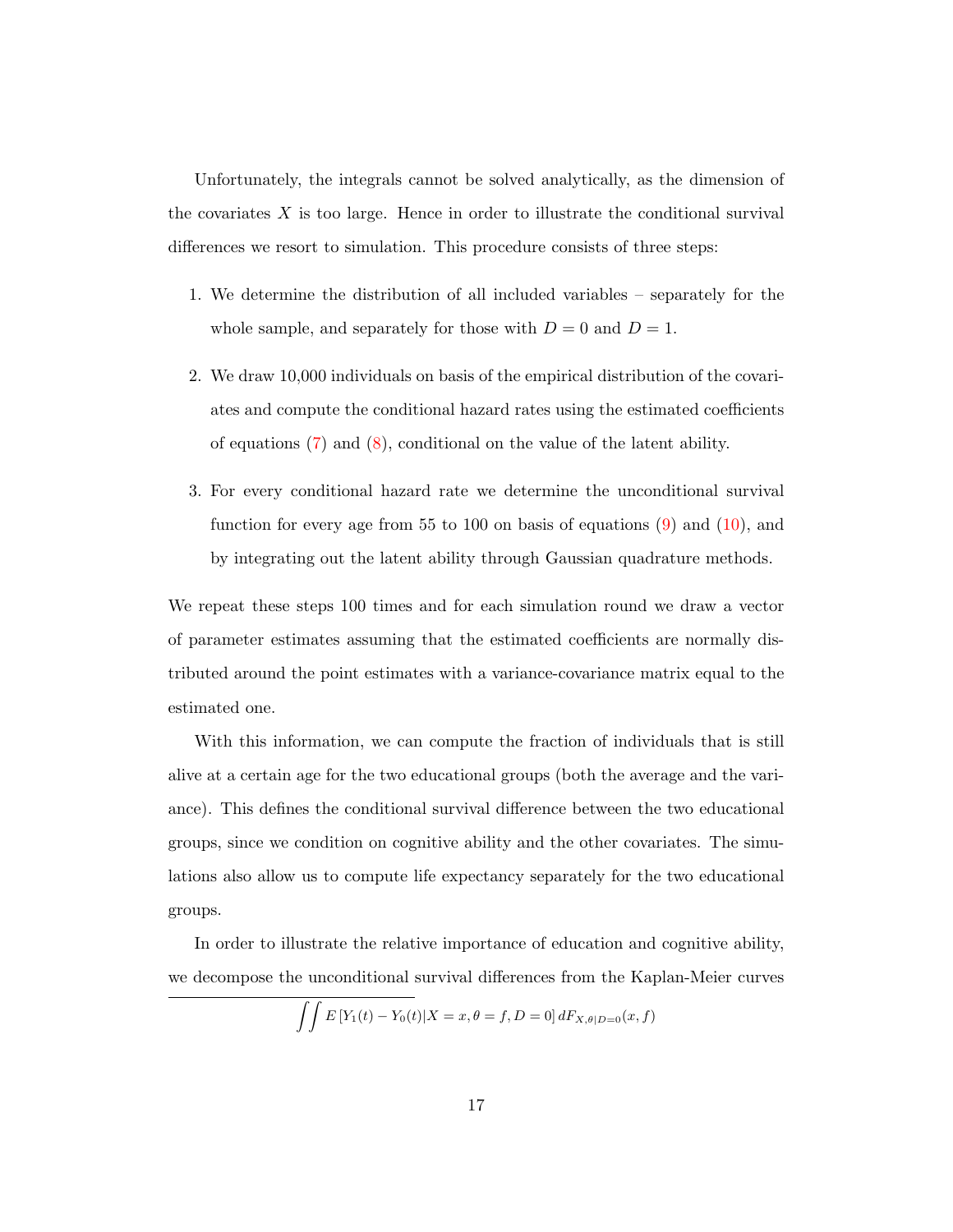in Figures [1](#page-36-0) and [2](#page-36-1) into the conditional survival difference and a residual, which is a selection effect on basis of cognitive ability and the other factors. Note that this selection effect is the combination of actual selection bias and selection on basis of perceived gains of secondary education.

For the ordinal education measure the procedure is very similar. We have three potential hazards and three possible survival functions, one corresponding to each educational level. Although there are more possibilities now to compare the educational groups, we choose to focus on two binary comparisons of the particular educational level to the educational level directly preceding it. Hence, we estimate two different conditional survival differences: (i) lower vocational education compared to primary education only, and (ii) at least general secondary education compared to lower vocational education.

#### <span id="page-18-0"></span>4 Results

Our baseline specification is the survival model with a binary education variable and two measurements for cognitive ability. We estimate the model by maximizing the likelihood in  $(12)$ , and present the results in section [4.1.](#page-19-0) Then we generalize the model by allowing for an ordinal educational variable including three levels, results of which are presented in section [4.2.](#page-21-0)

The set of included observed characteristics does not differ in both cases. Exogenous factors influencing the outcome,  $X_y$  in [\(7\)](#page-14-1) and [\(8\)](#page-14-1), include male, whether the child is working, family social class, and birth rank. Factors additionally influencing the measurements of cognitive ability,  $X_m$  in [\(5\)](#page-12-2), include school type and the number of teachers at school. Finally, on top of the exogenous variables affecting the outcome and intelligence, *additional* factors influencing the educational choice,  $X_d$  in [\(2\)](#page-12-1), include the teacher's advice, whether a grade was repeated, and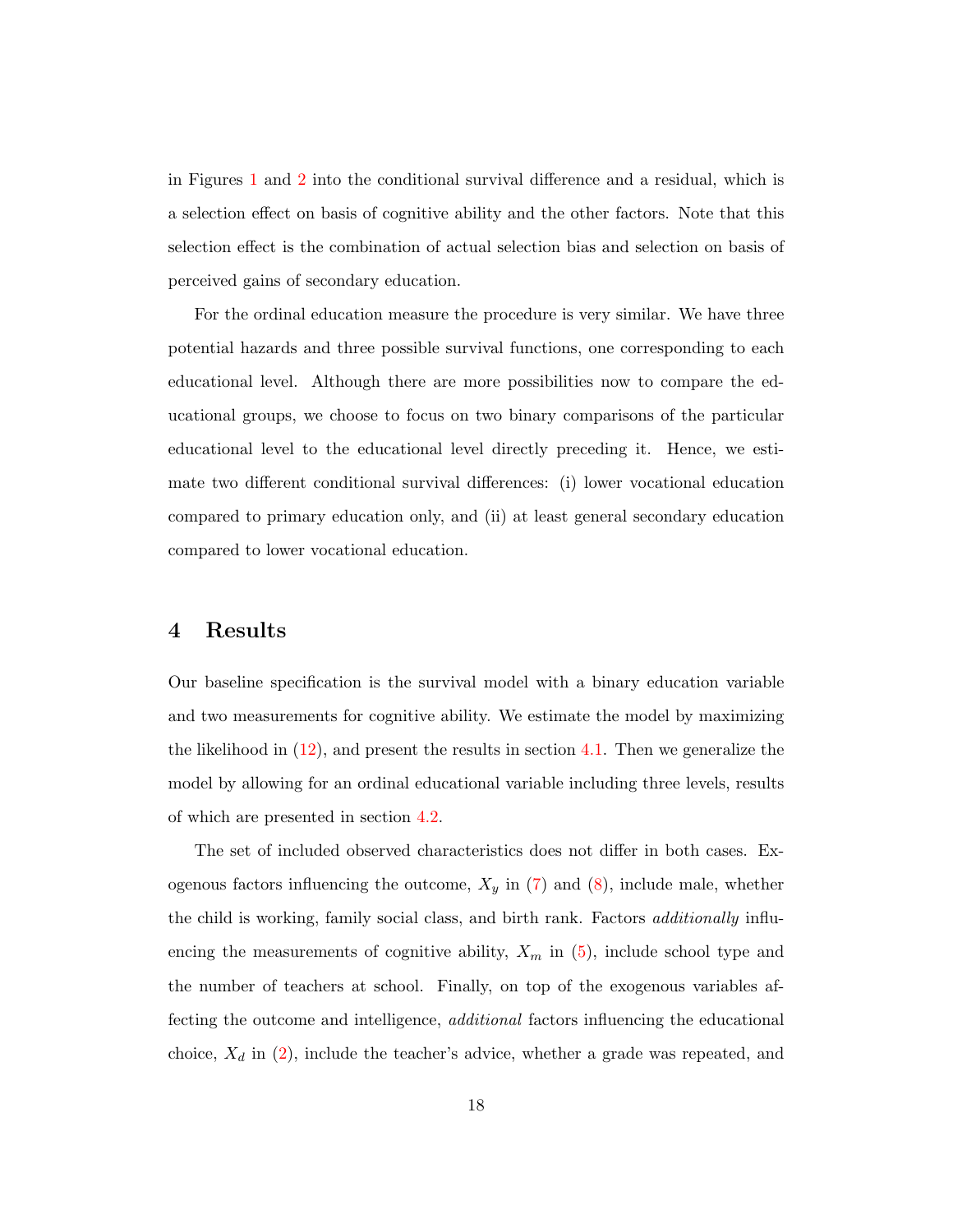the preference of the parents.

#### <span id="page-19-0"></span>4.1 Binary education variable

Table [2](#page-35-0) contains the parameter estimates of the model. The first column shows that our latent factor of cognitive ability strongly influences the educational choice, as expected. The probability of entering secondary school can be derived from the impact of the latent factor and is already beyond 0.6 for those with the lowest cognitive abilities, and gradually increases towards one for those with the highest cognitive abilities.

Females were less likely to enter secondary school, as are children who had to work in the family business during primary school. Family social class is a strong predictor of education, with children from the higher social classes significantly more likely to enter secondary school. Children who went to protestant or other schools, as compared to those who went to catholic schools, were more likely to enter secondary school. Strong predictors of educational choice are the teacher's advice and the preference of the parents. Children who repeated one or more grades were less likely to enter secondary school.

Interestingly, columns 2 and 3 show that on both measurements of cognitive ability girls did slightly better, and children from higher social classes had higher scores. School characteristics such as the school type and the number of teachers also relate to the test scores.

The final two columns of the table present the determinants of mortality across the two educational groups. While the point estimates of the effect of cognitive ability on mortality are negative as expected, the effects do not reach statistical significance at the 10 percent level, although the p-values are extremely close to the 10 percent cut-off. Males have a higher hazard of dying compared to females,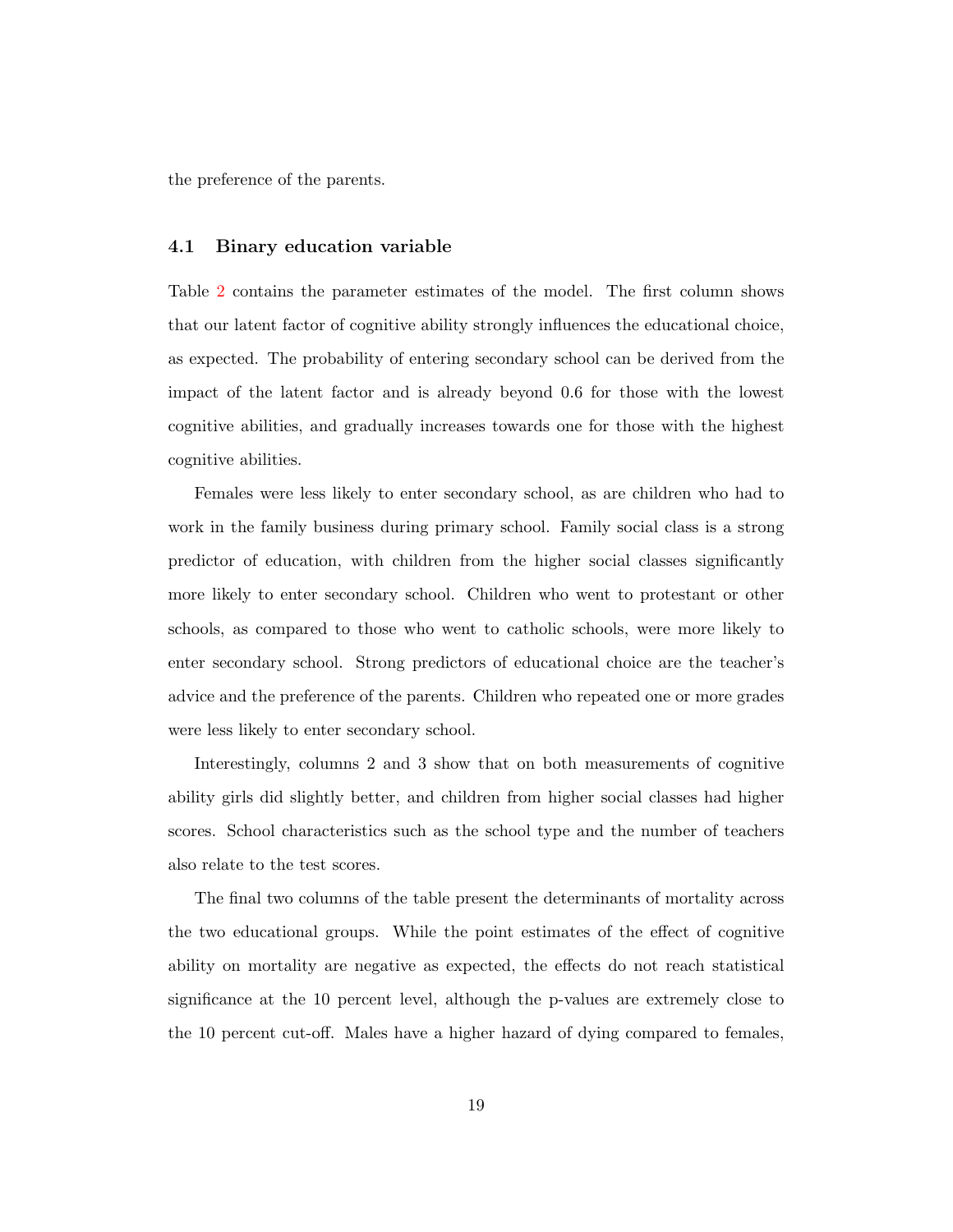although the effect is only statistically significant among the higher educated.

The coefficients in Table [2](#page-35-0) allow to compute the conditional survival difference across educational groups, as described in section [3.4.](#page-16-1) Figure [4](#page-38-0) shows these conditional survival differences for all age groups from 55 to 75 years of age. The association between entering secondary school and mortality, after controlling for family background and cognitive ability, is positive and increases with age. The sizes can be interpreted as percentage point differences in the survival probability at a certain age. Hence, around age 70 entering secondary school is associated with a 2 percentage point increase in the survival probability. Note that the confidence intervals are fairly wide, such that the conditional survival differences only reach statistical significance at higher ages.

If we extrapolate the estimated survival functions outside of our observed age window, the simulations allow computing the estimated differences in life expectancy. This provides an alternative summary measure. The life expectancy of those only finishing primary school is 82.86, compared with 87.15 for those having finished at least secondary school, a difference that is statistically significant. This implies that entering secondary school is associated with an increase of more than 4 years in life expectancy, which is within the bandwidth of the raw survival difference of 5 years across individuals with primary and secondary education. Nonetheless, it has to be acknowledged that this estimate is based upon extrapolation and hence on relatively strong functional form assumptions.

We decompose the unconditional differences in the Kaplan-Meier survival curves from Figure [2](#page-36-1) into a conditional difference and a selection effect on basis of cognitive ability and other control variables.<sup>[14](#page-20-0)</sup> Figure [5](#page-39-0) shows that at early ages mortality differentials are mainly due to selection effects, while after age 60 the importance

<span id="page-20-0"></span><sup>&</sup>lt;sup>14</sup>The corresponding graphs using the distribution of X those with  $D = 1$  and  $D = 0$  are very similar.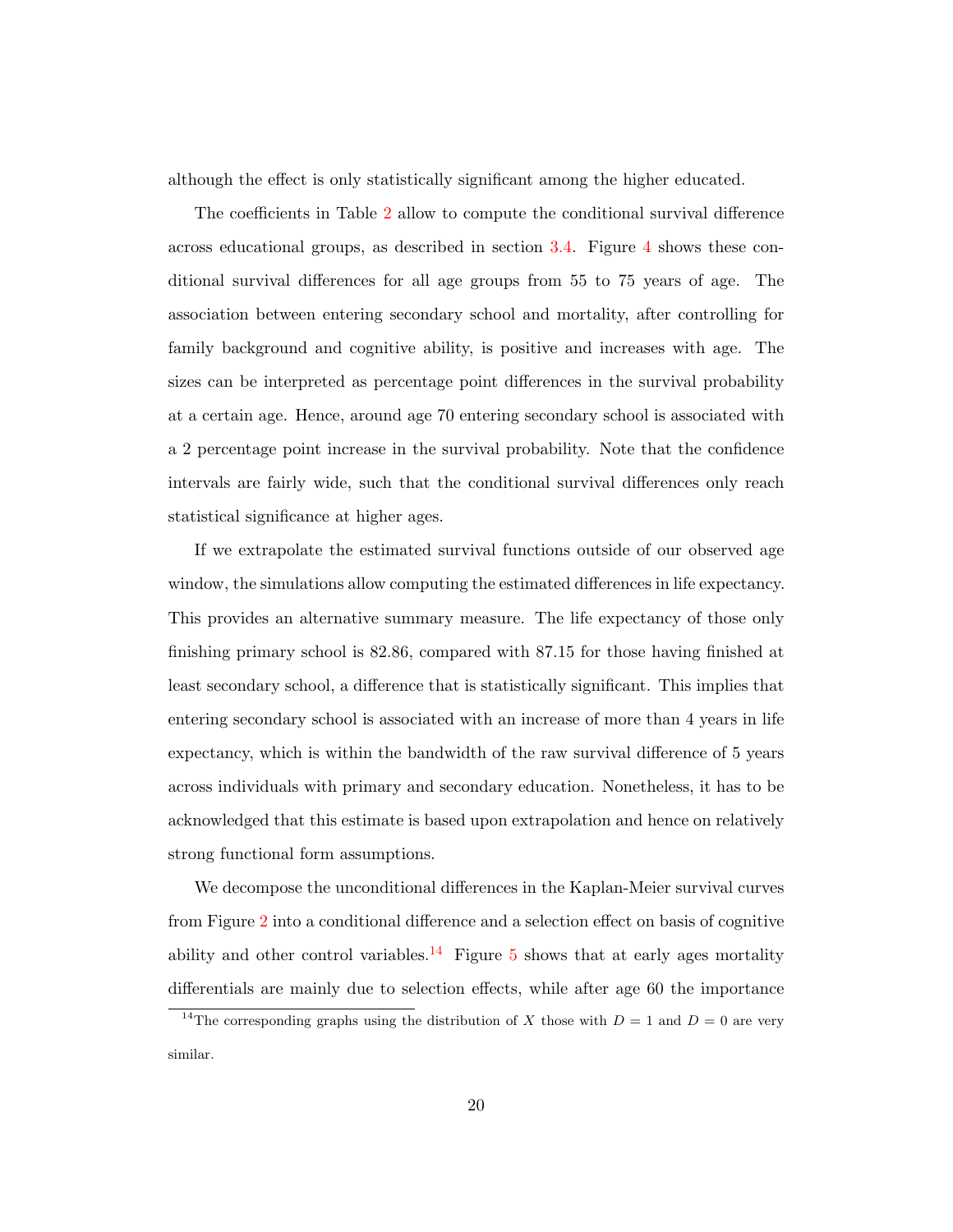of education increases. For most ages, the selection effect is responsible for around half of the unconditional differences in survival across educational groups.

To gauge the importance of cognitive ability in the selection effect, we additionally ran all models without the latent factor for cognitive ability. The results show that the conditional survival differences are larger in a model without cognitive ability.[15](#page-21-1) This is an indication that cognitive ability plays an important role in the selection effect. It is tempting to decompose the selection effect into a selection due to cognitive ability and a selection on other characteristics. The selection on other characteristics can be computed as the difference between (i) the unconditional difference from the observed Kaplan-Meier survival rate of the two education levels and (ii) the conditional survival difference from the model without cognitive abilities. The selection on cognitive ability can then be easily computed as the difference between the total selection effect and the part of the selection effect attributed to other characteristics. This is illustrated in Figure  $6$ , which shows that cognitive ability explains the largest part of the selection effect, and in fact selection on other factors is even negative between ages 60 and 70. We have to emphasize, however, that this interpretation should be taken with care, as cognitive ability could be correlated to other control variables in the model, and as such the selection effect may not be additive.

#### <span id="page-21-0"></span>4.2 Ordinal education

This section presents the results for a model with an ordinal educational choice, corresponding to levels 1, 2 and 3 in the definition of Education in section [2.](#page-6-0) We include both measures for cognitive ability, the Raven test as well as the Vocabulary test, to build a comprehensive factor. The coefficient estimates of the exogenous

<span id="page-21-1"></span><sup>&</sup>lt;sup>15</sup>Results are available upon request.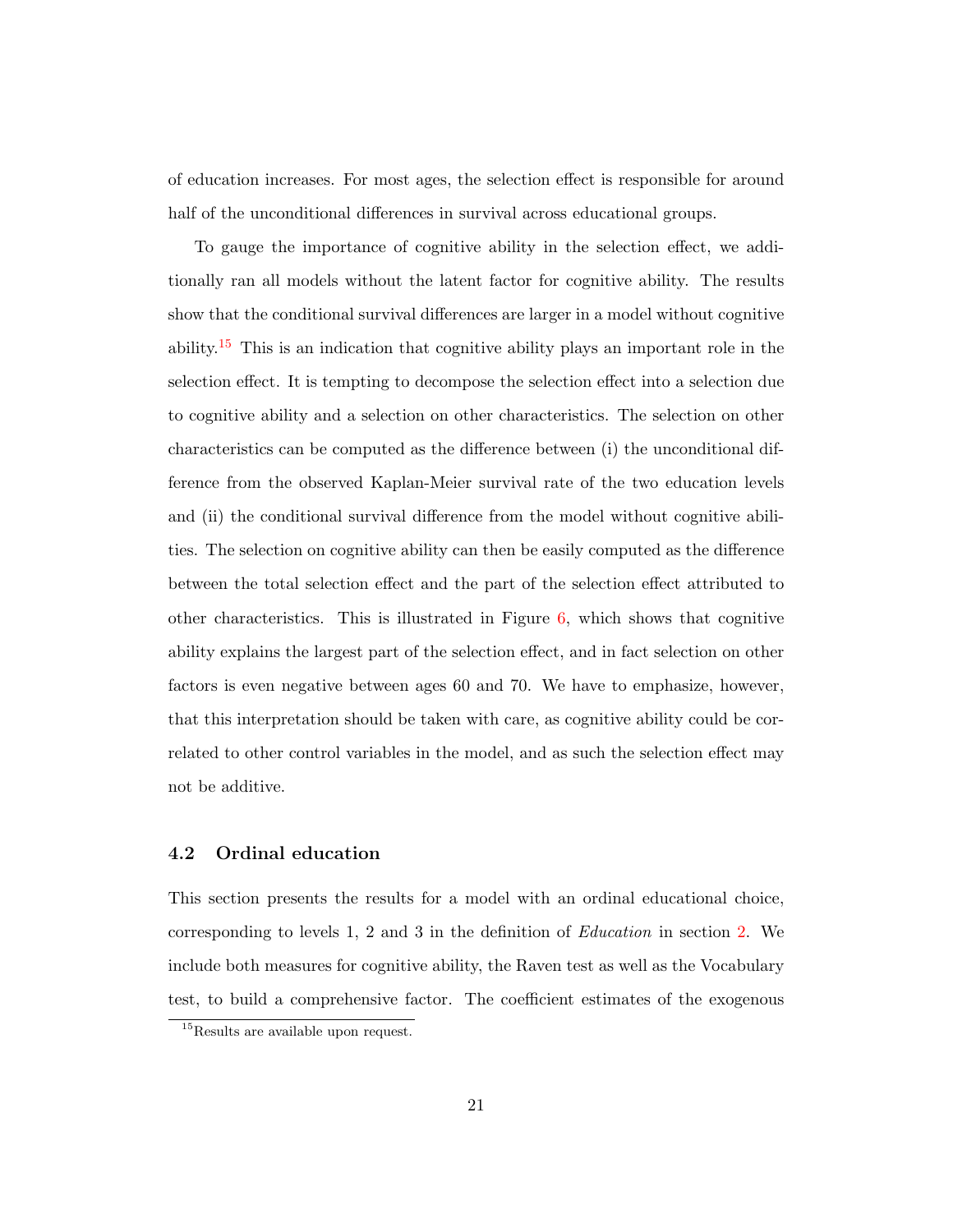variables are very similar to the ones presented for the binary educational variable, and hence are not presented here. Figure [7](#page-41-0) shows the relationship between cognitive ability and the probabilities of entering the three levels of education. For those with the lowest cognitive skills quitting school after primary school  $(D = 0)$  or entering lower vocational educational  $(D = 1)$  are the most likely alternatives with each a probability of around 0.4. The likelihood of both choices decreases with a higher level of cognitive ability, with the probability of quitting primary school decreasing sharper than the probability of entering lower vocational education. In contrast, while less than one out of five of those with the lowest cognitive ability enter general secondary education, this probability increases almost linearly towards one with increasing cognitive ability.

Figure [8](#page-42-0) presents the conditional survival differences for the three different educational levels. It is clear that there is a large, but insignificant, conditional survival difference between lower vocational school (level 2) and primary school (level 1). At age 75, those only finishing primary school are around four percentage points more likely to die than those who entered lower vocational school. The conditional survival difference between general secondary school and lower vocational school is practically zero. This clearly indicates that the largest difference is between those having finished primary school and those beyond primary school, such that the dichotomization in the previous subsection seems justified.

The estimated life expectancy of those only having finished primary school is 84.71, compared to 87.76 for those having finished lower vocational school, and 86.99 for those with at least general secondary school. This implies that the conditional survival difference between level 1 on the one hand and level 2 and 3 on the other hand is around 3 years of life expectancy, which is slightly smaller but reasonably close to the differences when using a dichotomous classification of education. It also shows that the conditional survival difference between lower vocational education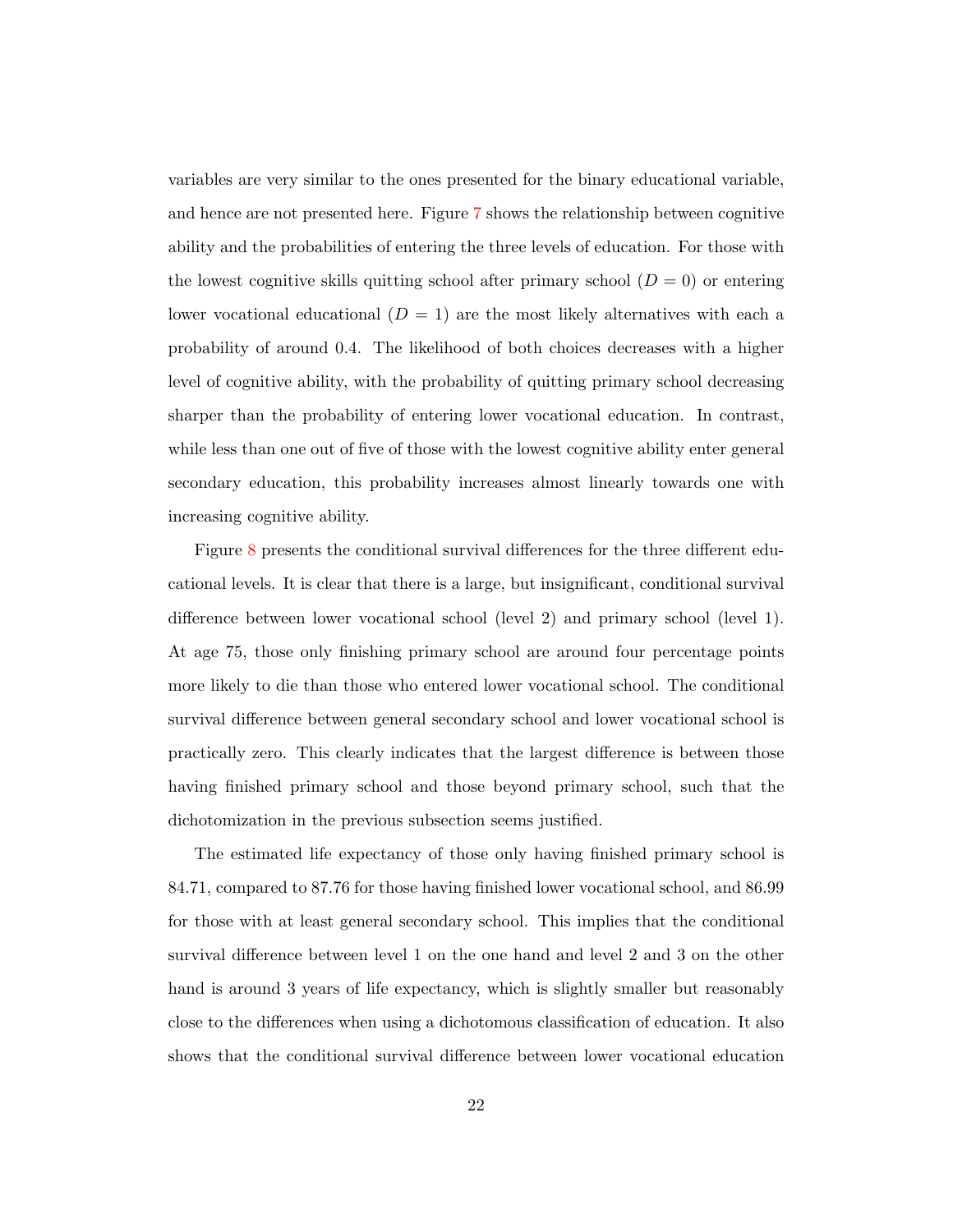(level 2) and general secondary education (level 3) in terms of life expectancy is negative, but very small.

Finally, if we decompose the unconditional survival differences between the three educational groups into a conditional survival difference and a selection effect, we obtain Figure [9.](#page-43-0) This graph shows that the conditional survival difference between primary and vocational education is positive and becomes larger than the selection effect from age 70 onwards, in line with the findings of the dichotomous indicator for education. The conditional survival difference between vocational and higher education is negligible.

#### <span id="page-23-0"></span>4.3 Robustness checks

While mortality is an objective, and in some sense "the ultimate", health outcome, the influence of education and cognitive ability may differ depending on the health outcome used. In the 1993 wave of our Brabant survey, hence around age 53 for our sample, a subjective assessment of one's health was asked to the respondents in five categories, i.e. "poor", "sometimes good, sometimes bad", "fair", "good", and "very good". We estimated the model described in section [3,](#page-11-0) now allowing for an ordinal dependent variable variable, to check robustness to our main outcome measure, and to compare our results to the literature.<sup>[16](#page-23-1)</sup>

We estimated the conditional difference in the probability to report any of the five categories between the two educational groups. In the model using the binary educational variable, the conditional difference in the probabilities for the categories "poor" and "sometimes good, sometimes bad" are -0.03 and -0.08 respectively. The conditional difference in the probabilities for the categories "fair" and "very good"

<span id="page-23-1"></span><sup>&</sup>lt;sup>16</sup>All results not presented and the details of the models used in this section are available upon request.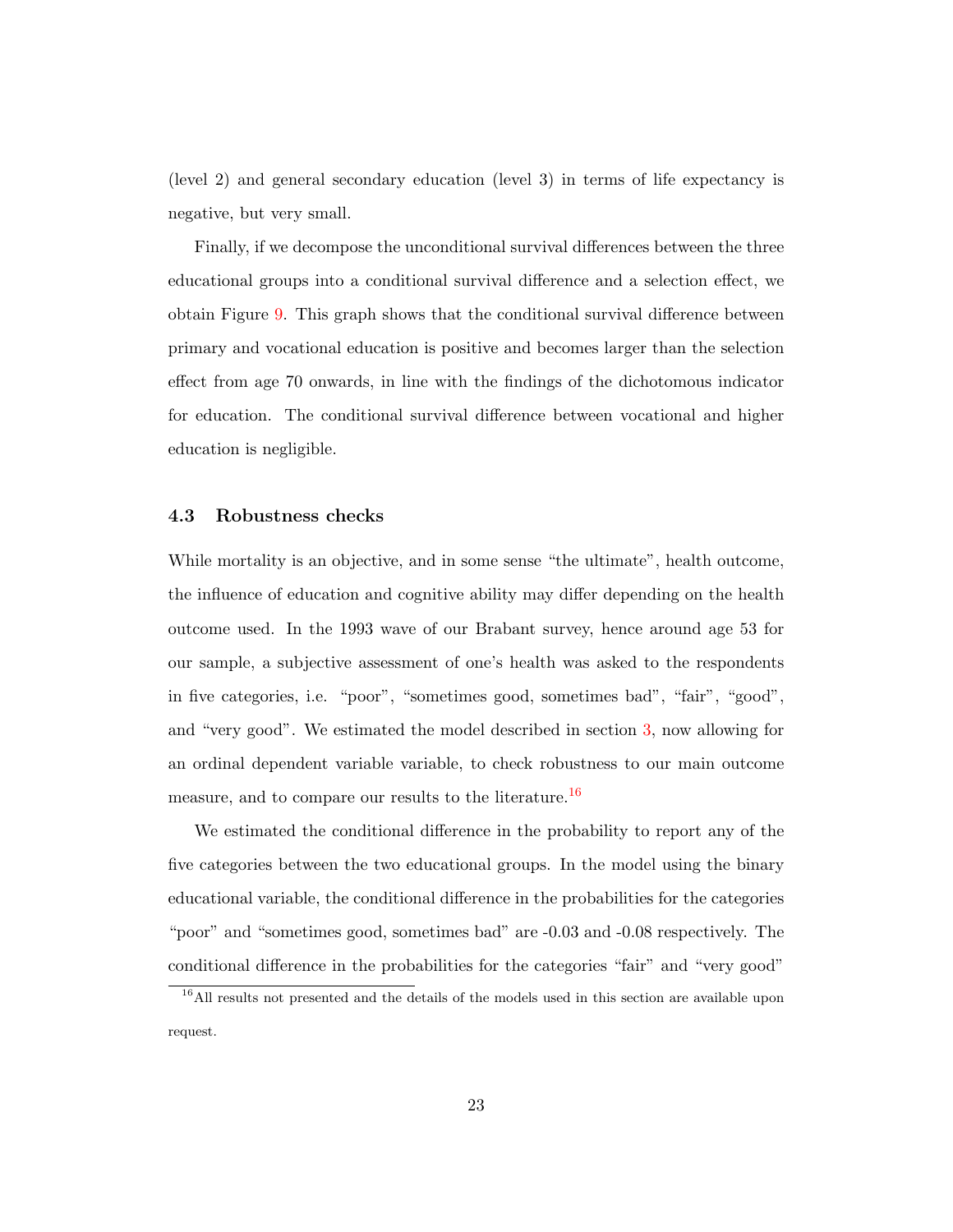are very close to zero, while the conditional difference in the probability of reporting to be in "good" health between those having finished only primary school and those entering secondary education is large and amounts to a 15 percentage points increase.

When comparing our results to the literature, we confirm the findings of Hartog and Oosterbeek (1998) that both education and cognitive ability affect self-reported health. Conti and Heckman (2010) used a binary indicator for "poor health" and found that half of the raw differences in poor health is due to a treatment effect of education and the other half was selection. We found that education plays a large role in explaining the raw differences in health levels in a model with five health levels and binary education, see Figure [10.](#page-44-0)

Since the sample size is somewhat small we chose not to present all results separately by gender. Yet, since both educational choices and survival are obviously dependent on gender, we ran all models separately for males and females. While survival is larger for females, strong disparities in survival across educational groups exist for both males and females. The conditional survival differences are slightly larger for females than for males. However, the relative importance of education, derived from the decomposition of the raw survival differences, is higher for males.

Even though the initial sample in 1952 was found to be representative for the Dutch population at that time, more than half of the sample is lost between 1952 and our observation period that starts in 1995. This could lead to an attrition bias, if attrition is non-random. Unfortunately, we do not have access to the original data files such that we cannot investigate attrition directly. However, Hartog (1989) investigated the non-response for the 1983 survey and found no attrition bias in a wage analysis.<sup>[17](#page-24-0)</sup> Since the sample in 1983 has been shown to be representative, we

<span id="page-24-0"></span> $17$ Following Hartog, (1989) we investigated whether the attrition between 1993 and 1995 was related to observed characteristics. Literally all explanatory variables including education, family background, and intelligence were not related to attrition. The only exception was self-reported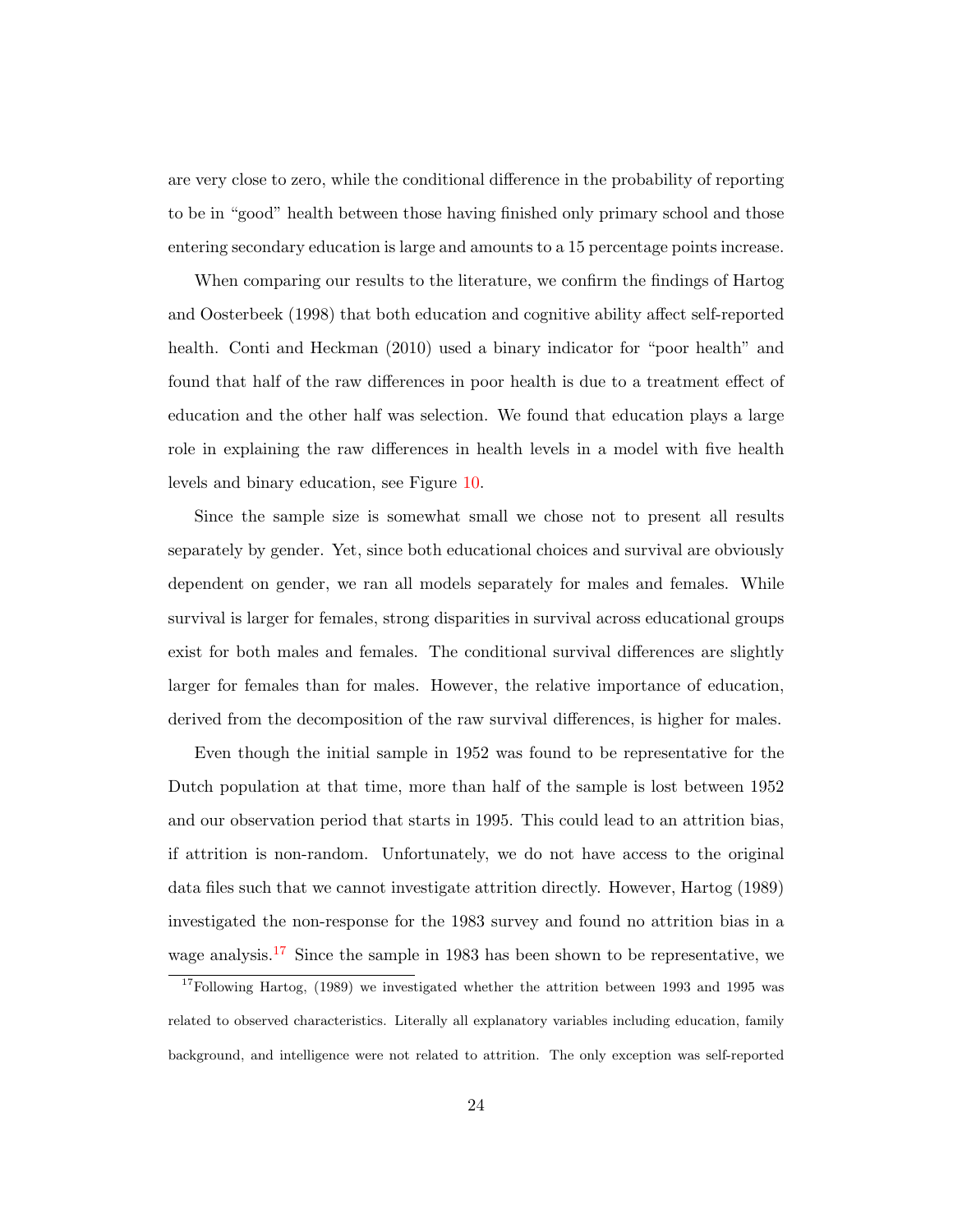reran all analyses on just the respondents that were observed in 1983 and found no substantial changes in the results. This suggests that selective attrition does not affect our results.

One could argue that the Raven progressive matrices test is a purer measurement of cognitive ability and should be used independently from the vocabulary test. We ran all analyses for both the binary and ordinal educational classification using only the Raven test as a measure of cognitive ability, and the results were very similar.

We additionally varied the observed characteristics in the model. First by including additional variables among the exogenous variables such as family size, number of children, additional school characteristics (e.g. whether restricted to girls, restricted to boys, or mixed), and whether both parents were still alive. These variables were not statistically significant in any of the models, and did not alter the results. Second, we also checked robustness to excluding individuals with item nonresponse on some of the observed characteristics. When excluding individuals with item non-response the results remain similar.

#### <span id="page-25-0"></span>5 Discussion

This paper estimates to what extent survival differences across educational groups are due to a 'selection effect' on basis of cognitive ability and other background variables. We extend the structural equation model of Conti et al. (2010) to allow for a duration dependent variable and an ordinal educational choice, and estimate the model on basis of a Dutch cohort born around 1940 observed between ages 55 and 75. Most important conclusion is that the selection effect on basis of cognitive ability is responsible for around half of the raw differences in survival. Yet, even conditional on cognitive ability and a wide range of individual characteristics, survival differences health; a worse health status increased the probability of attrition between 1993 and 1995.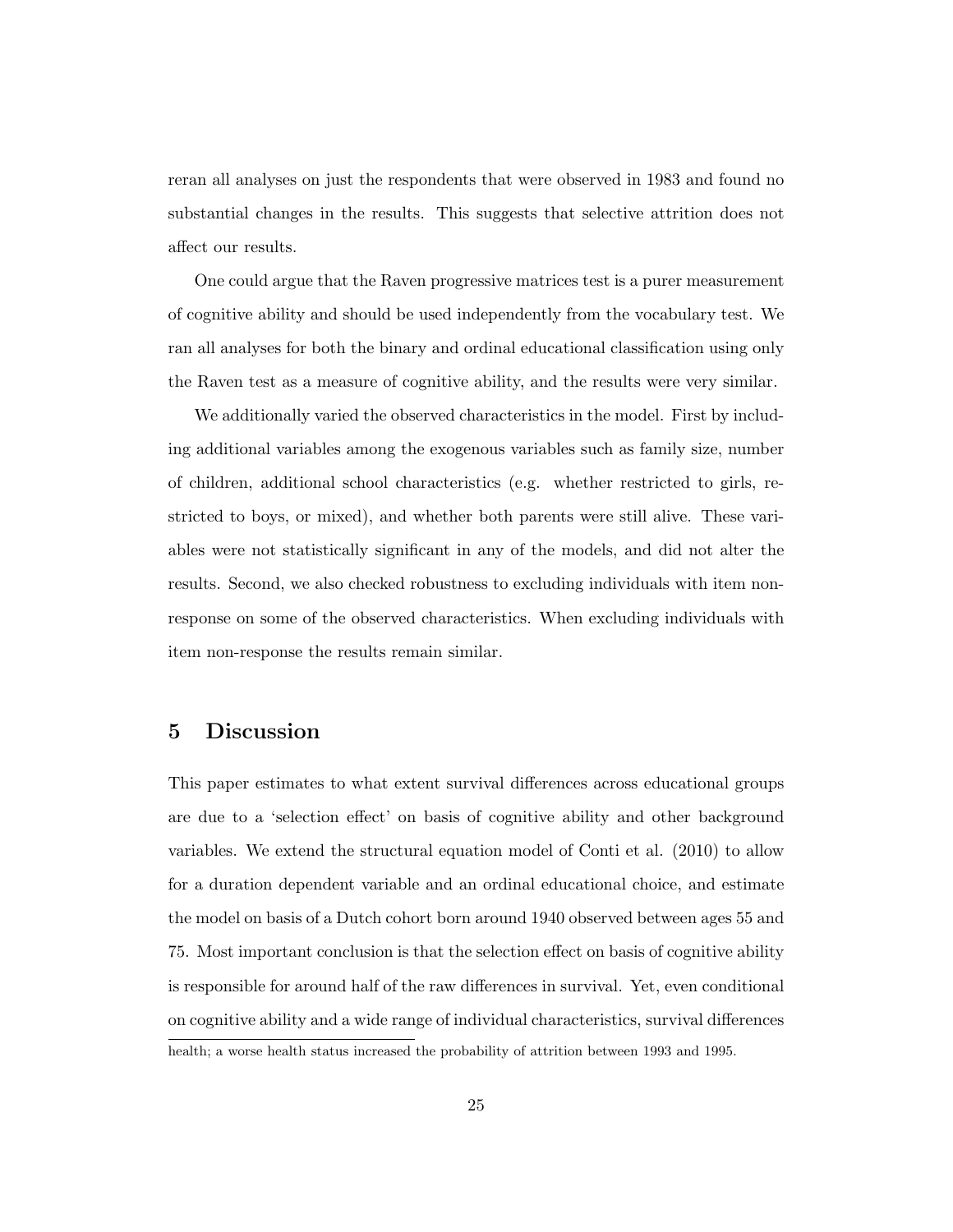between individuals having finished only primary school and those that entered at least secondary education are still substantial, and correspond to a 4 year difference in life expectancy.

Even though we analyze mortality between ages 55 and 75 rather than selfreported health at age 30, our findings are in line with the results presented by Conti et al. (2010). Due to this striking similarity in findings, irrespective of the health measures and samples used, two tentative conclusions regarding the education-health gradient are emerging. First, at least half of the raw association between education and health is due to confounding 'third factors', of which cognitive ability proved very important in our analysis, while Conti et al. (2010) and Savelyev (2012) stress the importance of non-cognitive factors, in particular conscientiousness. Second, even after controlling for cognitive ability, family social class, and a range of other background variables, education remains important in determining mortality. This suggests that at least part of the educational differences in health outcomes is due to a genuine, causal effect of education on health.

A limitation of our data is the absence of direct measurements of non-cognitive ability. Hence, we cannot rule out that specific non-cognitive factors influence both education and health, such that our 'conditional survival difference' across educational groups cannot be interpreted as – and is likely to be an upper bound to – the causal effect of education on mortality. Moreover, we may overestimate the influence of cognitive ability if correlated non-cognitive abilities are omitted from the model.[18](#page-26-0)

We do however observe the teacher's advice regarding secondary education of the child, which presumably is a function of both the cognitive and non-cognitive abilities of the pupil. Hence, one could argue that while controlling for cognitive ability,

<span id="page-26-0"></span><sup>&</sup>lt;sup>18</sup>Although the literature suggests that most non-cognitive abilities are uncorrelated with IQ (Borghans et al. 2011; Savelyev, 2012).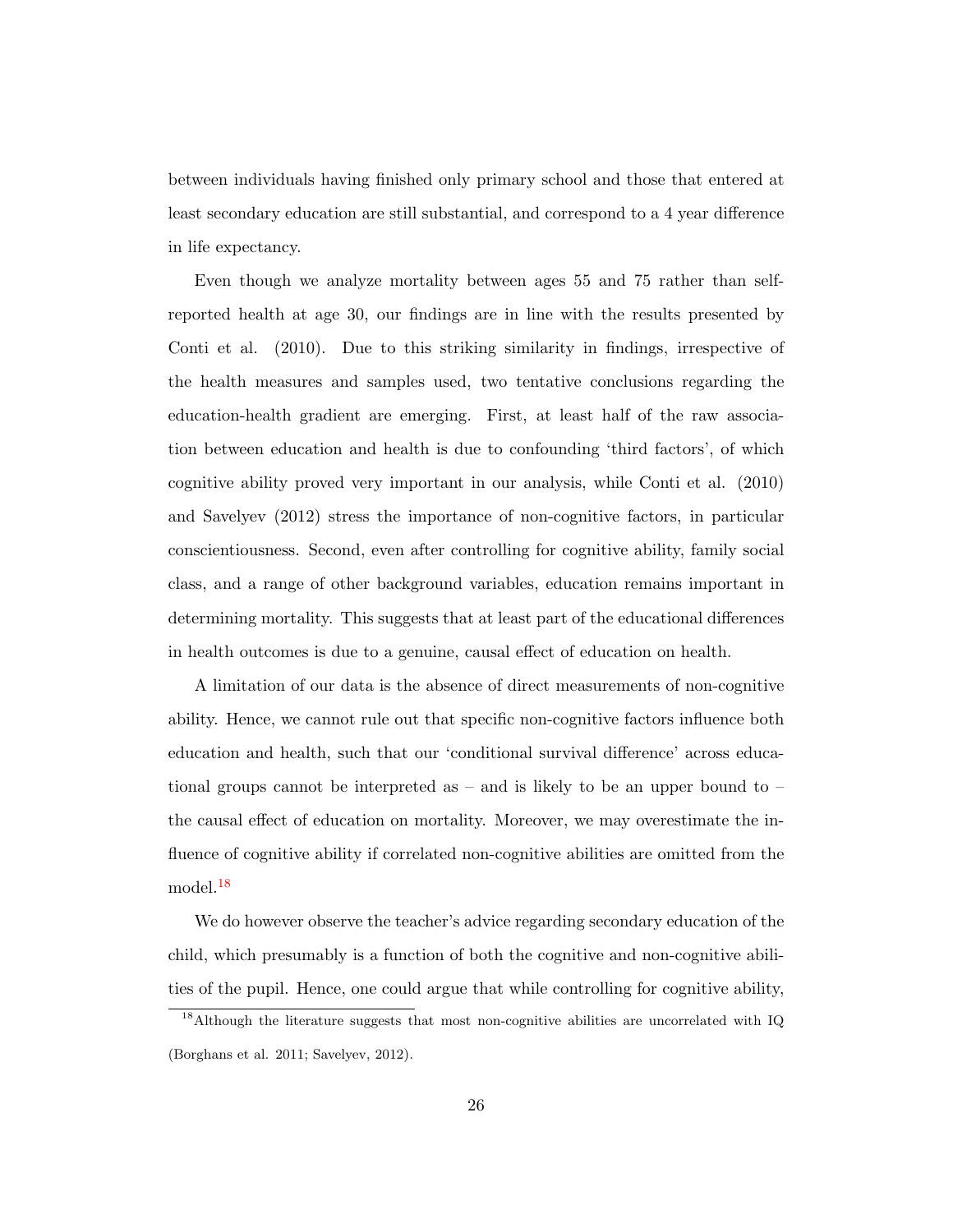the teacher's advice could be a proxy for non-cognitive abilities. When allowing the teacher's advice to influence mortality directly, on top of being a determinant of educational choice, our results are similar. This gives some comfort in claiming that the lack of a direct measurement of non-cognitive ability does not alter our main conclusions.

A fruitful avenue for future research would be investigating the effect of education on health outcomes using a more elaborate set of non-cognitive abilities. In doing so, the literature could benefit from our structural equation model that allows for a duration dependent variable like mortality, and an ordinal independent variable such as educational attainment.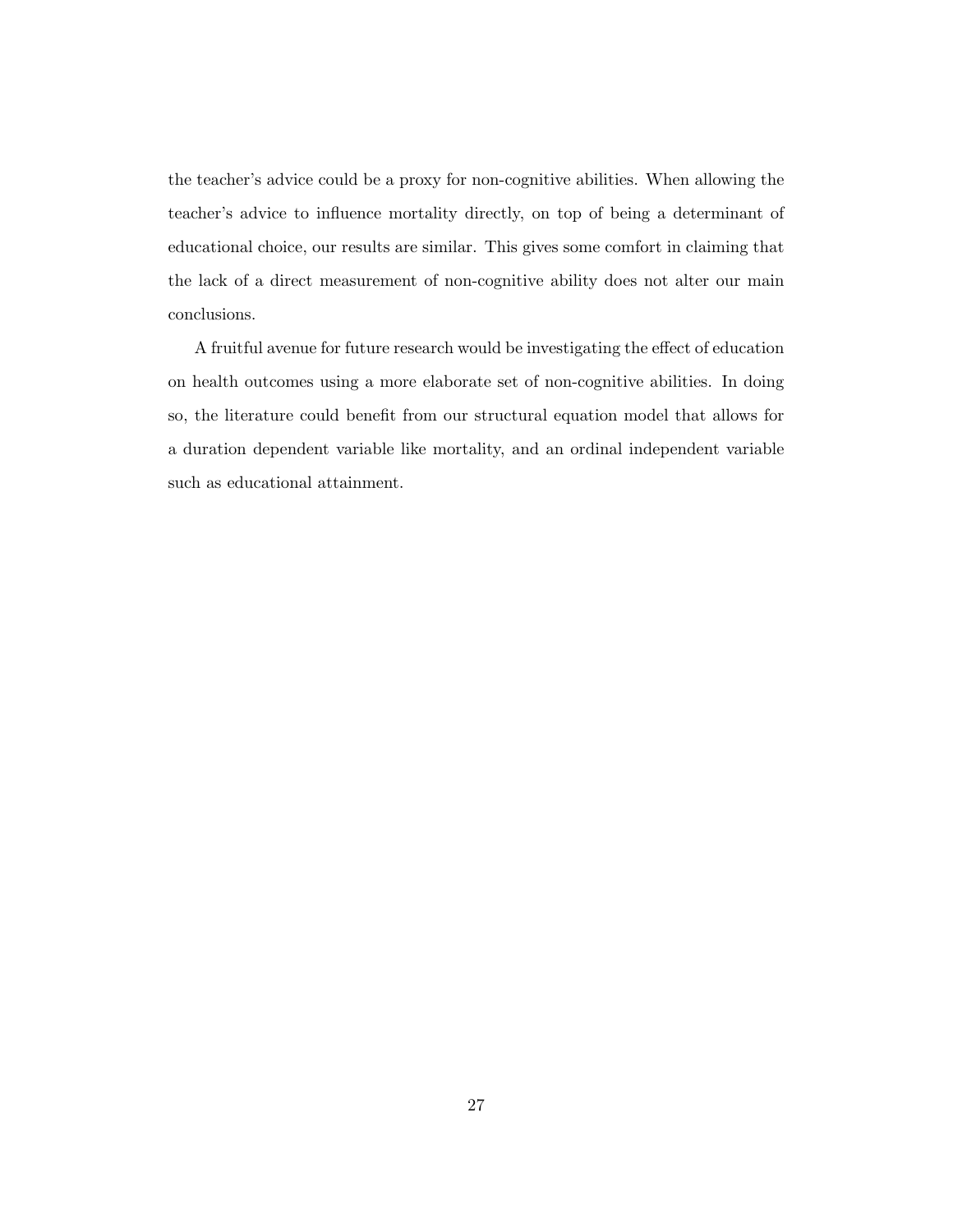#### References

Abbring, Jaap, and Gerard van den Berg. 2003. "The Nonparametric Identification of Treatment Effects in Duration Models." Econometrica 71(5): 1491-1517.

Albouy, Valerie, and Laurent Lequien. 2008. "Does compulsory education lower mortality?" *Journal of Health Economics* 28(1): 155-168.

Arendt, Jacob Nielsen. 2005. "Does Education Cause Better Health? A Panel Data Analysis Using School Reforms for Identification." Economics of Education Review  $24(2): 149-60.$ 

Auld, M. Christopher, and Nirmal Sidhu. 2005. "Schooling, Cognitive Ability and Health." Health Economics 14(10): 1019-1034.

Bago d'Uva, Teresa, Owen O'Donnell, and Eddy van Doorslaer. 2008. "Differential health reporting by education level and its impact on the measurement of health inequalities among older Europeans." International Journal of Epidemiology 37(6): 1375-1383.

Borghans, Lex, Bart H.H. Golsteyn, James J. Heckman, and John E. Humphries. 2011. "IQ, Achievement, and Personality." Unpublished manuscript, University of Maastricht.

Braakmann, Nils. 2011. "The causal relationship between education, health and health related behaviour: Evidence from a natural experiment in England." Journal of Health Economics 30(4): 753-763.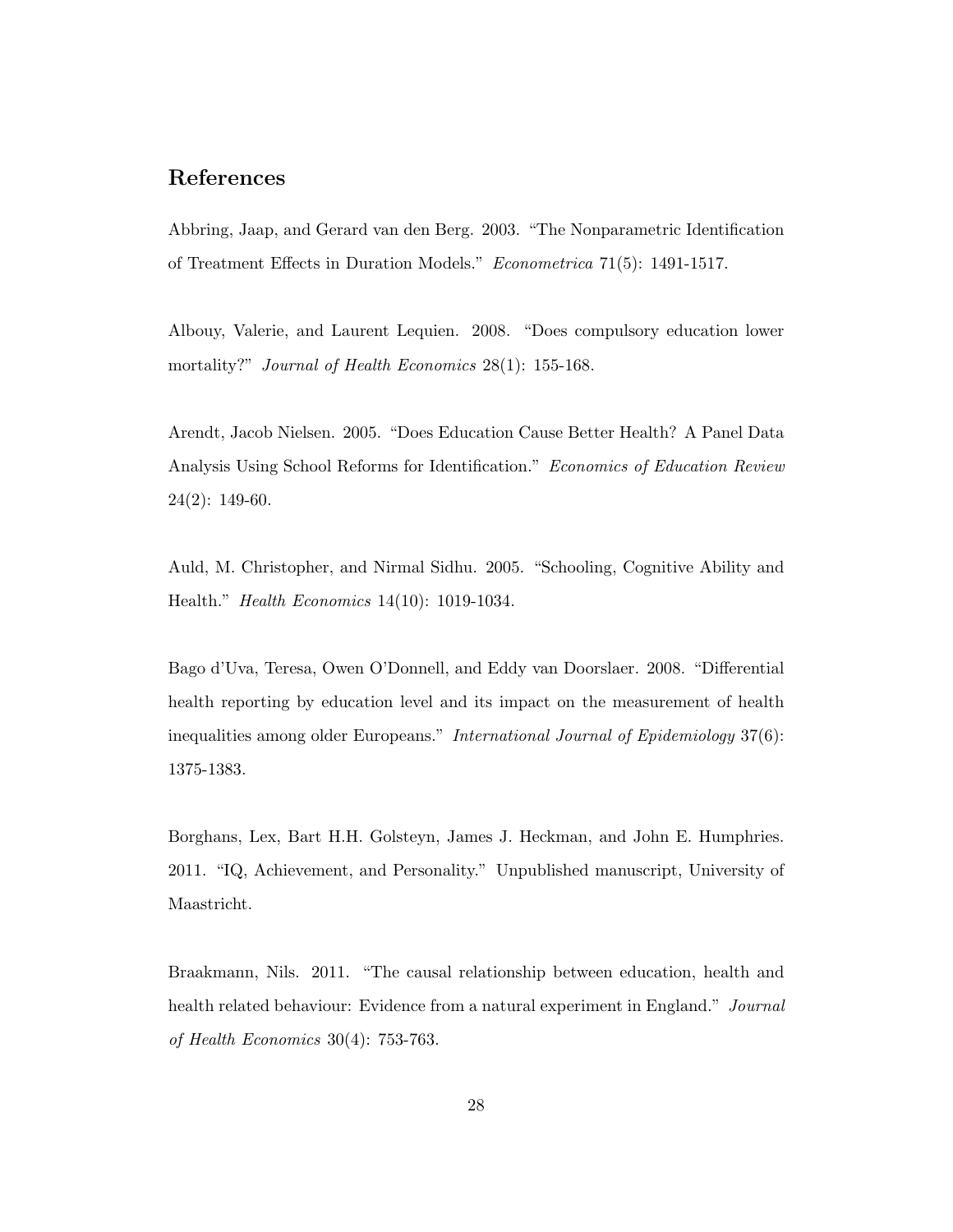Carneiro, Pedro, Claire Crawford, and Alissa Goodman. 2007. "The Impact of Early Cognitive and Non-Cognitive Skills on Later Outcomes." CEE DP 92.

Carpenter, Patricia A., Marcel A. Just, and Peter Shell. 1990. "What one intelligence test measures: a theoretical account of processing in the Raven Progressive Matrices Test." *Psychological Review* 97(3): 404-431.

Case Anne, Angela Fertig, and Christine Paxson. 2005. "The lasting impact of childhood health and circumstance" Journal of Health Economics 24(2): 365-389.

Centraal Bureau voor de Statistiek, CBS. 2008. "Hoogopgeleiden leven lang en gezond" in: Gezondheid en zorg in cijfers 2008, CBS.

Clark, Damon, and Heather Royer. 2013. "The Effect of Education on Adult Mortality and Health: Evidence from Britain." American Economic Review, forthcoming.

Conti, Gabriella, James J. Heckman. 2010. "Understanding the Early Origins of the Education-Health Gradient: A Framework That Can Also Be Applied to Analyze Gene-Environment Interactions." Perspectives on Psychological Science 5(5): 585-605.

Conti, Gabriella, James J. Heckman, and Sergio Urzua. 2010. "The Education-Health Gradient." American Economic Review Papers and Proceedings 100: 234- 238.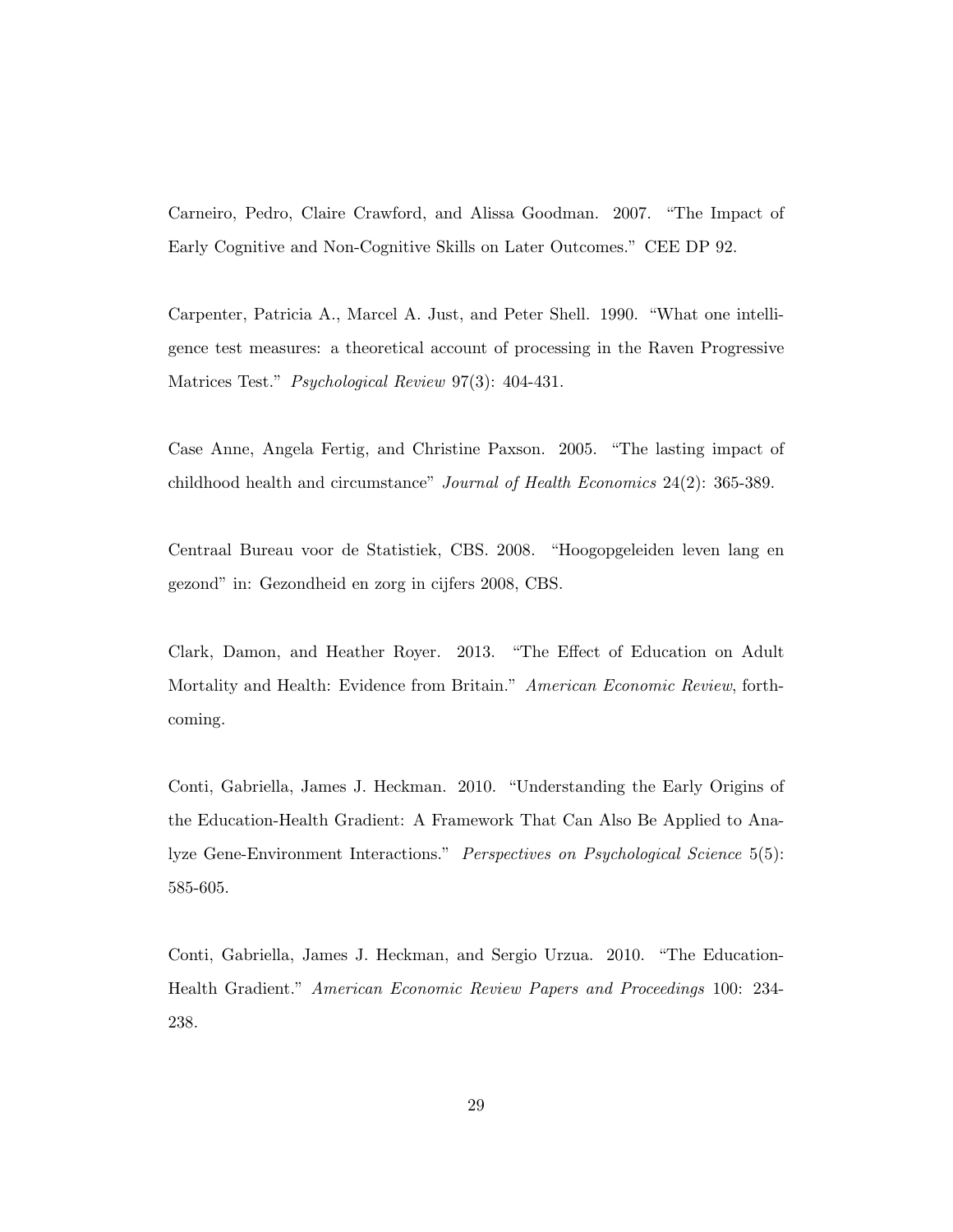Conti, Gabriella, James J. Heckman, and Sergio Urzua. 2011. "Early Endowments, Education, and Health." Unpublished manuscript, University of Chicago, Department of Economics.

Cramer, Jan S. 2012. "Childhood Intelligence and Adult Mortality, and the Role of Socio-Economic Status." Tinbergen Institute Discussion Paper 2012-070/4.

Cutler, David, and Adriana Lleras-Muney. 2008. "Education and Health: Evaluating Theories and Evidence." In: House James S, Schoeni Robert F, Kaplan George A, Pollack Harold., editors. Making Americans Healthier: Social and Economic Policy as Health Policy. New York: Russell Sage Foundation.

Deary, Ian. 2008. "Why do intelligent people live longer?" Nature 456: 175-176.

Deary, Ian, and Wendy Johnson. 2010. "Intelligence and education: causal perceptions drive analytic processes and therefore conclusions." International Journal of Epidemiology 39: 1362-1369.

Dronkers, Jaap. 2002. "Bestaat er een samenhang tussen echtscheiding en intelligentie?", Mens & Maatschappij 77(1): 25-42.

Fuchs, Viktor R. 1982. "Time Preference and Health: An Exploratory Study.", in V. Fuchs (ed.) Economic Aspects of Health (Chicago: The University of Chicago Press).

Gavrilov, Leonid A., and Natalia S. Gavrilova. 1991. The Biology of Life Span: A Quantitative Approach. New York: Harwood Academic Publisher, ISBN 3-7186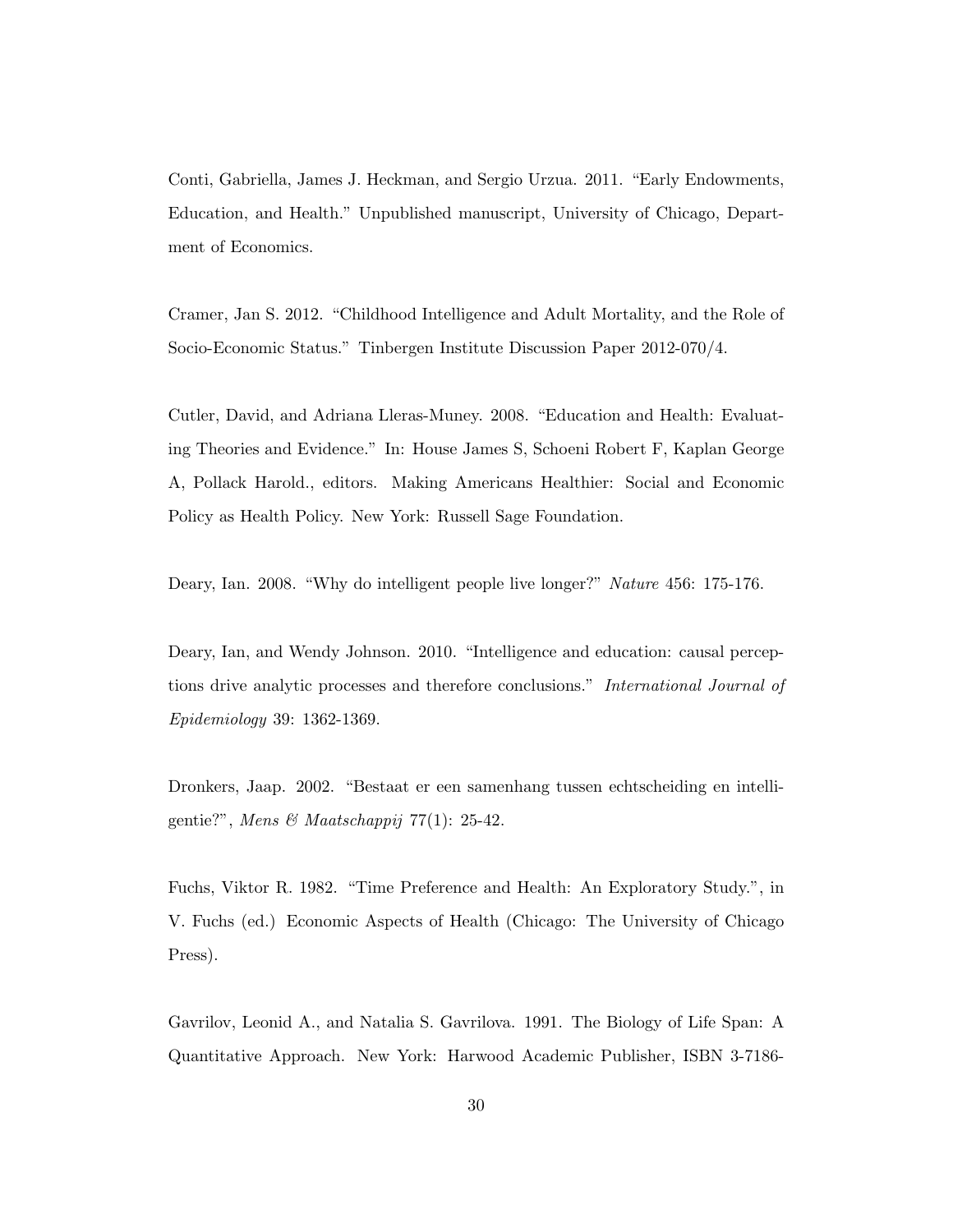4983-7.

Gottfredson, Linda. 2004. "Intelligence: is the Epidemiologists' elusive "Fundamental Cause" of Social Class Inequalities in Health?" Journal of Personality and Social Psychology 86(1): 174-199.

Hartog, Joop. 1989. "Survey non-response in relation to ability and family background: structure and effects on estimated earnings functions." Applied Economics 21: 387-395.

Hartog, Joop, and Gerard Pfann. 1985. Vervolgonderzoek Noord-Brabantse zesdeklassers 1983, Verantwoording van hernieuwde gegevensverzameling onder Noordbrabantse zesdeklassers van 1952, Amsterdam: University of Amsterdam.

Hartog, Joop, and Hessel Oosterbeek. 1998. "Health, wealth and happiness: why pursue a higher education? Economics of Education Review, 17(3): 245-256.

Hartog, Joop, Nicole Jonker, and Gerard Pfann. 2002. "Documentatie Brabant data", Amsterdam: Netherlands Institute for Scientific Information Services.

Heckman, James J., John E. Humphries, Sergio Urzua, and Gregory Veramendi. 2011. "The Effects of Educational Choices on Labor Market, Health, and Social Outcomes", Working paper 2011-002, University of Chicago, Department of Economics.

Kaestner, Robert, and Kevin Callison. 2011. "Adolescent Cognitive and Non-Cognitive correlates of Health." Journal of Human Capital 5(1): 29-69.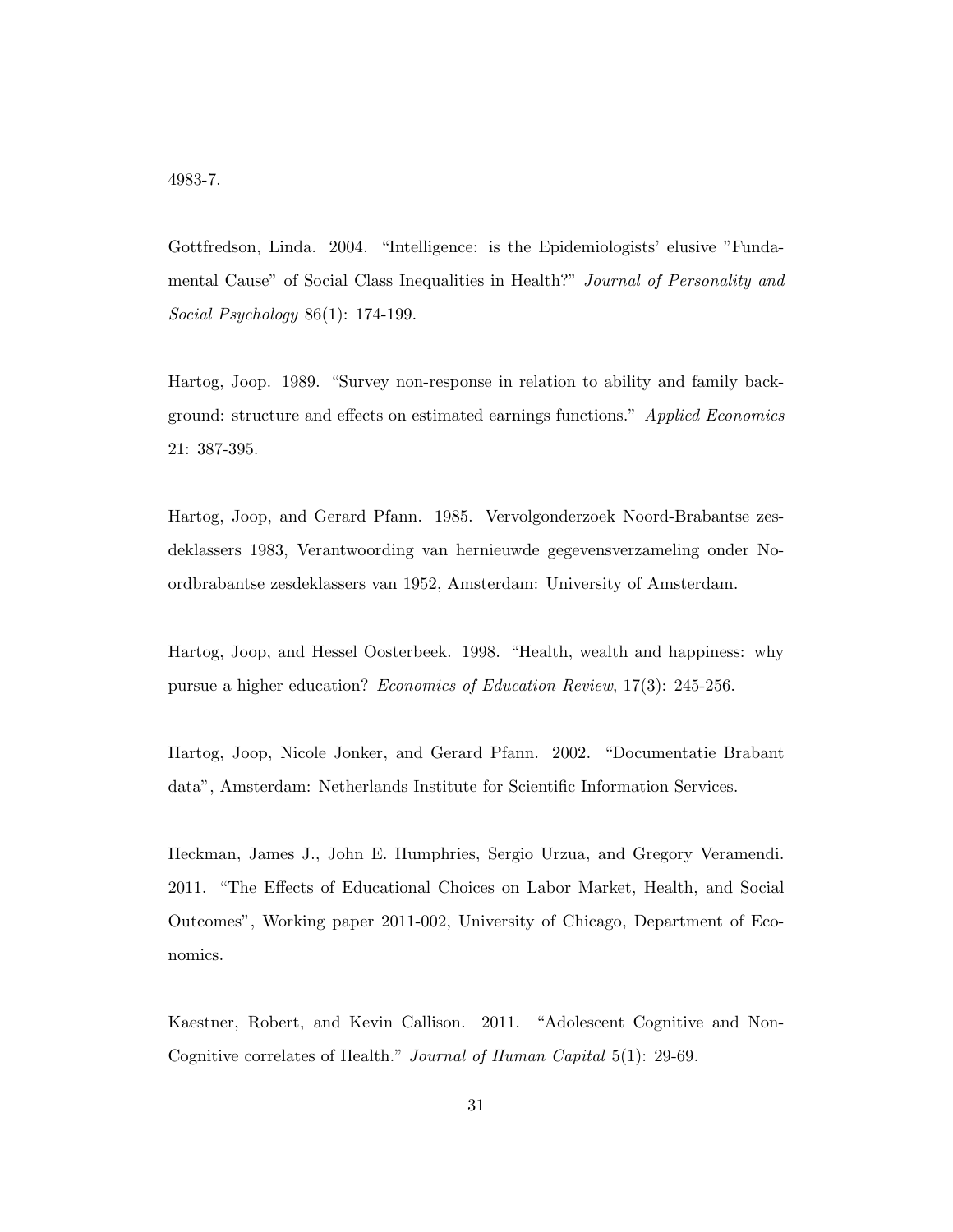Lleras-Muney, Adriana. 2005. "The Relationship Between Education and Adult Mortality in the United States." Review of Economic Studies 72: 189-221.

Mathijssen, Mathias A.J.M., and G.J.M. Sonnemans. 1958. "Schoolkeuze en schoolsucces bij VHMO en ULO in Noord-Brabant", Tilburg: Zwijssen.

Mazumder, Bhaskar. 2008. "Does Education Improve Health: A Reexamination of the Evidence from Compulsory Schooling Laws." Economic Perspectives 33(2).

Mazumder, Bhaskar. 2012. "The Effects of Education on Health and Mortality" Nordic Economic Policy Review 2012: 261-301.

Meghir, Costas, Martin Palme, and Emilia Simeonova. 2012. "Education, health and mortality: Evidence from a social experiment." NBER Working Paper 17932.

Murasko, Jason E. 2007. "A lifecourse study on education and health: The relationship between childhood psychosocial resources and outcomes in adolescence and young adulthood" Social Science Research 36(4): 1348-1370.

Oreopoulos, Philip. 2006."Estimating Average and Local Average Treatment Effects of Education when Compulsory School Laws Really Matter" American Economic Review 96(1): 152-175.

Raven, John C. 1958. Mill Hill Vocabulav Scale, 2nd ed. London: H. K. Lewis.

Ross, Catherine E., and Chia-ling Wu. 1995. "The links between education and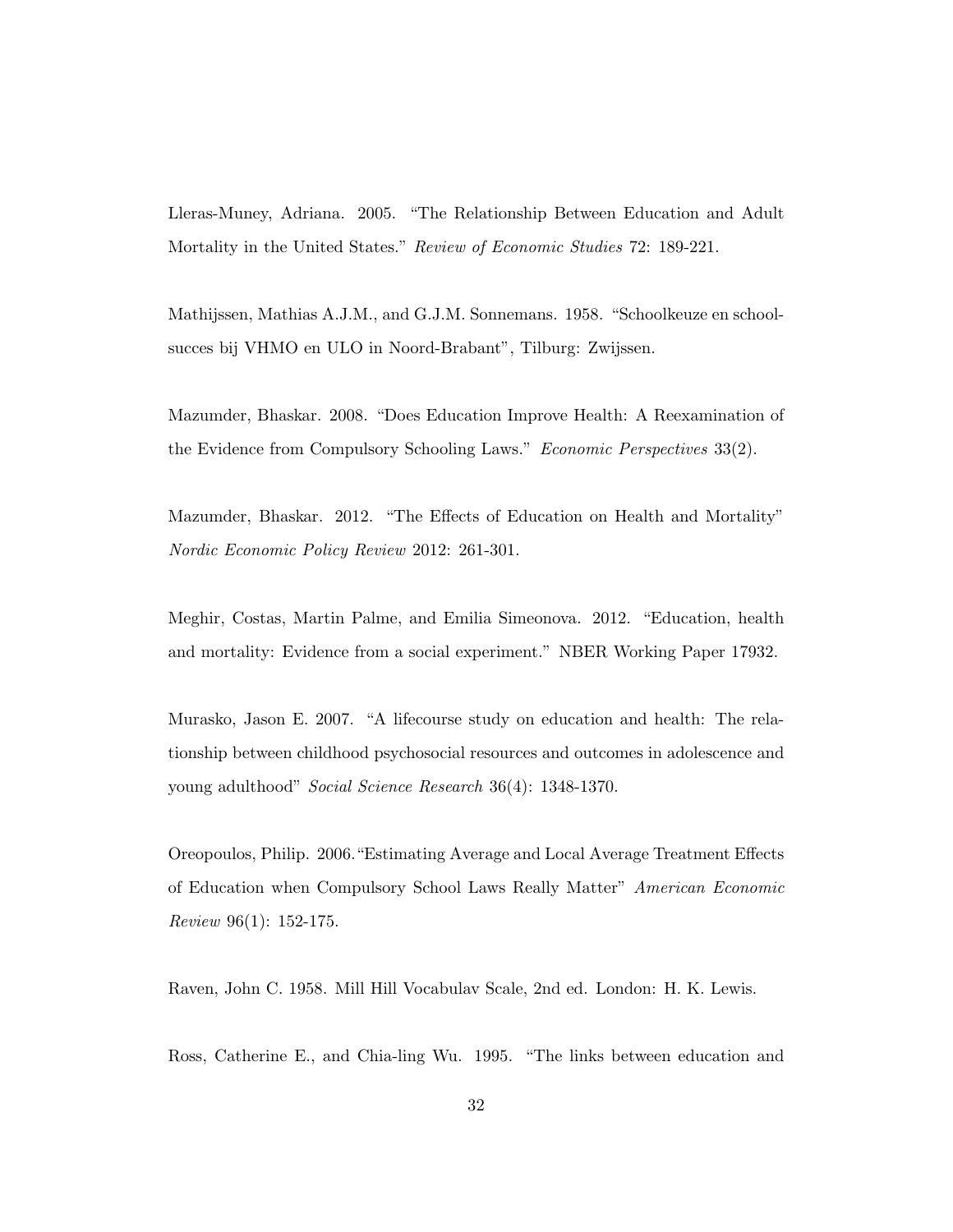health" American Sociological Review 60(5): 719-745.

Savelyev, Peter A. 2012. "Conscientiousness, Education, and Longevity of High-Ability Individuals", Unpublished manuscript, Vanderbilt University, Department of Economics.

Spearman, Charles. 1927. The Abilities of Man: Their Nature and Measurement. New York: Macmillan.

Van Kippersluis, Hans, Owen O'Donnell, and Eddy van Doorslaer. 2011. "Long Run Returns to Education: Does Schooling lead to an Extended Old Age?" Journal of Human Resources 46(4): 695-721.

Van Praag, Mirjam. 1992. "Zomaar een dataset: 'Noordbrabantse zesde klassers', Een presentatie van 15 jaar onderzoek" Amsterdam: University of Amsterdam.

Van Schellen, Marieke, and Paul Nieuwbeerta. 2007. "De invloed van de militaire dienstplicht op de ontwikkeling van crimineel gedrag." Mens & Maatschappij 82(1): 5-27.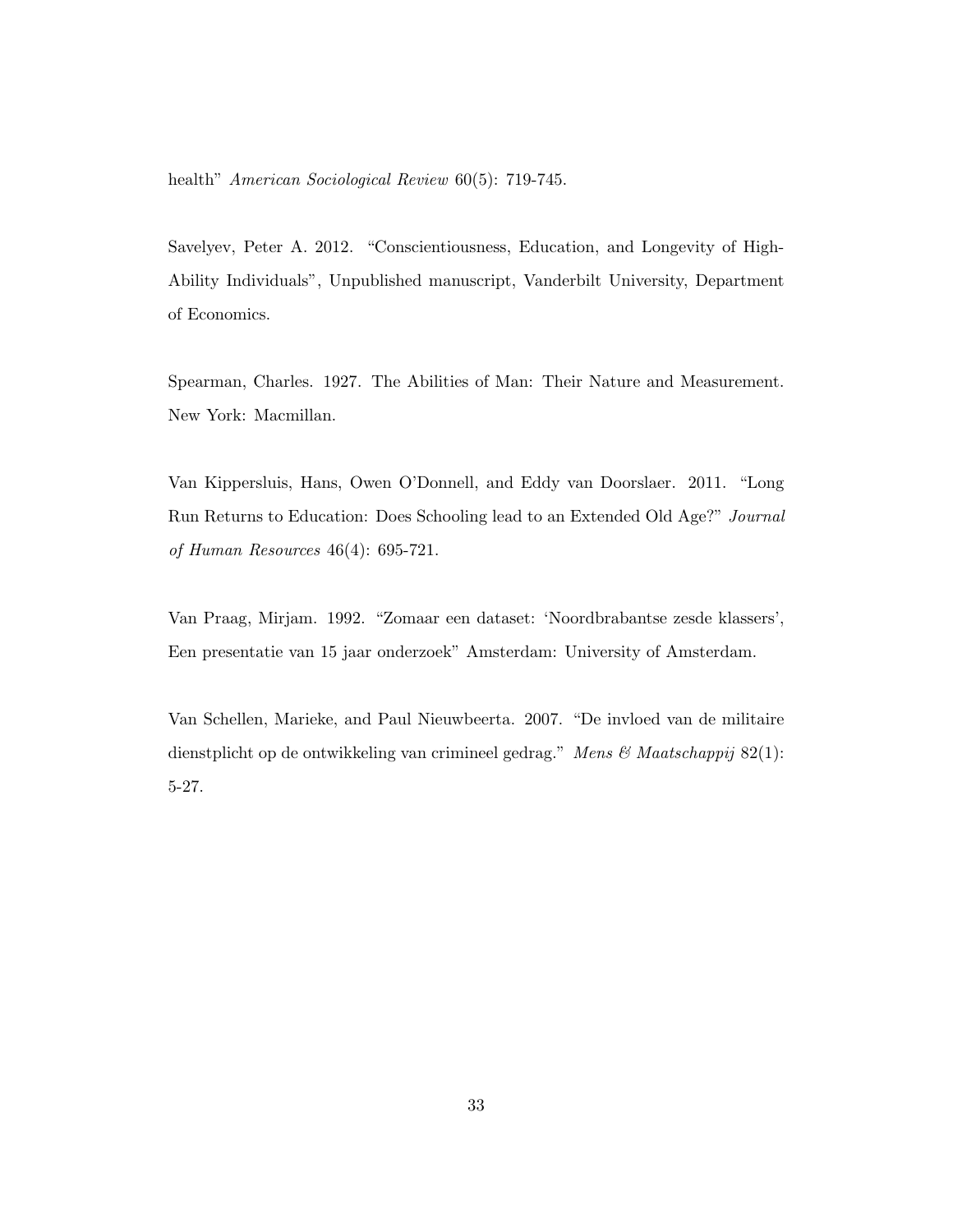# <span id="page-34-0"></span>Tables

| Variable                               | Average | <b>Standard Deviation</b> | Number of Observations |
|----------------------------------------|---------|---------------------------|------------------------|
| <b>Dependent Variables</b>             |         |                           |                        |
| Mortality                              | 0.16    | 0.35                      | 2,579                  |
| <b>Independent Variables</b>           |         |                           |                        |
| Education                              |         |                           |                        |
| Lower Education                        | 0.14    | 0.34                      | 2,537                  |
| Lower Vocational Education             | 0.34    | 0.48                      | 2,537                  |
| At least General Secondary School      | 0.51    | 0.35                      | 2,537                  |
| Raven p.m. test                        | 102.04  | 13.28                     | 2,579                  |
| Vocabulary test                        | 101.42  | 12.87                     | 2,579                  |
| <b>Control Variables</b>               |         |                           |                        |
| Male                                   | 0.58    | 0.49                      | 2,579                  |
| Birth Rank                             | 2.50    | 2.55                      | 2,412                  |
| Family Social Class                    |         |                           |                        |
| Lowest Social Class                    | 0.53    | 0.50                      | 2,409                  |
| Middle Social Class                    | 0.44    | 0.50                      | 2,409                  |
| Highest Social Class                   | 0.03    | 0.16                      | 2,409                  |
| Child Works                            | 0.28    | 0.45                      | 2,256                  |
| School Religion                        |         |                           |                        |
| Roman-Catholic                         | 0.76    | 0.43                      | 2,518                  |
| Protestant                             | 0.19    | 0.40                      | 2,518                  |
| Special                                | 0.03    | 0.17                      | 2,518                  |
| Public                                 | 0.02    | 0.13                      | 2,518                  |
| Number of Teachers                     | 6.92    | 2.47                      | 2,452                  |
| Repeat                                 |         |                           |                        |
| No Repetition of Grade                 | 0.64    | 0.48                      | 2,462                  |
| Repeated Once                          | 0.27    | 0.45                      | 2,462                  |
| Repeated Twice or More                 | 0.09    | 0.28                      | 2,462                  |
| Teacher's Advice                       |         |                           |                        |
| Continue Primary School                | 0.24    | 0.43                      | 2,429                  |
| Lower Vocational Education             | 0.38    | 0.48                      | 2,429                  |
| Lower Secondary Education              | 0.24    | 0.43                      | 2,429                  |
| Higher Secondary Education             | 0.14    | 0.20                      | 2,429                  |
| Preference of the Parents              |         |                           |                        |
| Work in Family Company                 | 0.13    | 0.33                      | 2,200                  |
| Paid Work without Vocational Education | 0.20    | 0.28                      | 2,200                  |
| Paid Work with Vocational Education    | 0.27    | 0.44                      | 2,200                  |
| General Secondary Education            | 0.41    | 0.49                      | 2,200                  |

#### Table 1: Descriptive Statistics of the Brabant Data sample

Notes: Author's calculations on basis of the Brabant Data linked to the municipality register and

the mortality register.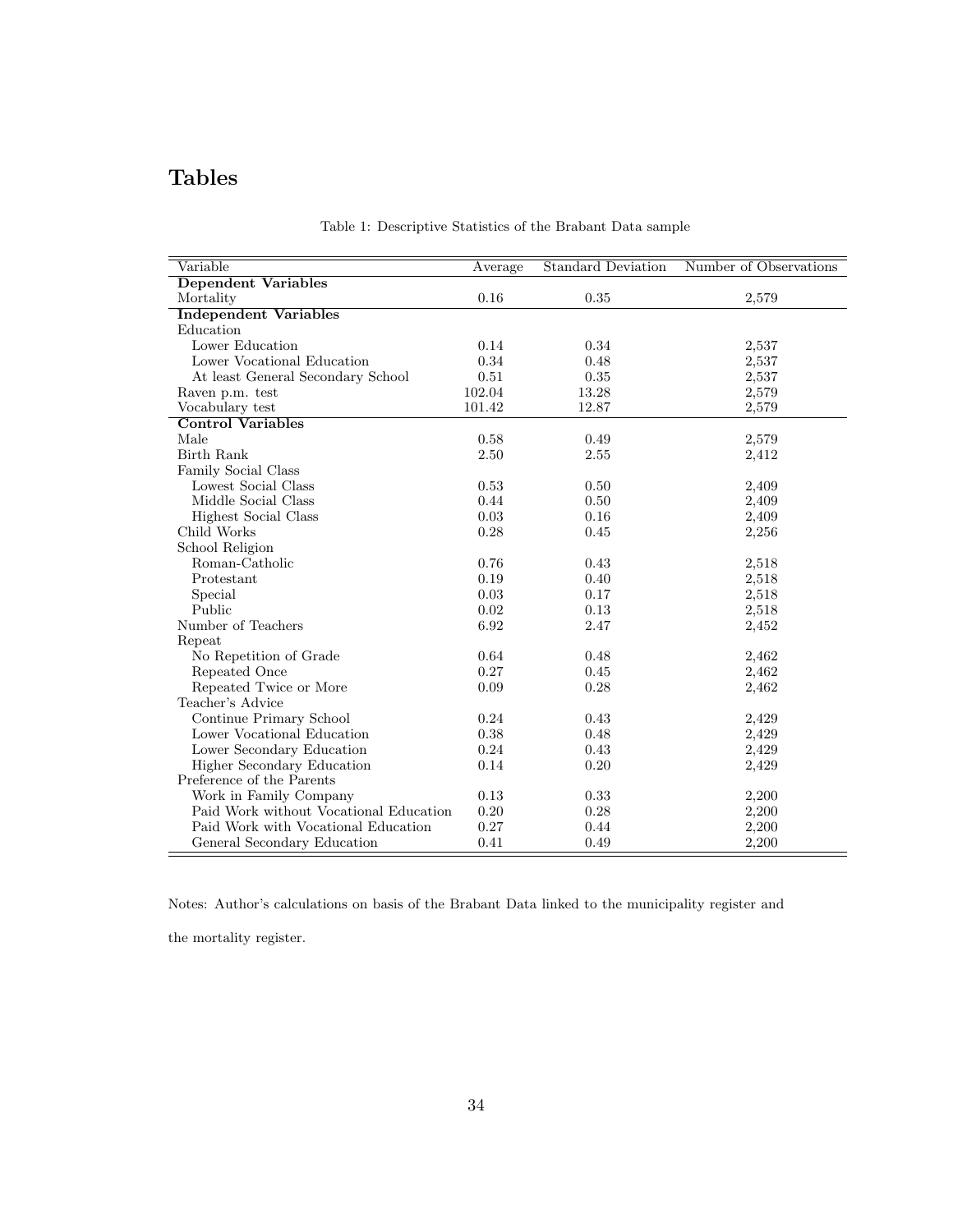| Outcome                                                         | Education        | Raven Test | <b>Vocabulary Test</b> | Hazard          | Hazard          |  |  |
|-----------------------------------------------------------------|------------------|------------|------------------------|-----------------|-----------------|--|--|
|                                                                 | $\boldsymbol{D}$ | $M_1$      | $M_2$                  | $\lambda^{(0)}$ | $\lambda^{(1)}$ |  |  |
| <b>Cognitive Ability</b>                                        |                  |            |                        |                 |                 |  |  |
| $\alpha$                                                        | $0.36***$        | $9.63***$  | $10.37^{\ast\ast\ast}$ | $-0.33$         | $-0.20$         |  |  |
| Constant term                                                   |                  |            |                        |                 |                 |  |  |
| $\boldsymbol{c}$                                                | $2.13***$        | $3.59***$  | $4.69***$              | $-11.68***$     | $-10.71***$     |  |  |
| $\boldsymbol{a}$                                                |                  |            |                        | $0.11***$       | $0.09***$       |  |  |
| Control variables                                               |                  |            |                        |                 |                 |  |  |
| Male                                                            | $-0.25***$       | $-0.93*$   | $-0.87*$               | 0.33            | $0.66***$       |  |  |
| Child is working - base is "No"                                 |                  |            |                        |                 |                 |  |  |
| Yes                                                             | $-0.29***$       | $-3.84***$ | $-7.14***$             | 0.34            | 0.15            |  |  |
| Missing                                                         | $-0.32***$       | $-1.07$    | $2.52***$              | $-0.87$         | 0.12            |  |  |
| Family social class - base is "Low"                             |                  |            |                        |                 |                 |  |  |
| Middle                                                          | $0.42***$        | $2.55***$  | $2.24***$              | $-0.34$         | 0.00            |  |  |
| High                                                            | 0.42             | $4.16***$  | $4.68***$              | $-0.34$         | 0.44            |  |  |
| Missing                                                         | $-0.54***$       | $-4.39***$ | $-7.63***$             | $-0.67$         | 0.17            |  |  |
| Birthrank - base is "First"                                     |                  |            |                        |                 |                 |  |  |
| Second                                                          | $-0.15$          | 0.53       | $-0.02$                | $-0.17$         | $-0.00$         |  |  |
| Third or Fourth                                                 | $-0.09$          | $-0.22$    | $-2.70***$             | $0.09\,$        | $-0.19$         |  |  |
| Fifth or higher                                                 | $-0.09$          | $-3.02***$ | $-4.52***$             | 0.09            | $-0.26*$        |  |  |
| Missing                                                         | 0.11             | $-0.63$    | 0.47                   | $1.13*$         | $-0.65*$        |  |  |
| School religion - base is "Catholic"                            |                  |            |                        |                 |                 |  |  |
| Protestant                                                      | $0.31***$        | 0.62       | $2.59***$              |                 |                 |  |  |
| Other                                                           | $0.42**$         | $5.19***$  | $7.32***$              |                 |                 |  |  |
| Number of teachers - base is "5-8 teachers"                     |                  |            |                        |                 |                 |  |  |
| $\leq 4$                                                        | $-0.16$          | $-3.81***$ | $-3.16***$             |                 |                 |  |  |
| $\overline{9} - 12$                                             | 0.05             | 0.37       | 0.42                   |                 |                 |  |  |
| Missing                                                         | 0.33             | 0.81       | 0.66                   |                 |                 |  |  |
| Teacher's advice - base is "Lower vocational school"            |                  |            |                        |                 |                 |  |  |
| Continued primary school                                        | $-0.22**$        |            |                        |                 |                 |  |  |
| Lower general secondary school                                  | $0.42**$         |            |                        |                 |                 |  |  |
| Higher general secondary school                                 | $0.39\,$         |            |                        |                 |                 |  |  |
| Missing                                                         | $-0.56***$       |            |                        |                 |                 |  |  |
| Repeat grade - base is "None"                                   |                  |            |                        |                 |                 |  |  |
| Once                                                            | $-0.30***$       |            |                        |                 |                 |  |  |
| Twice or more                                                   | $-0.74***$       |            |                        |                 |                 |  |  |
| Missing                                                         | $0.74*$          |            |                        |                 |                 |  |  |
| Preference of the parents - base is "Only vocational education" |                  |            |                        |                 |                 |  |  |
| Work in own company                                             | $-0.78***$       |            |                        |                 |                 |  |  |
| Work without education                                          | $-1.29***$       |            |                        |                 |                 |  |  |
| Work with education                                             | $-0.88***$       |            |                        |                 |                 |  |  |
| General secondary school                                        | $-0.28$          |            |                        |                 |                 |  |  |
| Missing                                                         | $-0.85***$       |            |                        |                 |                 |  |  |

<span id="page-35-0"></span>Table 2: Duration model - Binary education variable, two measurements for ability

 $^{\ast}$  p-value  $<$  0.1,  $^{\ast\ast}$  p-value  $<$  0.05,  $^{\ast\ast\ast}$  p-value  $<$  0.01

Notes: Author's calculations on basis of the Brabant Data linked to the municipality register and the mortality register.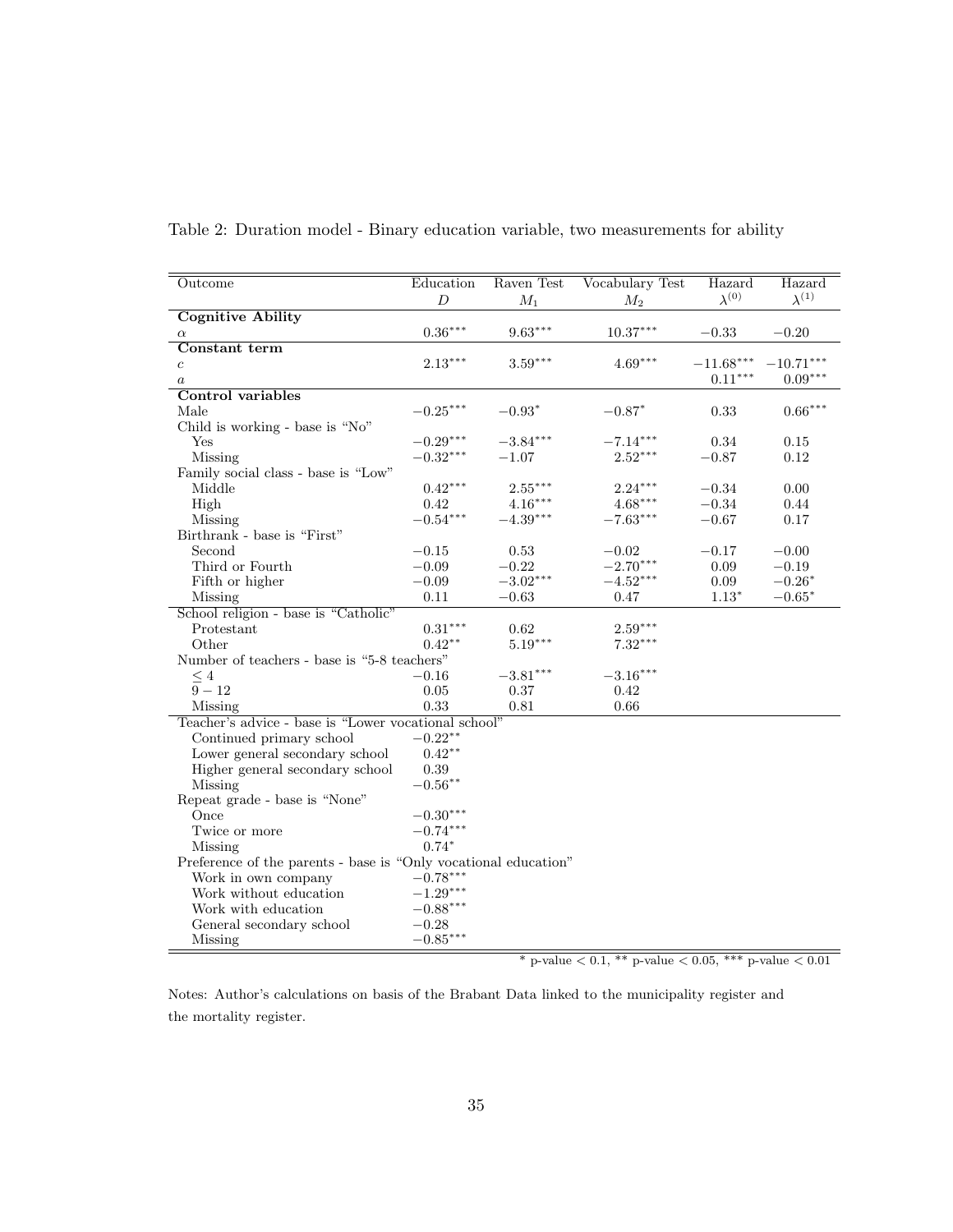# Figures



<span id="page-36-0"></span>Figure 1: Kaplan-Meier Survival function by education level in three categories



<span id="page-36-1"></span>Figure 2: Kaplan-Meier Survival function by education level in two categories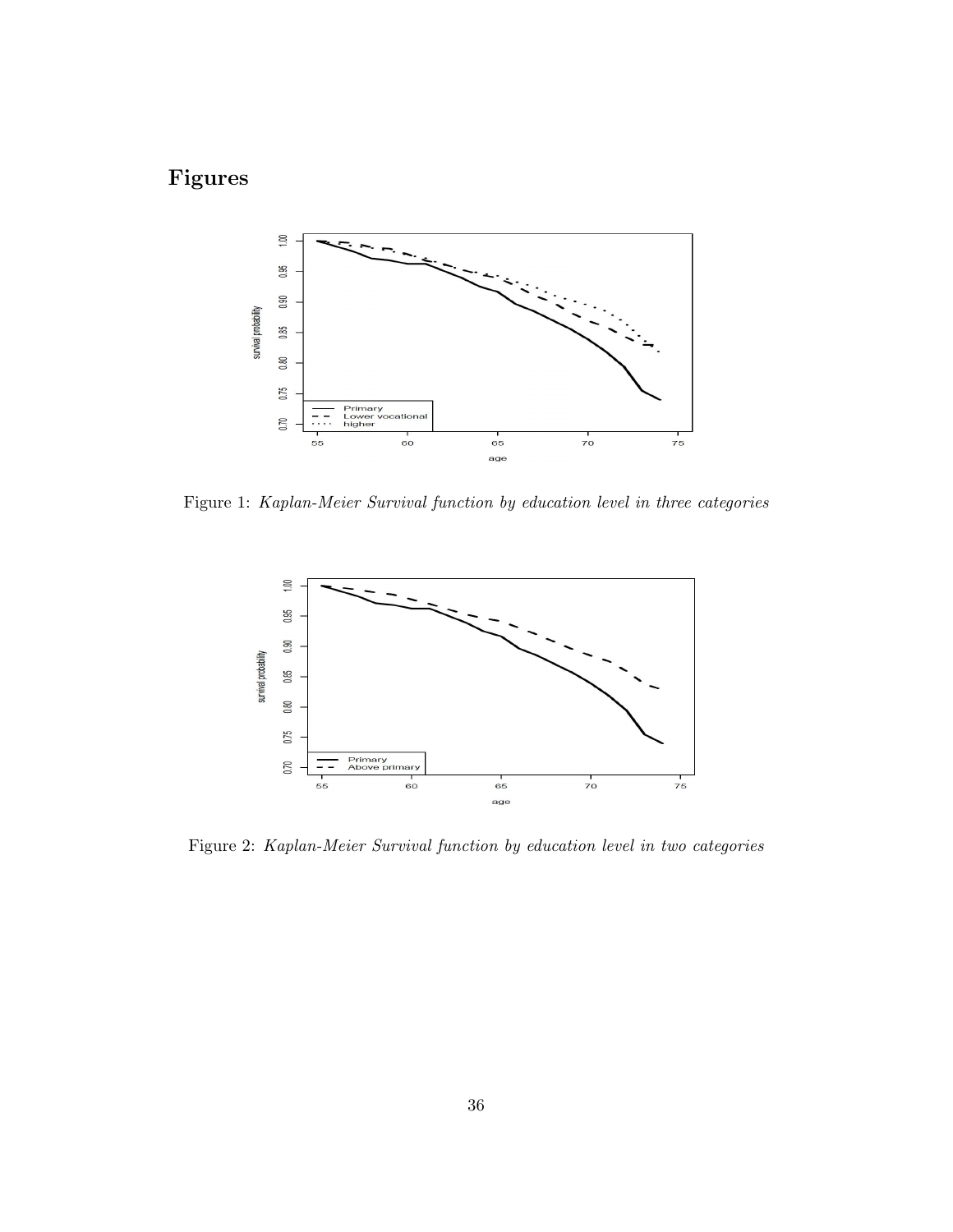

Figure 3: Relationship between cognitive ability and the binary measure for education.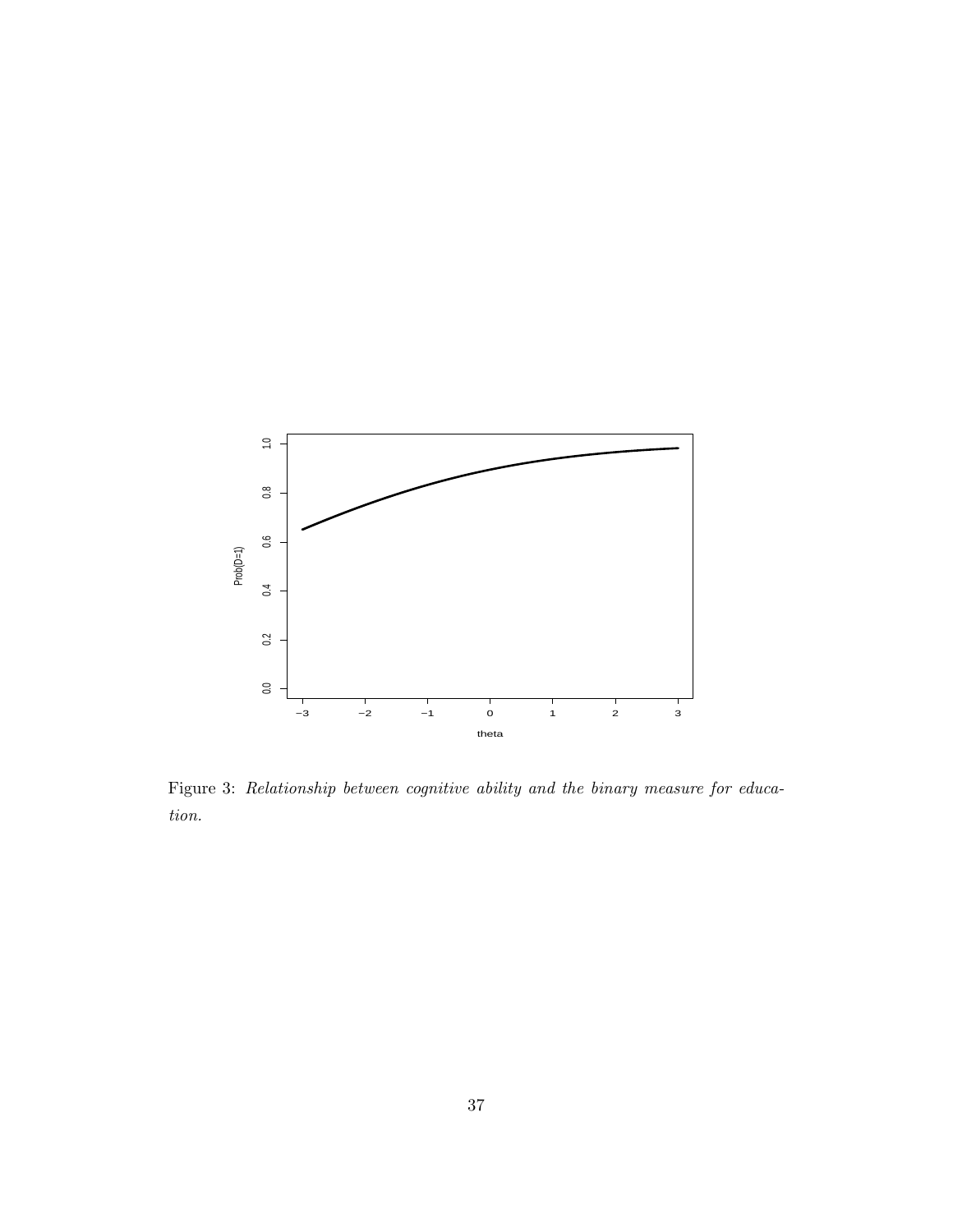

<span id="page-38-0"></span>Figure 4: Conditional survival differences by age, binary education variable, two measurements for cognitive ability. Dashed lines indicate the 90 percent confidence intervals.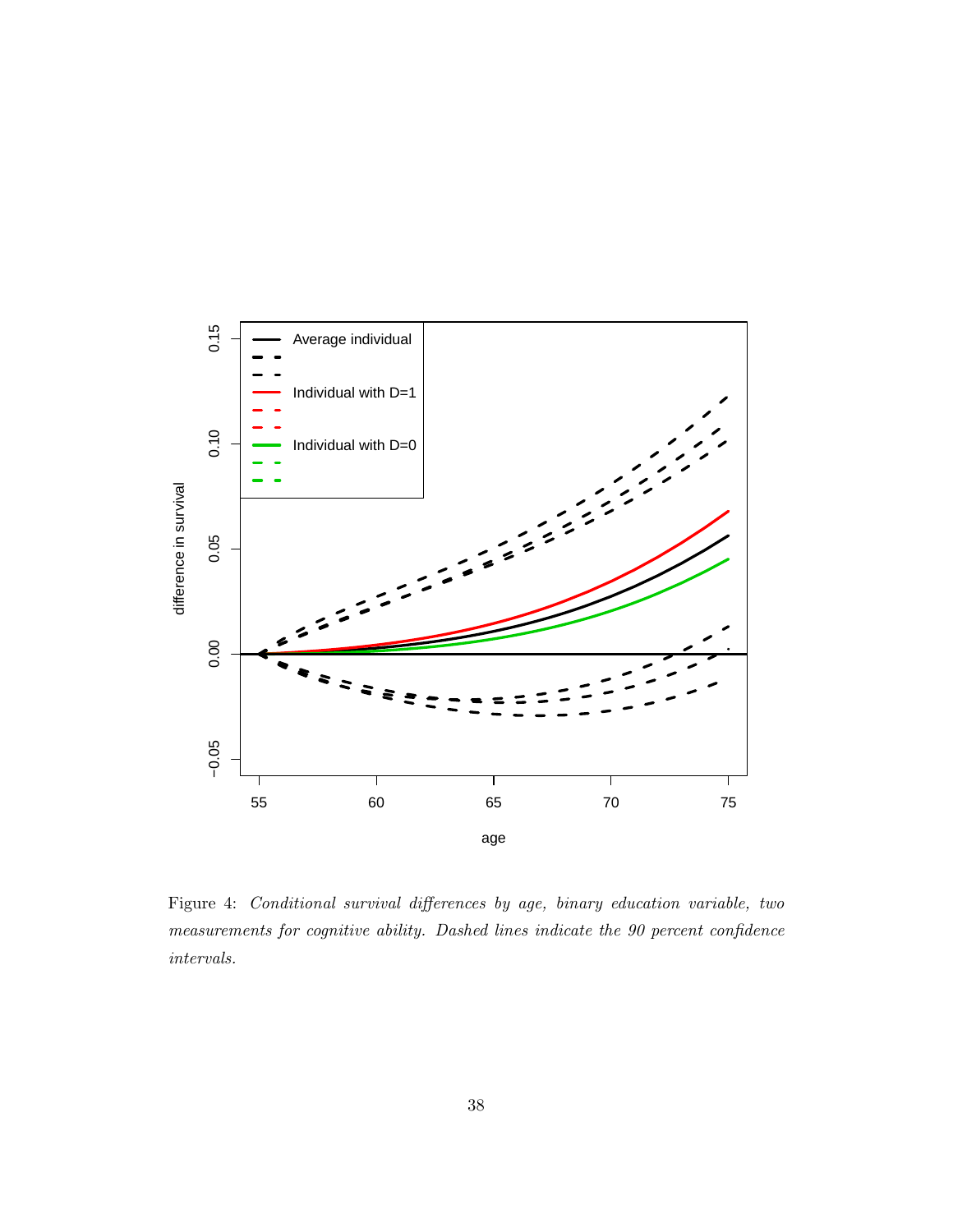

<span id="page-39-0"></span>Figure 5: Decomposition of unconditional difference in the Kaplan-Meier Survival function into conditional differences and a selection effect, with binary education variable and two measurements for cognitive ability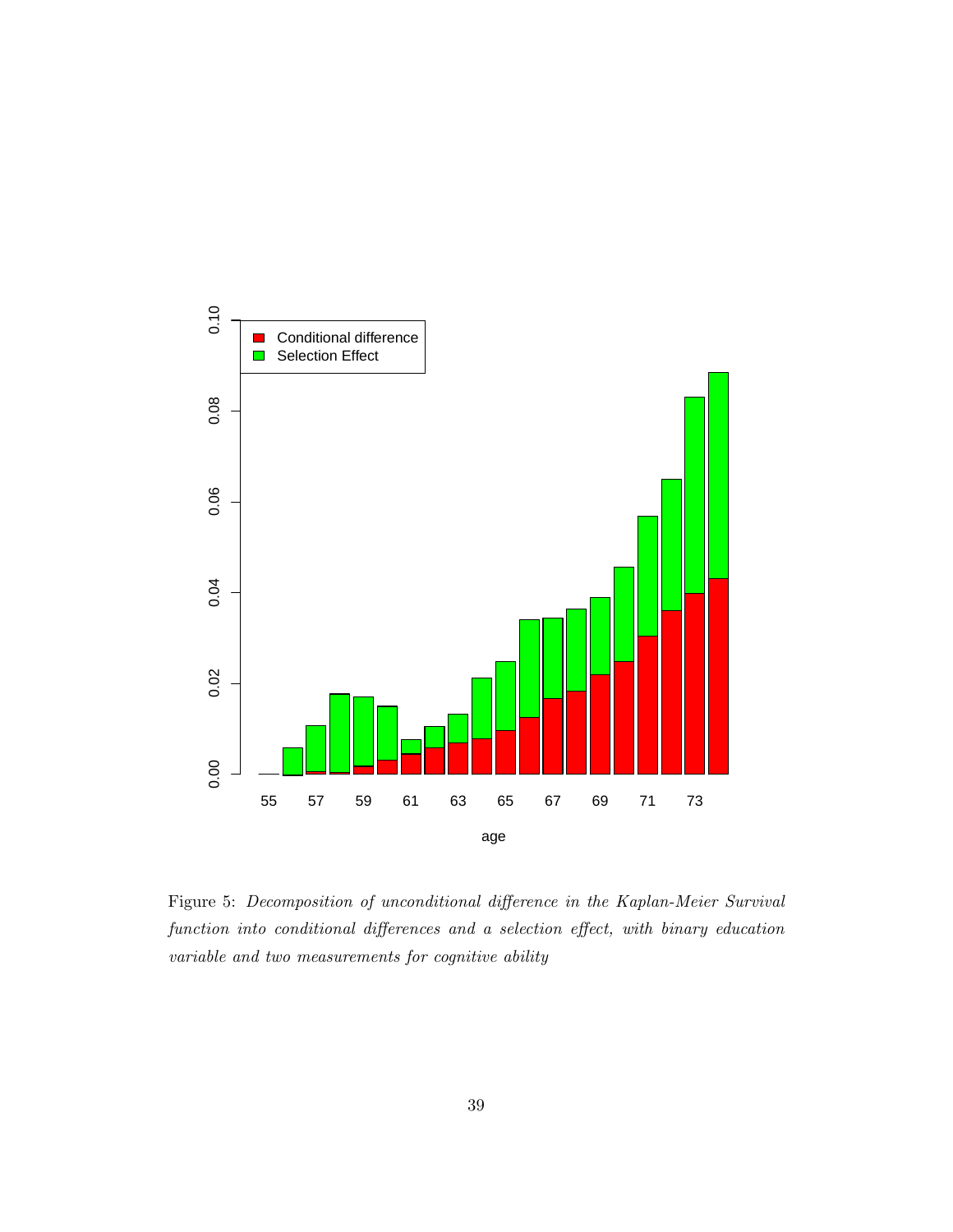

<span id="page-40-0"></span>Figure 6: Decomposition of observed difference in the Kaplan-Meier Survival function into conditional differences and a selection effect due to cognitive abilities and other selection effects, with binary education variable and two measurements for cognitive ability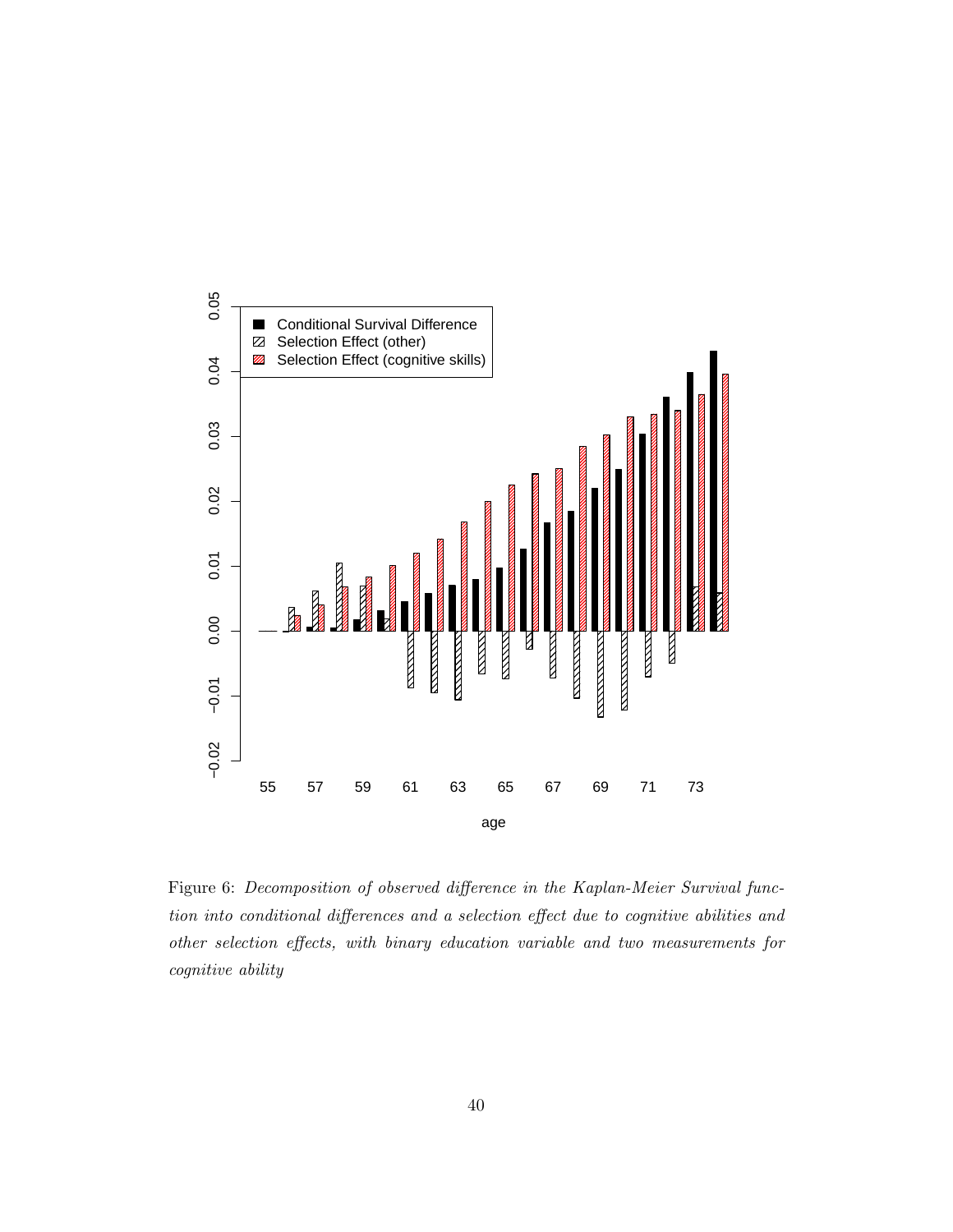

<span id="page-41-0"></span>Figure 7: Relationship between cognitive ability and the ordinal measure for education.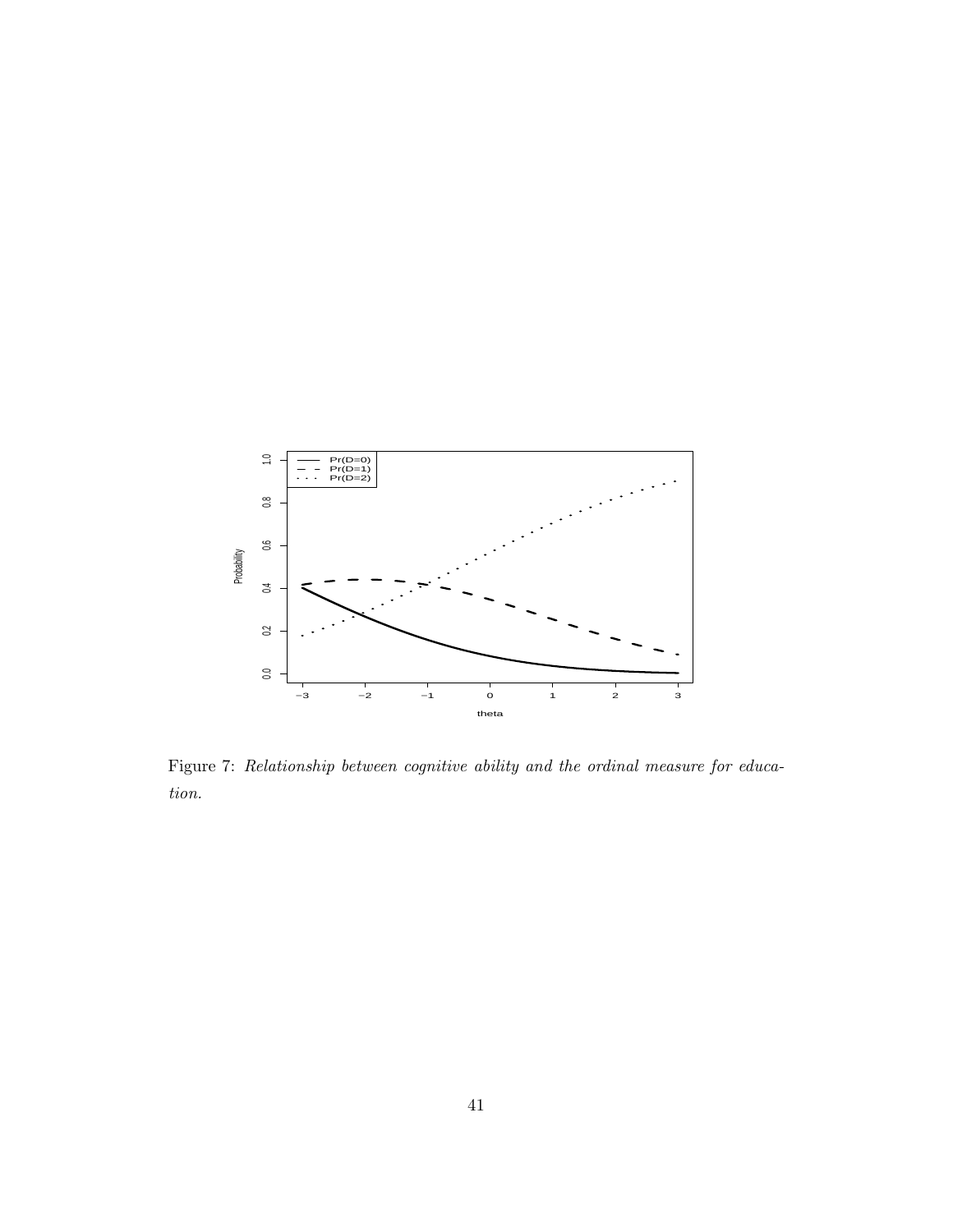

<span id="page-42-0"></span>Figure 8: Conditional survival differences by age, ordinal education variable, two measurements for cognitive ability. Dashed lines indicate the 90 percent confidence intervals.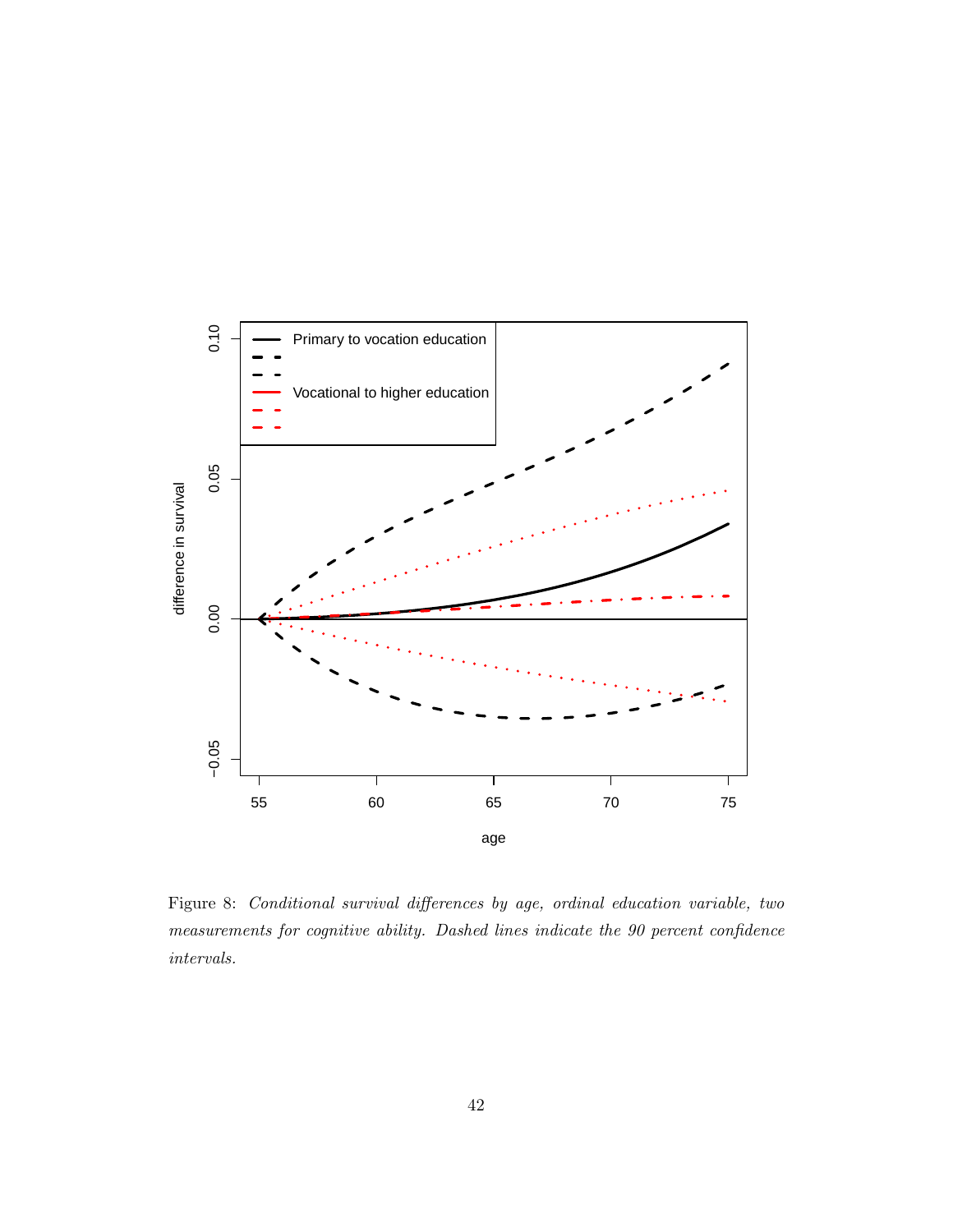

<span id="page-43-0"></span>Figure 9: Decomposition of observed difference in the Kaplan-Meier Survival function into conditional differences and a selection effect, with ordinal education variable and two measurements for cognitive ability